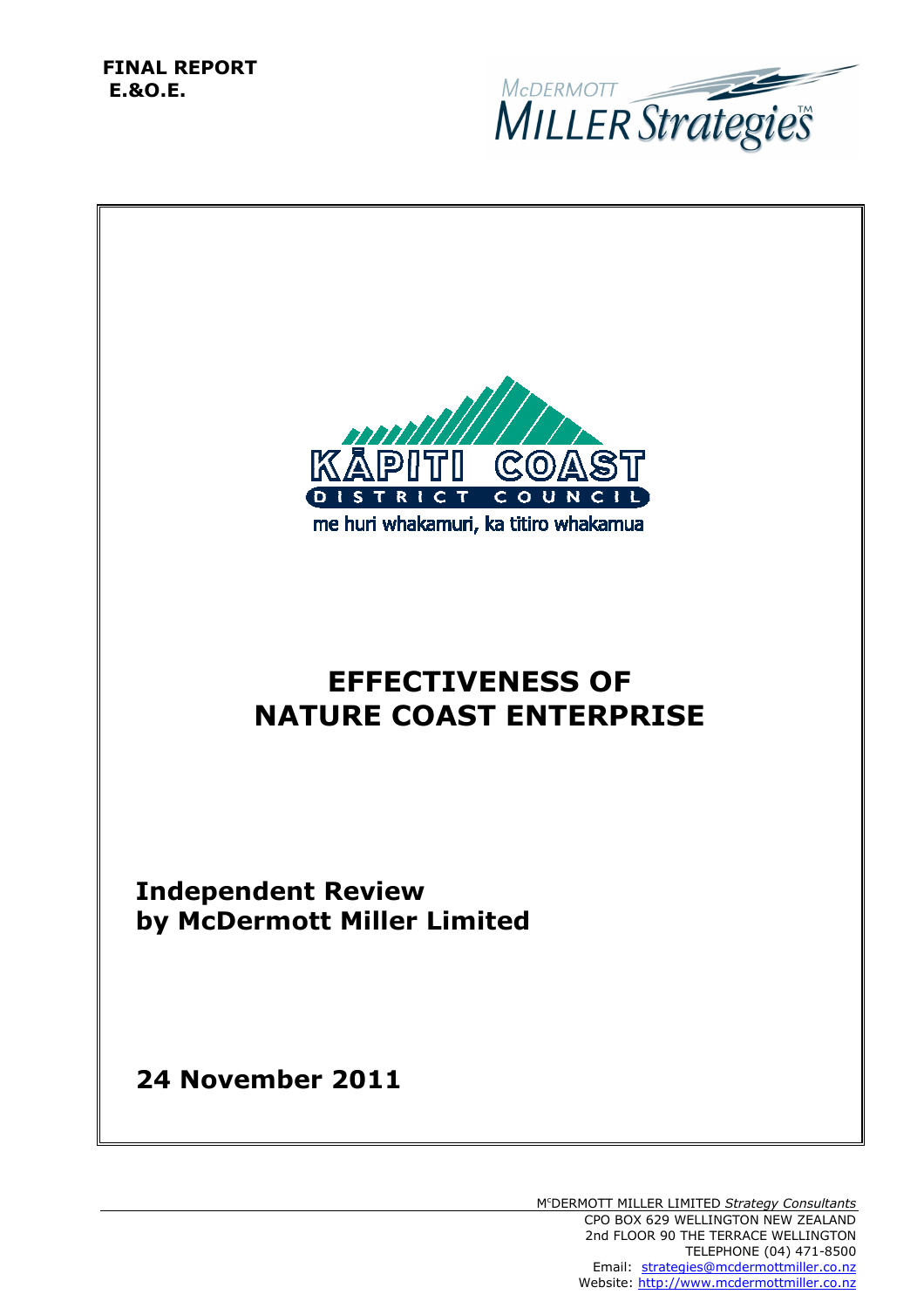#### **FINAL REPORT E.&.0.E**

### TABLE OF CONTENTS

### **PART ONE – NATURE COAST ENTERPRISE ENVIRONMENT**

| 1.  | <b>INDEPENDENT REVIEW OF NCE</b>                             | $\mathbf{2}$   |
|-----|--------------------------------------------------------------|----------------|
| 1.1 | <b>Brief</b>                                                 | $\overline{2}$ |
| 1.2 | <b>Background</b>                                            | 3              |
| 1.3 | <b>Our review process</b>                                    | 3              |
| 2.  | <b>HOW NATURE COAST ENTERPRISE IS VIEWED BY STAKEHOLDERS</b> | 5              |
| 2.1 | stakeholder consultation                                     | 5              |
| 2.2 | Themes arising from the consultation                         | 6              |
| 3.  | <b>KAPITI COAST BUSINESS VIEWS</b>                           | 8              |
| 3.1 | <b>Survey Participants</b>                                   | 8              |
| 3.2 | survey sCOPE                                                 | 9              |
| 3.3 | <b>Challenges facing Käpiti Coast District</b>               | 10             |
| 3.4 | Measures to advance economic development on Kāpiti Coast     | 13             |

#### **PART TWO - NATURE COAST ENTERPRISE PERFORMANCE**

| 4.  | <b>NCE IMPLEMENTATION OF CONTRACT</b>                                         | 19 |
|-----|-------------------------------------------------------------------------------|----|
| 4.1 | <b>Introduction</b>                                                           | 19 |
| 4.2 | Implementation of contract "as intended" and "in accordance with best         |    |
|     | practice"                                                                     | 20 |
| 4.3 | Factors helping and hindering effective implementation of the Contract        | 30 |
| 4.4 | <b>Funding arrangements</b>                                                   | 26 |
| 4.5 | conclusions                                                                   | 36 |
| 5.  | TOURISM OUTCOMES FOR THE KAPITI COAST                                         | 40 |
| 5.1 | <b>Introduction</b>                                                           | 40 |
| 5.2 | tourism outcomes as measured by nCe                                           | 40 |
| 5.3 | <b>Conclusions on nce performance Reporting</b>                               | 46 |
| 5.4 | conclusions on progress made towards tourism outcomes specified in the        |    |
|     | contract                                                                      | 47 |
| 5.5 | <b>Conclusions on Effectiveness of NCE in delivering Tourism Outcomes for</b> |    |
|     | Kāpiti Coast                                                                  | 48 |
| 6.  | <b>ECONOMIC DEVELOPMENT OUTCOMES FOR THE KAPITI COAST</b>                     | 50 |
| 6.1 | <b>Introduction</b>                                                           | 50 |
| 6.2 | <b>Outputs/Objectives of NCE Contracted by KCDC</b>                           | 50 |
| 6.3 | <b>Other regional Economic information</b>                                    | 55 |
| 6.4 | <b>Conclusions on nce performance Reporting</b>                               | 57 |
| 6.5 | Conclusions on progress made towards economic development outcomes            |    |
|     | specified in the contract                                                     | 57 |
| 6.6 | <b>Conclusions on Effectiveness of NCE in delivering Economic development</b> |    |
|     | <b>Outcomes for Kāpiti Coast</b>                                              | 59 |
| 6.7 | <b>Documentary Review</b>                                                     | 60 |

Final Report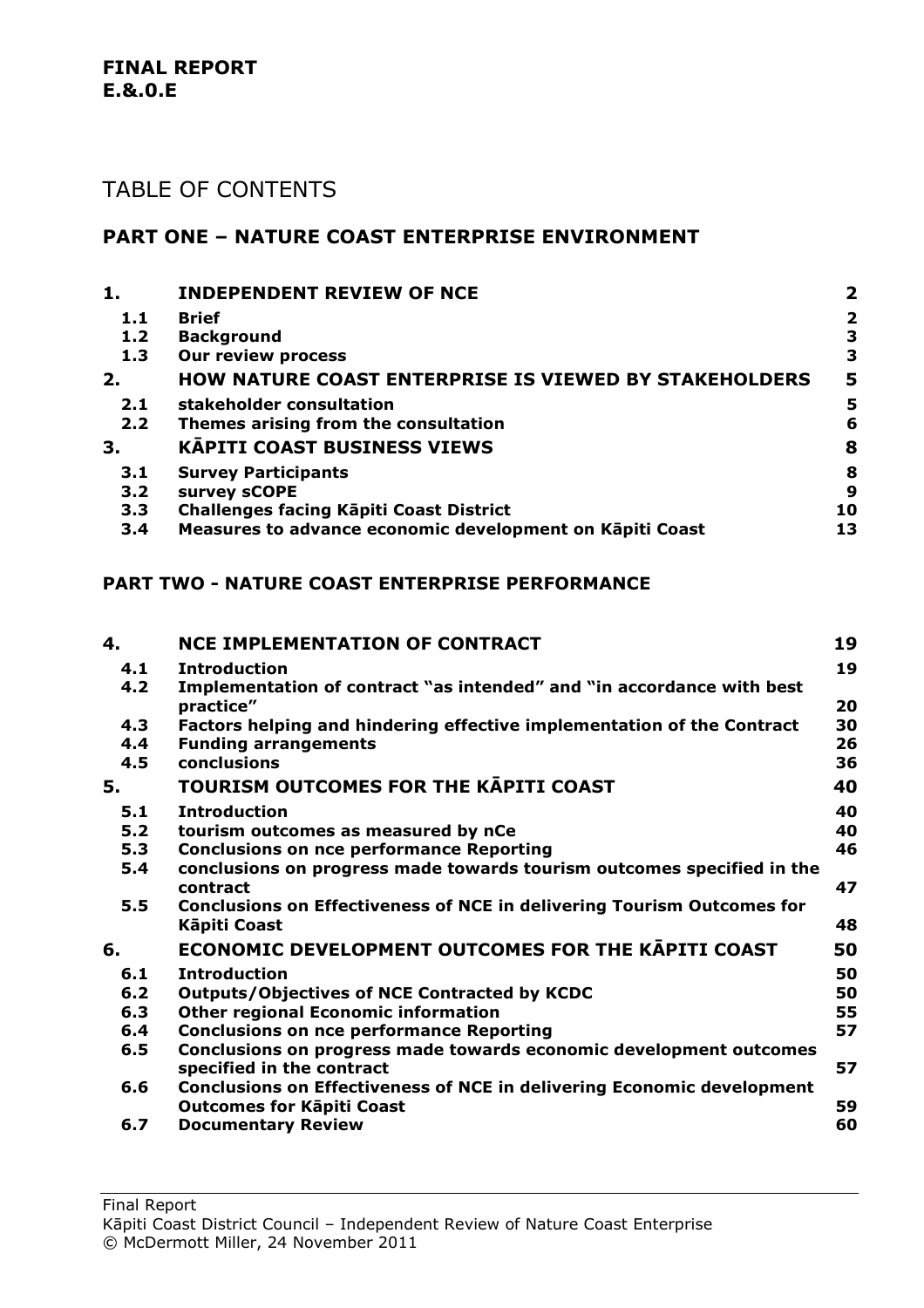**FINAL REPORT E.&O.E.** 



#### **PART THREE - DETERMINANTS OF EFFECTIVENESS**

| 7.  | <b>STRUCTURE AND GOVERNANCE</b>    | 62 |
|-----|------------------------------------|----|
| 7.1 | <b>NCE Structure</b>               | 62 |
| 7.2 | <b>NCE Current Governance</b>      | 64 |
| 7.3 | <b>Benchmarks</b>                  | 64 |
| 7.4 | <b>Conclusions</b>                 | 67 |
| 8.  | <b>NCE FINANCIAL ISSUES</b>        | 69 |
| 8.1 | <b>NCE's Financial PERFORMANCE</b> | 69 |
| 8.2 | <b>Future Viability of NCE</b>     | 71 |
|     |                                    |    |

### **TECHNICAL ANNEXURES**

- **ANNEX I: DOCUMENTARY REVIEW: LIST OF DOCUMENTS**
- **ANNEX II: BUSINESS SURVEY SPECIFICATIONS**
- **ANNEX III: BUSINESS SURVEY RESULTS**
- **ANNEX IV: NATURE COAST ENTERPRISE ACTIVITIES**

#### **Copyright**

McDermott Miller Limited is the author of this report and holds all copyright and intellectual property rights relating to it. The report, or any part of it, may not be reproduced in any form or communicated to any other person or corporate body without the prior written approval of McDermott Miller Limited. McDermott Miller Limited requires that all parties permitted to use the report and the research contained within it give full and correct acknowledgement of authorship.

> McDermott Miller Limited, Strategic Planning Consultants CPO PO Box 629 Wellington New Zealand 2<sup>nd</sup> Floor 90 The Terrace Wellington Telephone (04) 471-8500 Email strategies@mcdermottmiller.co.nz www.mcdermottmiller.co.nz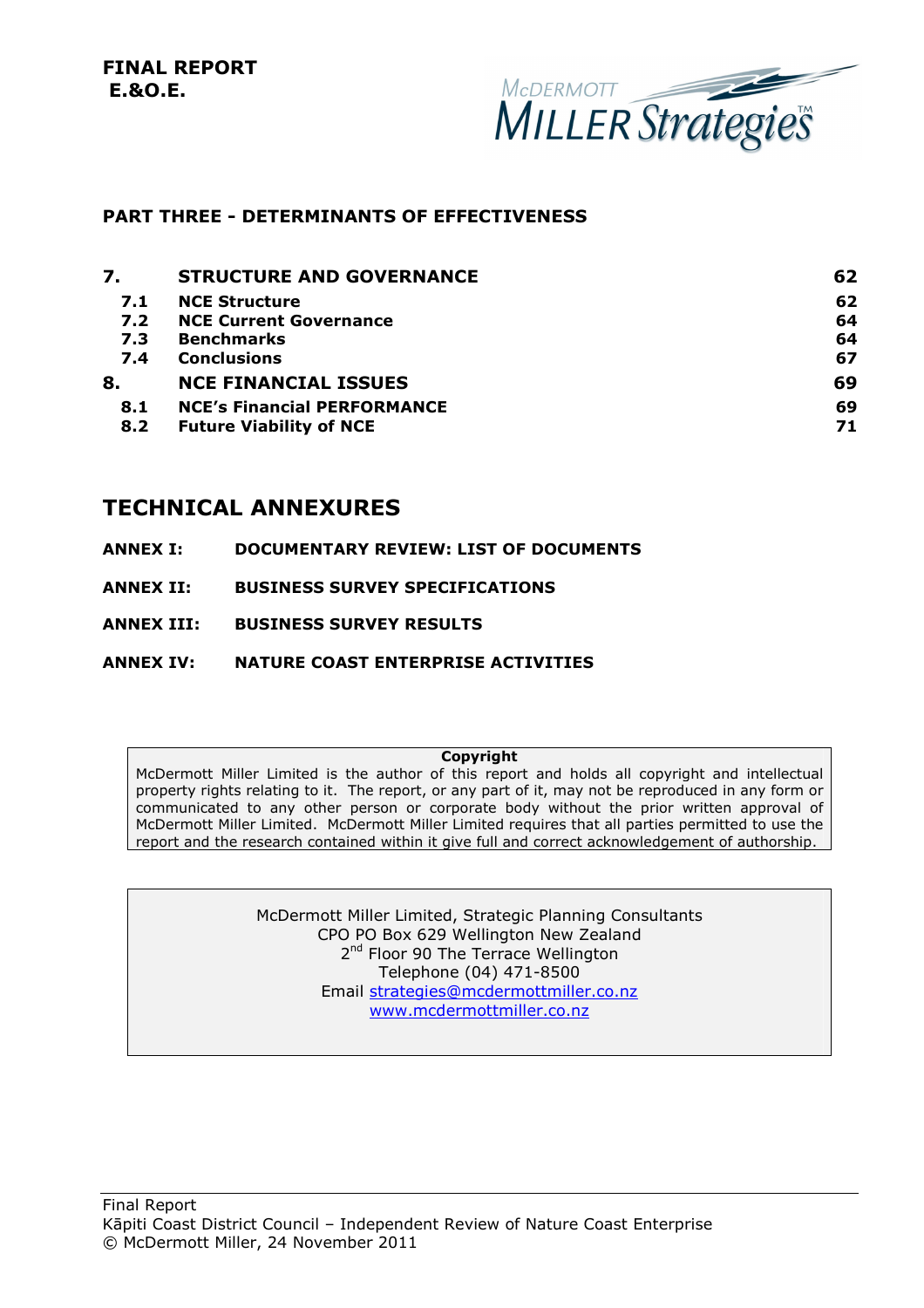

### **LIST OF EXHIBITS**

| Table: 4.1: NCE Classification of Revenue and Expenditure in 2011 Financial Year  27 |  |
|--------------------------------------------------------------------------------------|--|
| Table: 4.2 Kapiti Coast District Council Contracted Payments to NCE 2010-2012  29    |  |
|                                                                                      |  |
|                                                                                      |  |
| Table 7.1: Comparison of Selected Benchmark RTOs - Governance Structures  66         |  |
| Table 7.2: Comparison of Selected Benchmark EDAs - Governance Structures  67         |  |
| Table 8.1: Financial Snapshot: Operating Performance Year Ended 30 June 2011  70     |  |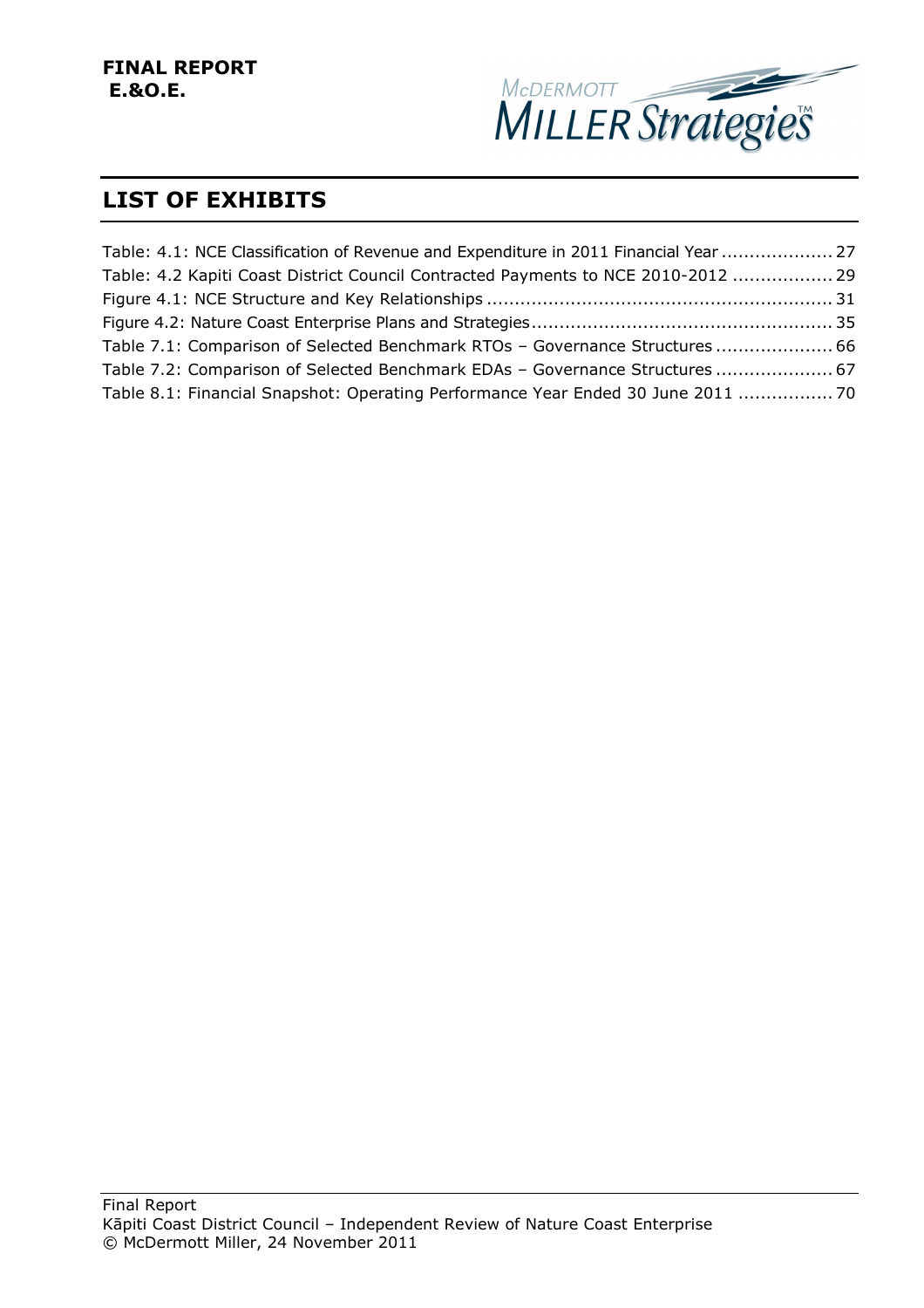#### **FINAL REPORT E.&O.E.**



# **PART ONE: NATURE COAST ENTERPRISE ENVIRONMENT**

## **Part One includes:**

- Section 1: Independent Review of NCE
- Section 2: How Nature Coast Enterprise is Viewed by **Stakeholders**
- Section 3: Kāpiti Coast Business Views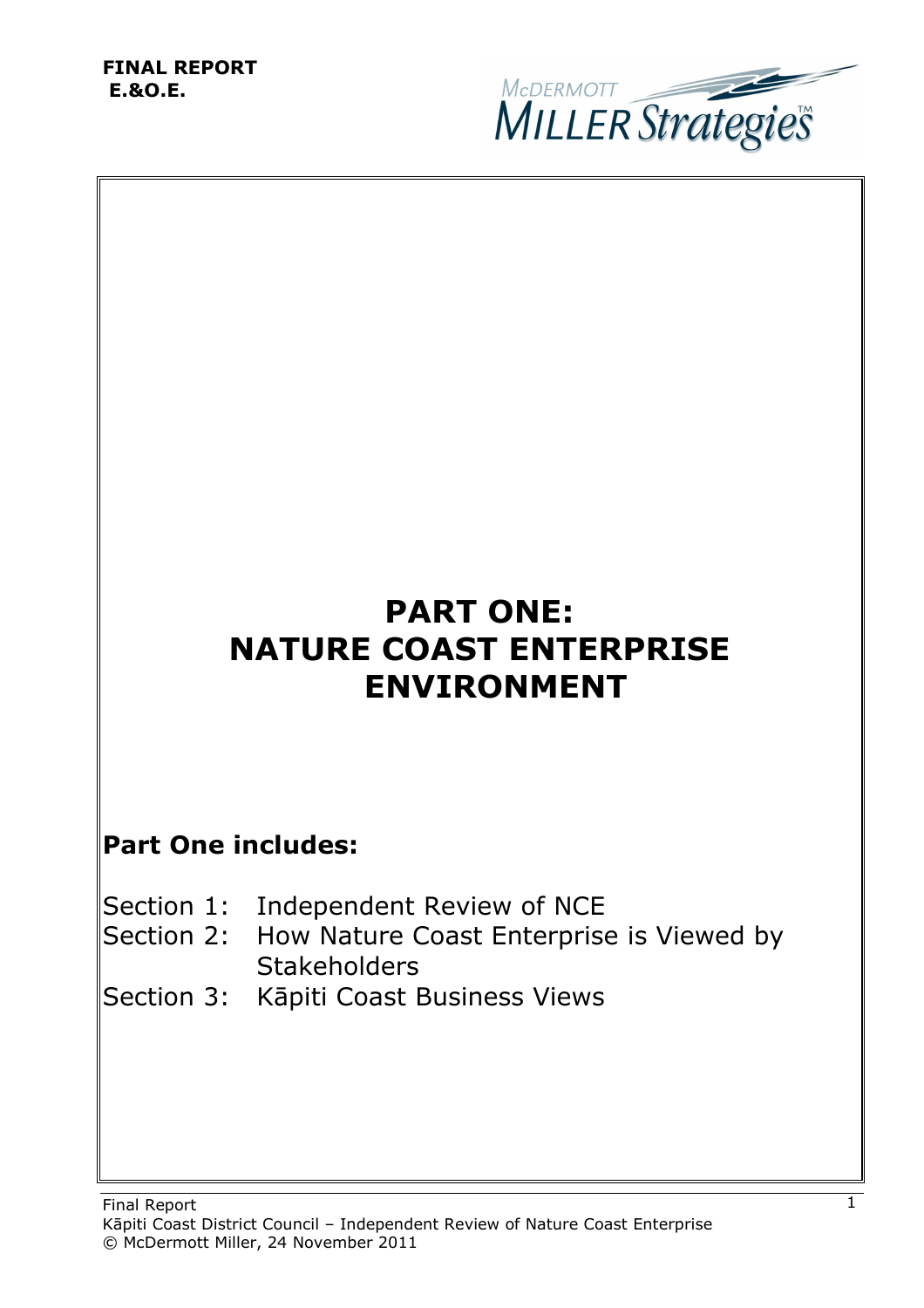

### **1. INDEPENDENT REVIEW OF NCE**

#### **1.1 BRIEF**

As part of its current Economic Development Plan, Kāpiti Coast District Council (KCDC) issued a Request for Proposal (RFP) to carry out an evaluation of the effectiveness of its contract with Nature Coast Enterprise (NCE) for the development of Tourism and Economic Development services in Kāpiti Coast District.

The proposed evaluation is an

*"…independent review of the implementation of the contract and the tourism and economic development outcomes delivered by NCE."* [KDCD, RFP 2011]

The Council recognises NCE is the main delivery mechanism for such services, but as part of a general economic review the Council has decided to: "review the implementations of, and outcomes arising from, its contracts with NCE".

KCDC's contracts with NCE (the first covering 2004-2007, the second 2008-2011) were joint contracts with Horowhenua District Council. However, the RFP stipulates that the evaluation of the contracts:

*"…should focus on what has been achieved for the Kāpiti Coast District."* 

The RFP further requires that the evaluation should focus on the "*main questions"* as follows*:* 

- *Have the contracts been implemented as intended and in accordance with best practice?*
- *What progress has been made towards the outcomes specified in the contract?*
- *How effective has NCE been in delivering tourism outcomes for the Kāpiti Coast?*
- *How effective has NCE been in delivering economic development outcomes for the Kāpiti Coast?*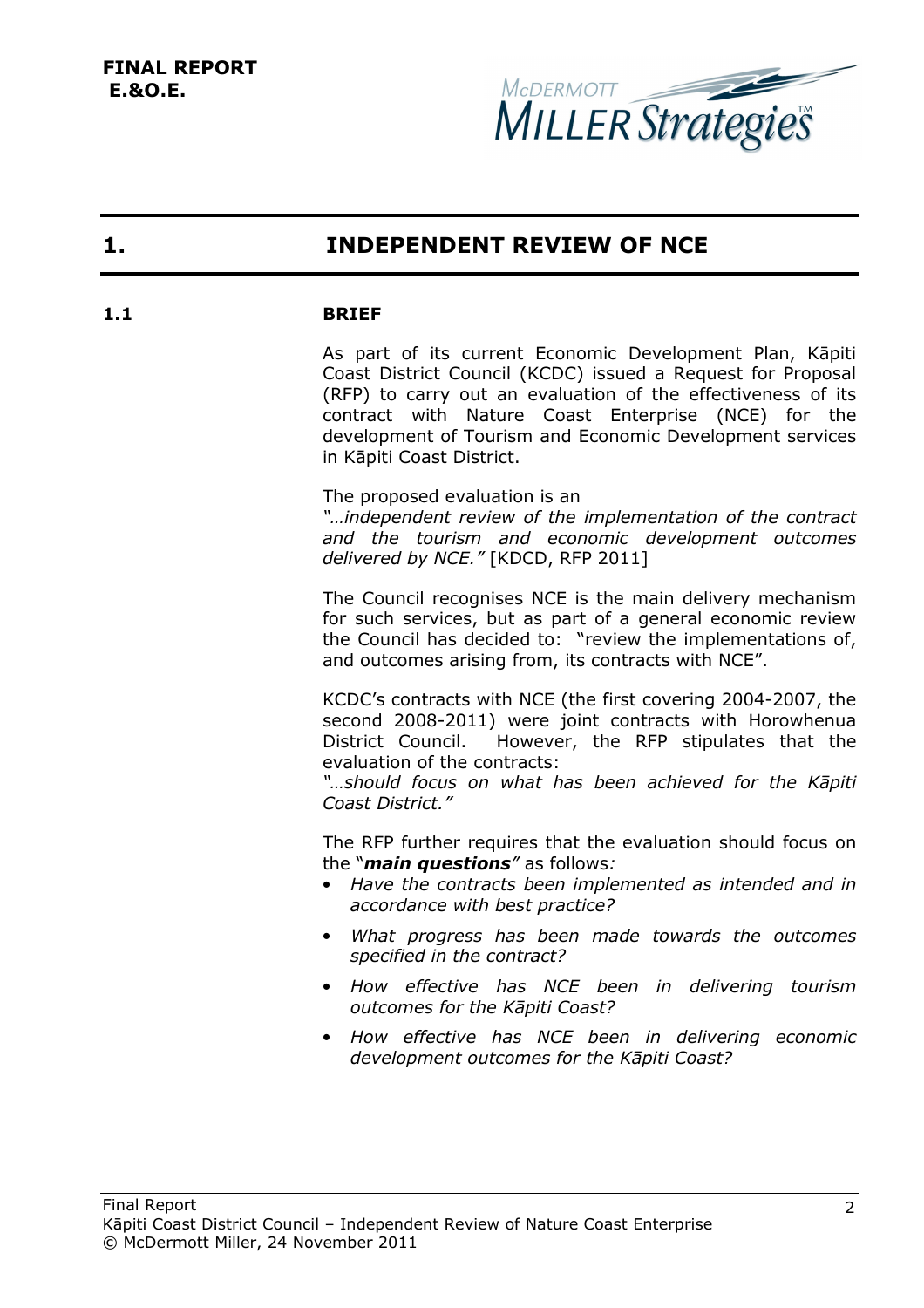

#### **1.2 BACKGROUND**

Since October 2004, the Council has contracted with Nature Coast Enterprise (NCE) for the provision of tourism and economic development services. Up until June 2011 this was a joint contract with Horowhenua District Council as a result of an agreement to advance a regional economic development strategy for the Horowhenua/Kāpiti region. This strategy identified tourism, amongst other activities, as an important industry for regional economic growth.

In December 2010, the Council agreed to review its economic development activities and services. This review includes a full review of options for the delivery of services. Council also decided to move to a stand-alone contract with NCE for 2011/12 as a result of the decision to fully review its economic development activities.

As an input into the economic development review, the Council decided to commission an independent review of the implementation of the contract and the tourism and economic development outcomes delivered by NCE. McDermott Miller was subsequently appointed to undertake the review.

### **1.3 OUR REVIEW PROCESS**

Our review process had four stages. Each stage reviewed economic, tourism and implementation issues surrounding Kāpiti Coast District and NEC. The stages were:

- Documentary review
- Stakeholder consultation
- Kāpiti Business Survey
- Assessment of review findings.

Each stage is covered fully in the remainder of the report and addresses the **"main questions"** of the RFP.

**Part One – Nature Coast Enterprise Environment**, includes; the brief for the independent review of NCE (Section 1); how NCE is viewed by its stakeholders (Section 2); and, Kāpiti Coast business views.

**Part Two – Nature Coast Enterprise Performance**, includes; NCE implementation of the contract (Section 4); Tourism Outcomes for the Kāpiti Coast (Section 5); and,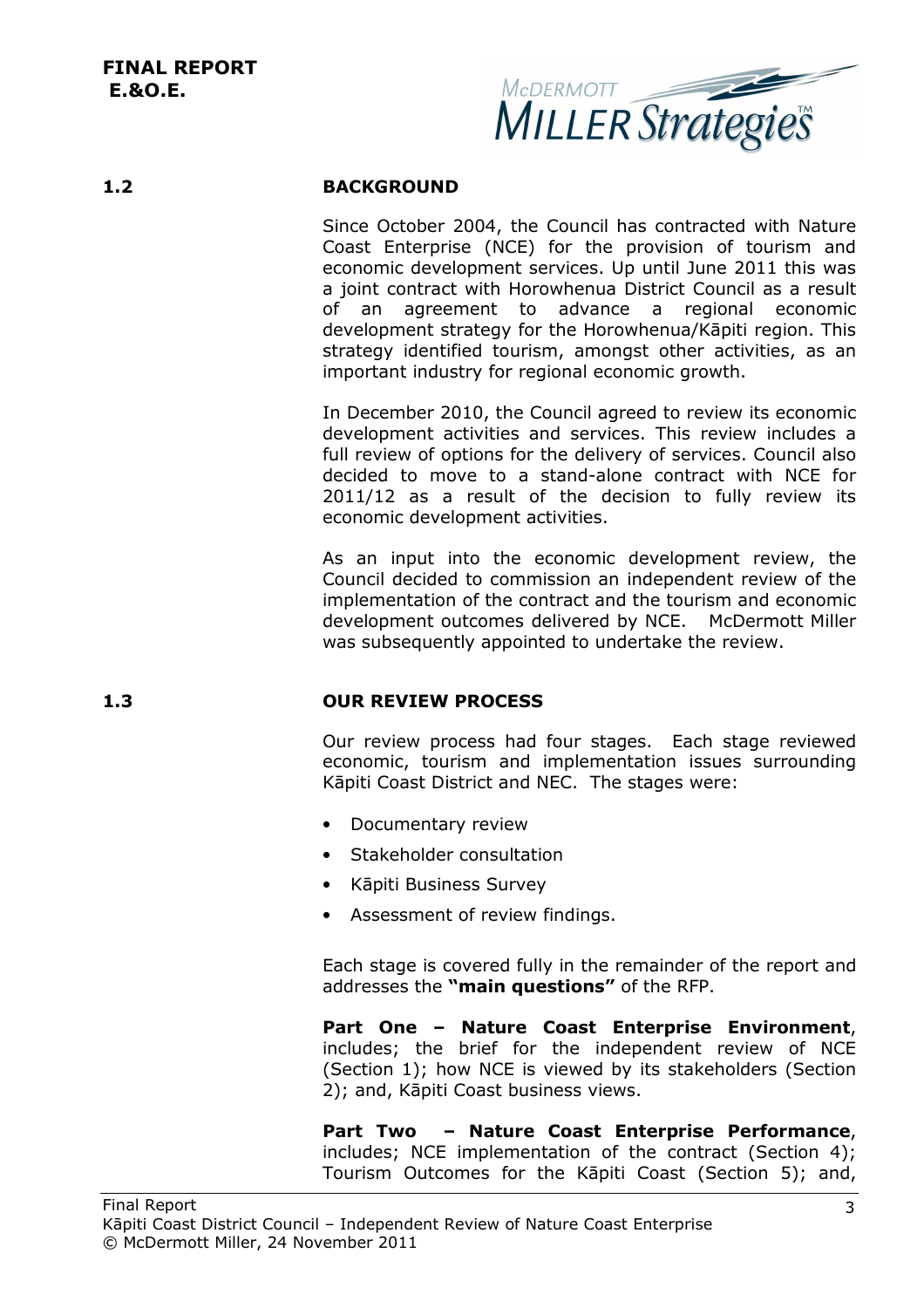**FINAL REPORT E.&O.E.** 



economic development outcomes for the Kāpiti Coast (Section 6).

Part Three - Determinants of Effectiveness, includes; NCE current structure and governance (Section 7); NCE financial issues (Section 8).

**Part Four – Future for Nature Coast Enterprise**, includes future issues arising for NCE (Section 9); and, concluding with our recommendations for NCE (Section 10).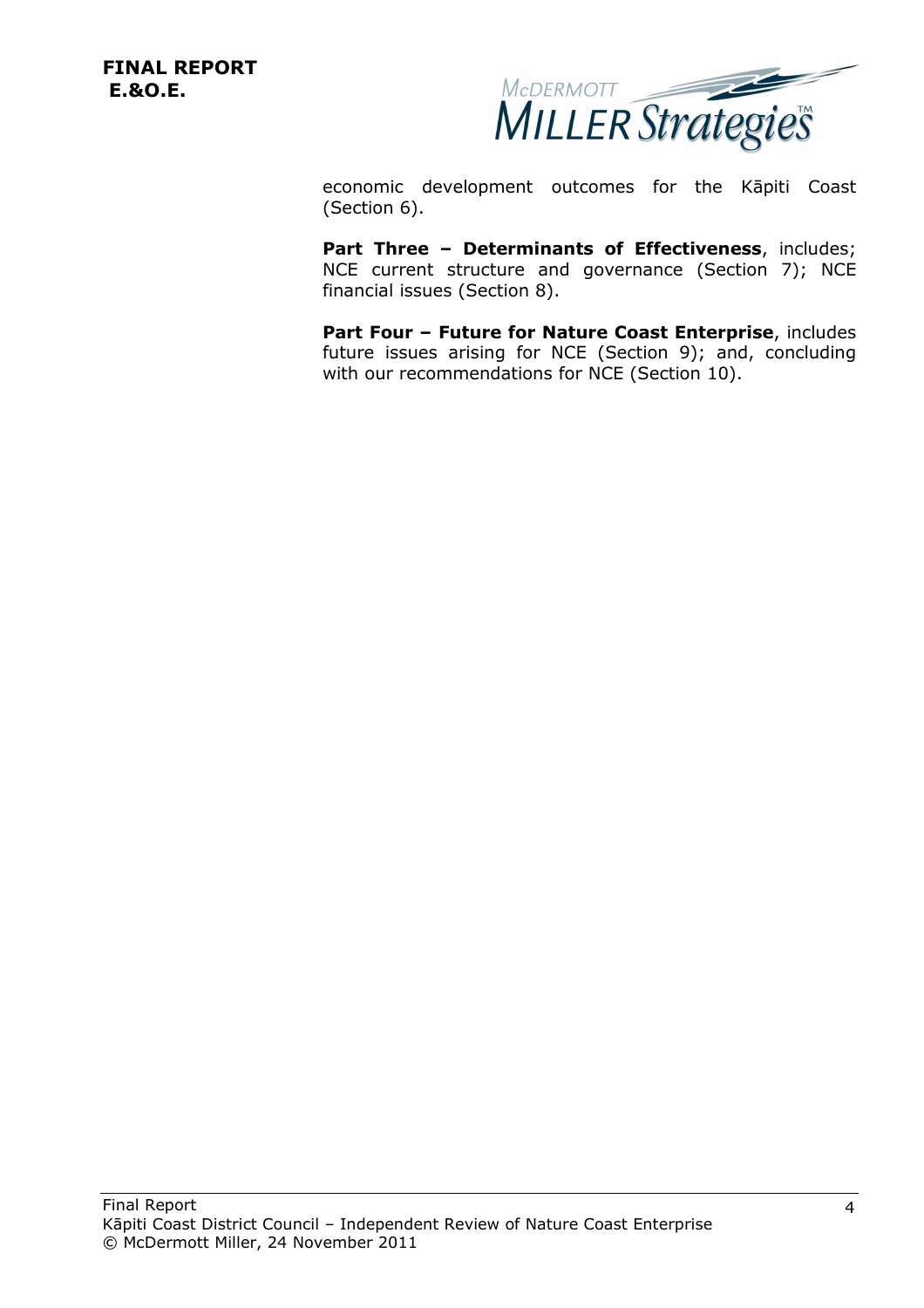

### **2. HOW NATURE COAST ENTERPRISE IS VIEWED BY STAKEHOLDERS**

### **2.1 STAKEHOLDER CONSULTATION**

McDermott Miller consultants undertook in-depth interviewing with the following parties, on NCE delivery of tourism and economic outcomes:

- Selected Kāpiti Coast District councillors, including:
	- Mayor Jenny Rowan
	- Councillor Tony Lester
	- Councillor Hilary Wooding
- Selected key council officers, including;
	- Pat Doughterty, Chief Executive
	- Tamsin Evens, Group Manager Community Services
	- Philippa Richardson, Strategic Project Manager
	- Alison Lash, Senior Advisor
- Horowhenua District Council;
	- David Ward, Chief Executive
	- Chairman, Graham Smellie
- NCE CEO and key employees, including;
	- Chris Barber, Chief Executive
	- Helene Judge, Business Development Manager
	- Jeff Smith, Business Growth Manager (Note: position is partly funded by a grant from Grow Wellington)
- Grow Wellington;
	- Nigel Kirkpatrick, Chief Executive
- Positively Wellington Tourism;
	- David Perks, Chief Executive
- Kāpiti Chamber of Commerce;
	- Mark Ternent, Chair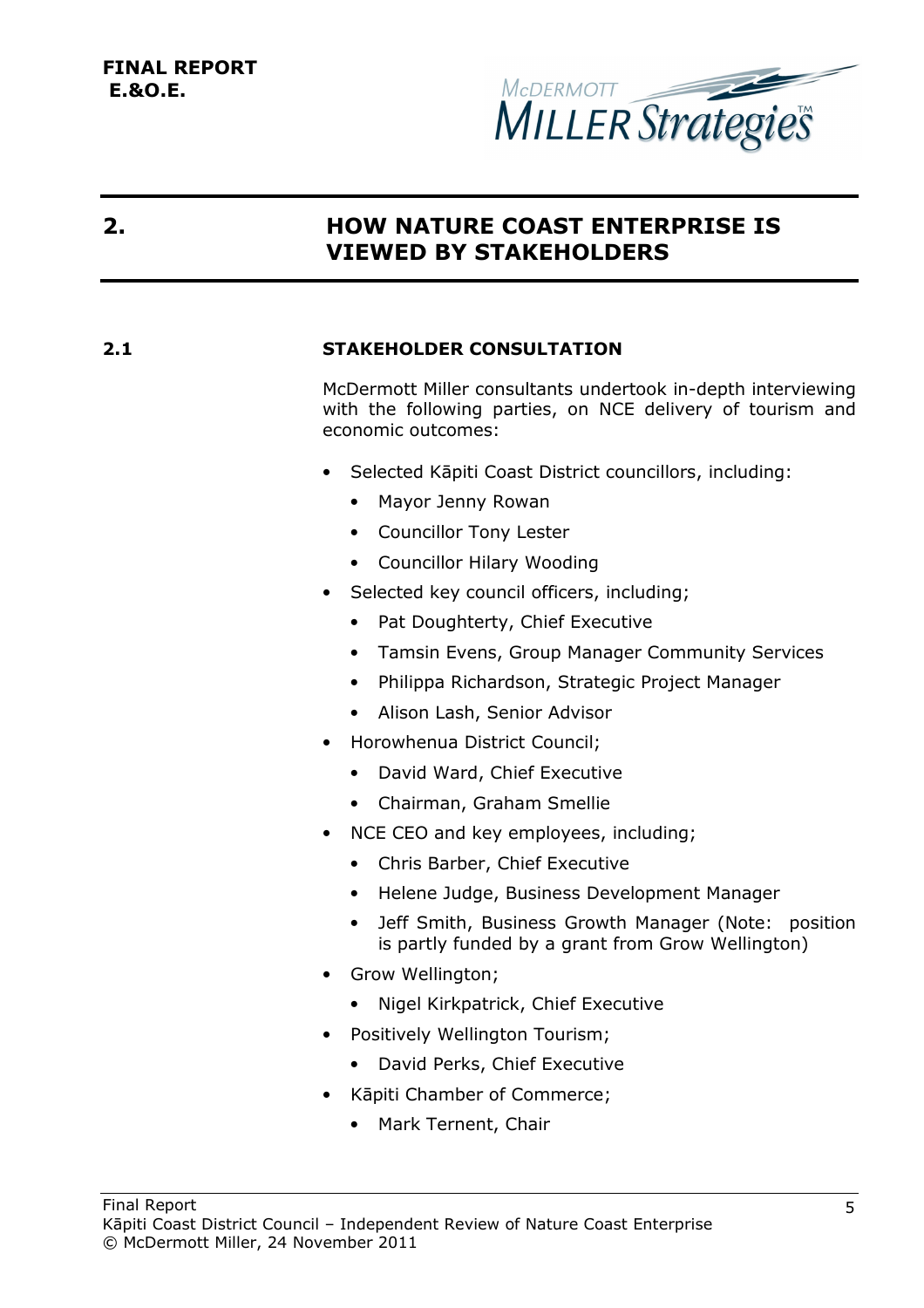

#### **2.2 THEMES ARISING FROM THE CONSULTATION**

- The economies of Kāpiti Coast District and Horowhenua District are significantly different; and, not easily amenable to common economic and tourism development programmes.
- The Councils have different economic objectives, (for example Kāpiti's focus on sustainability as a key economic objective is not shared to the same extent by Horowhenua), makes the joint venture approach to delivery of different outcomes for each Council more difficult again.
- Although reporting to and consultation with the Kāpiti Coast District Council by NCE has improved, we understand from discussions with Kapiti Coast District Council politicians and administrators that it has some way to go before it could be considered to be fully discharging its obligations to the satisfaction of its major stakeholder.
- Horowhenua District Council is assessing whether to withdraw from the joint Districts approach to economic and tourism development and seems unlikely to renew its contract with NCE beyond the present expiry date of 30 June 2012.
- The benefits of economic development initiatives by NCE to date have mainly gone to Horowhenua. On the other hand, the benefits of tourism development initiatives have mainly gone to Kāpiti.
- Limited financial resources make it difficult for NCE to be as enterprising as it could be.
- There is a perceived history of poor communication between NCE and Kāpiti Coast District Council.
- Kāpiti Coast District Council needs to be clearer about its strategy and objectives for economic development activity and tourism development. Arguably, the Council has not really said what it wants.
- NCE's brief needs to be reconfigured to improve the balance between stimulating tourism growth or business investment.
- Substantial funding (through regional rates) of Grow Wellington is only now showing some benefit to the Kāpiti Coast District. Grow Wellington support has been limited to date and some stakeholders are questioning whether Kāpiti Coast should continue to support it.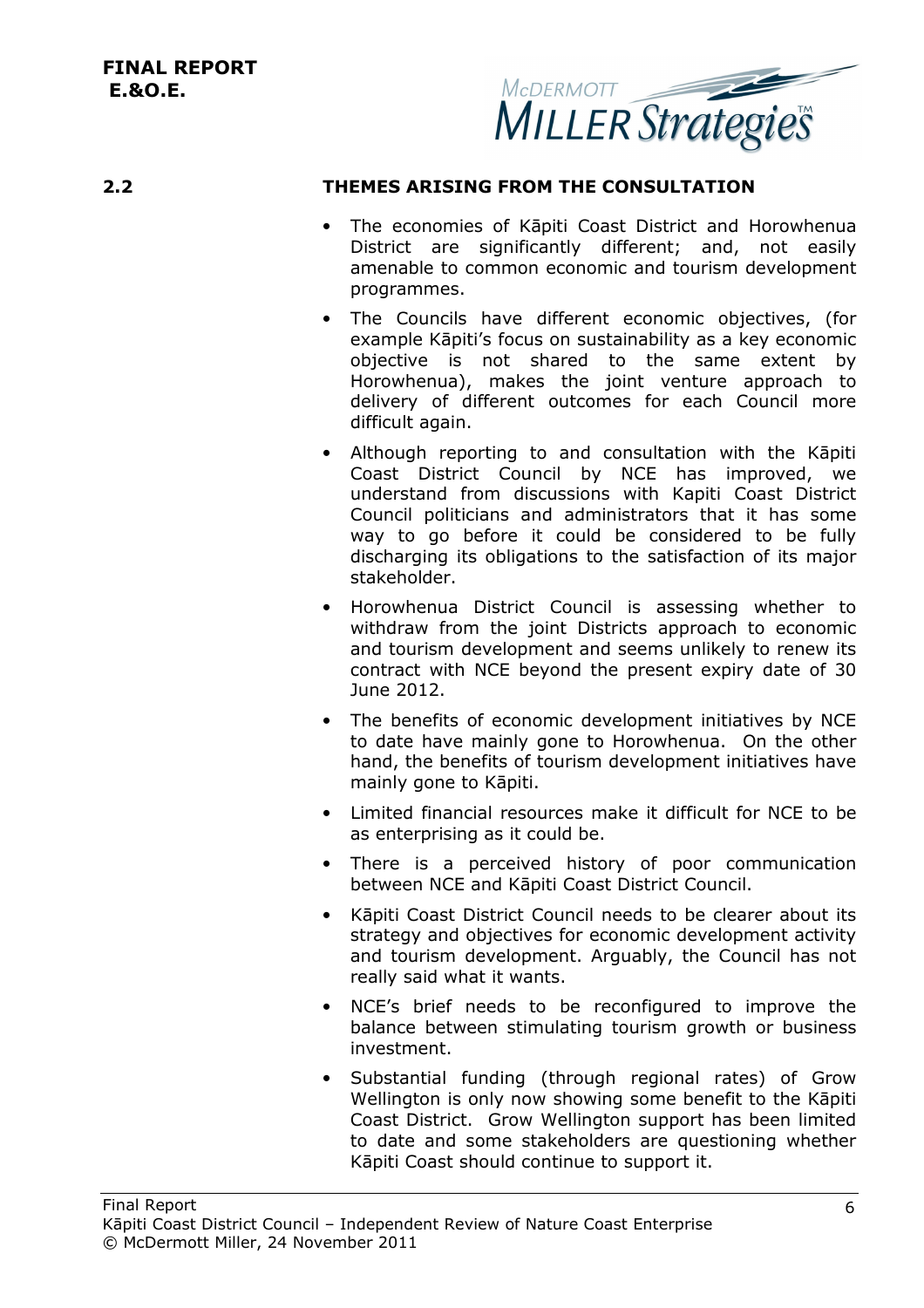

- There is no official relationship between NCE and the major Wellington regional tourism promotion body, Positively Wellington Tourism (PWT); and, a weak informal relationship. PWT is viewed as a competitor by NCE, despite day trips by "Wellington regional residents" being Kāpiti Coast's single largest visitor market.
- Structure of NCE as an incorporated society with small membership which controls the Board and management does not fit well with the two District Councils as major funders; only one vote for each Council of 181 total, but the two Councils supply directly 45% of the funding.
- Views are divided whether it can survive as an independent incorporated society and area development agency in general terms without continued funding by Kāpiti Coast District Council.
- Some believe it would need to 'retract' to a tourism promotion agency, others are more optimistic it can continue through finding new public sector "clients".
- The stakeholder consultation carried out as part of this study revealed disillusionment with the 'Nature Coast' brand - not recognised outside Kāpiti Coast. General view is 'Kāpiti Coast' brand has much higher recognition and support within and outside Kāpiti Coast.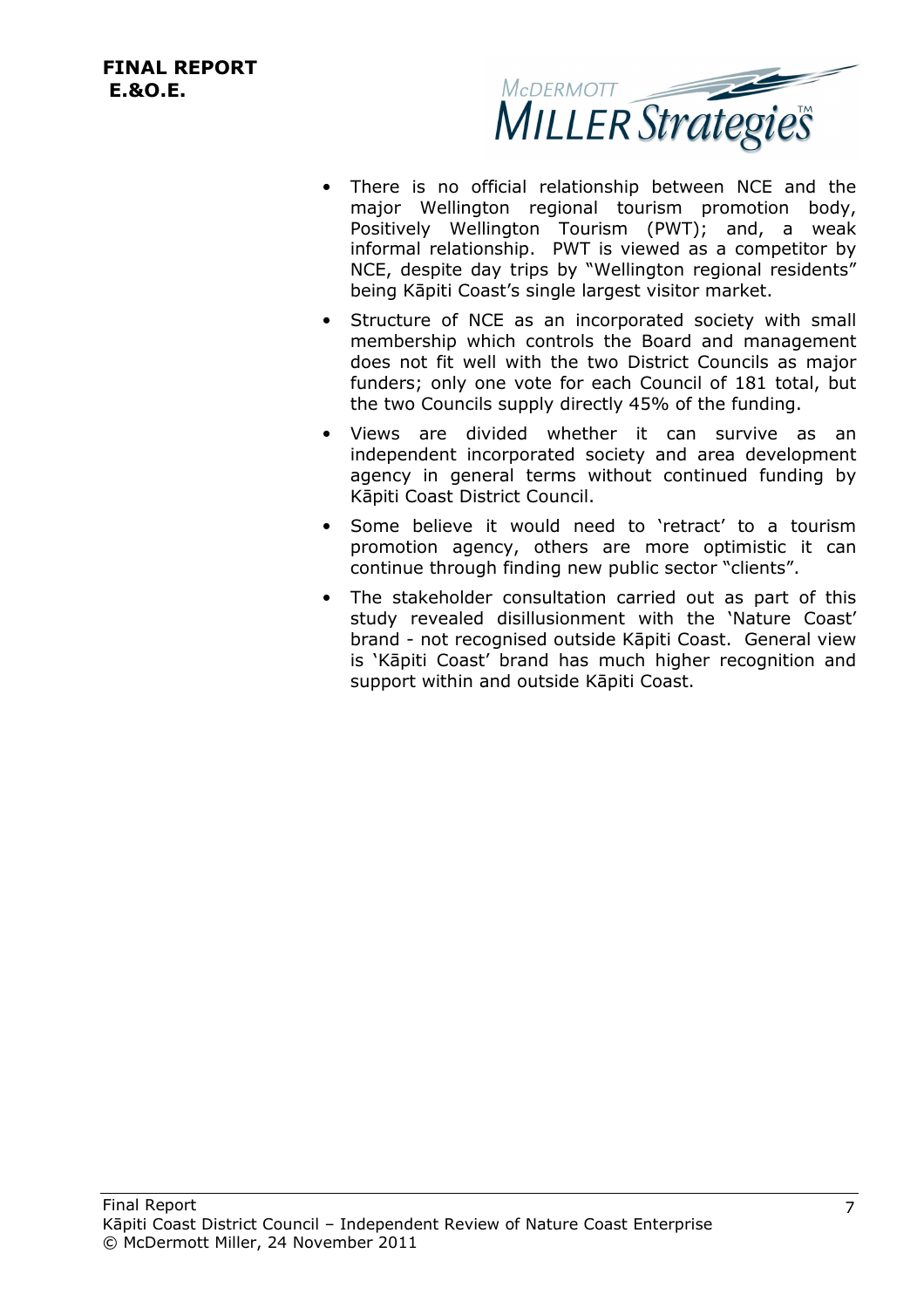

## **3. KĀPITI COAST BUSINESS VIEWS**

#### **3.1 SURVEY PARTICIPANTS**

McDermott Miller also consulted Kāpiti business operators by means of a brief HTML questionnaire.

Businesses surveyed were selected based on their potential to drive growth of the District's economy, through export of goods and services to the rest of the Wellington Region, other regions in New Zealand and internationally.

We drew on NCE's sample frame but also included businesses not listed in it. With one or two exceptions, businesses that primarily provide services to the local household market were not surveyed. There was no undue emphasis on the tourist industry.

NCE's sample frame for its Annual Business Survey was available to us but, as it did not include sufficient business of the type we wished to target, was augmented with contacts from other sources. **Table 3.1** below describes the breakdown of businesses sampled for our Kāpiti Business Survey. The survey specifications for the Kāpiti Business Survey are detailed in **Annex II**.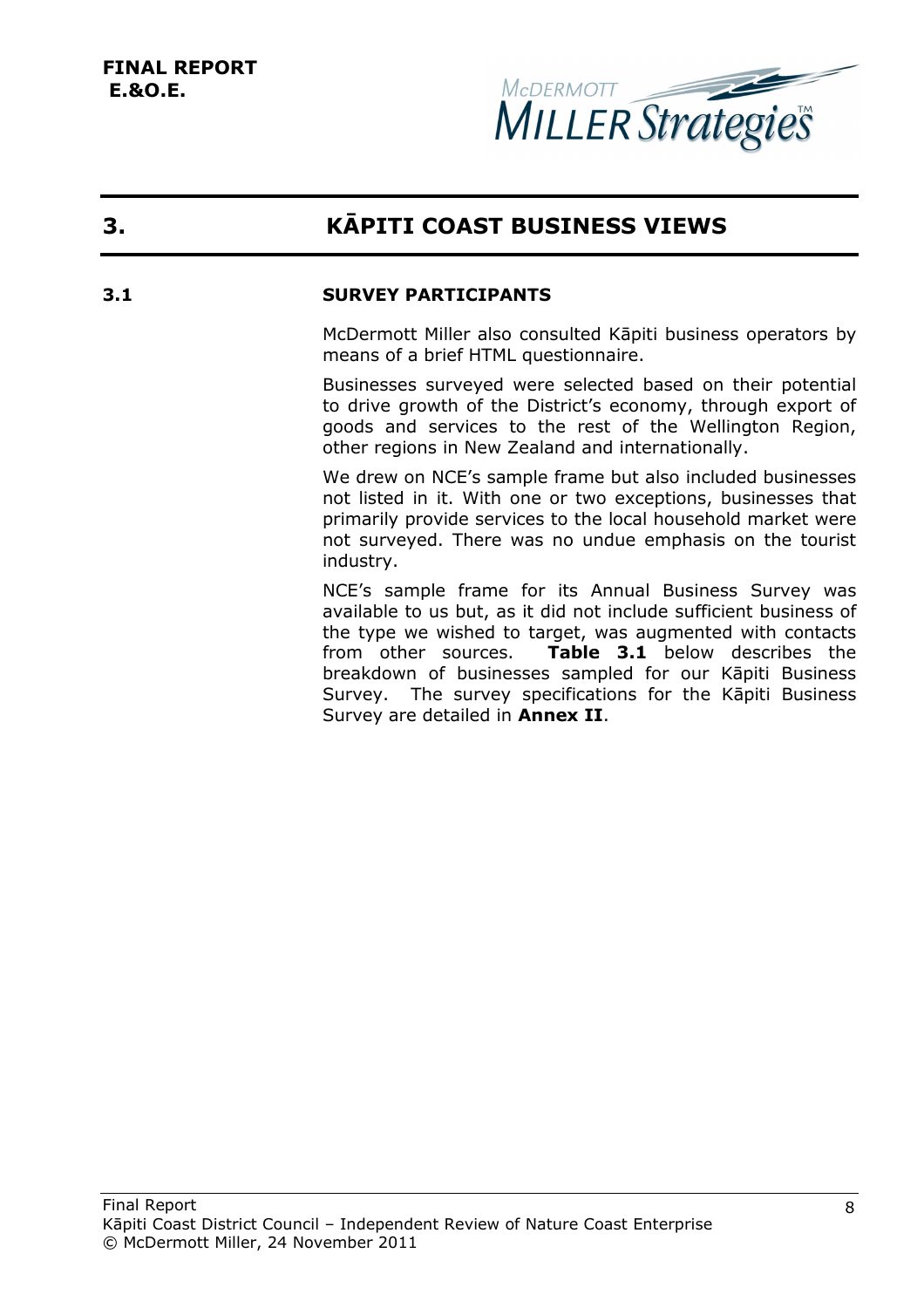

| Sample for Business to Business Email<br>Survey                                  |                              |                |                |
|----------------------------------------------------------------------------------|------------------------------|----------------|----------------|
|                                                                                  | <b>NCE Membership Status</b> |                |                |
| <b>ANZSIC Code</b>                                                               | Member                       | Non-<br>member | Grand<br>Total |
| A - Agriculture, Forestry and Fishing                                            | $\mathbf{1}$                 | 15             | 16             |
| C - Manufacturing                                                                | 12                           | 52             | 64             |
| D - Electricity, Gas and Water Supply                                            | $\Omega$                     | 3              | 3              |
| E - Construction                                                                 | 6                            | 25             | 31             |
| F - Wholesale Trade                                                              | $\Omega$                     | 8              | 8              |
| G - Retail Trade                                                                 | 5                            | $\overline{2}$ | $\overline{7}$ |
| H - Accommodation and Food Services                                              | 19                           | 42             | 61             |
| I - Transport, Postal and Warehousing                                            | 5                            | 17             | 22             |
| $\mathbf{I}$<br>Information,<br>Media<br>$\sim$ $-$<br>and<br>Telecommunications | 4                            | 21             | 25             |
| K - Financial and Insurance Services                                             | 3                            | 15             | 18             |
| L - Rental, Hiring and Real Estate Services                                      | $\Omega$                     | $\mathbf{1}$   | $\mathbf{1}$   |
| M - Professional, Scientific and Technical<br>Services                           | 17                           | 71             | 88             |
| N - Administrative and Support Services                                          | $\mathbf{1}$                 | $\Omega$       | $\mathbf{1}$   |
| P - Education and Training                                                       | 2                            | 3              | 5              |
| R - Arts and Recreation Services                                                 | 11                           | 19             | 30             |
| S - Other Services                                                               | $\Omega$                     | $\mathbf{1}$   | $\mathbf{1}$   |
| <b>Grand Total</b>                                                               | 86                           | 295            | 381            |

© McDermott Miller, September 2011

#### **3.2 SURVEY SCOPE**

The purpose of the Kāpiti Business Survey was to gather business information and business views to help KCDC determine:

- how best to stimulate economic development in the district,
- identify initiatives and mechanisms to facilitate the economic development process.

The topics covered in the Kāpiti Business survey included:

- Main challenges facing Kāpiti Coast District
- Importance of measures to advance the economic development of Kāpiti Coast District
- Types of assistance Kāpiti Coast-based agencies should provide.

The overall findings for each topic are discussed below.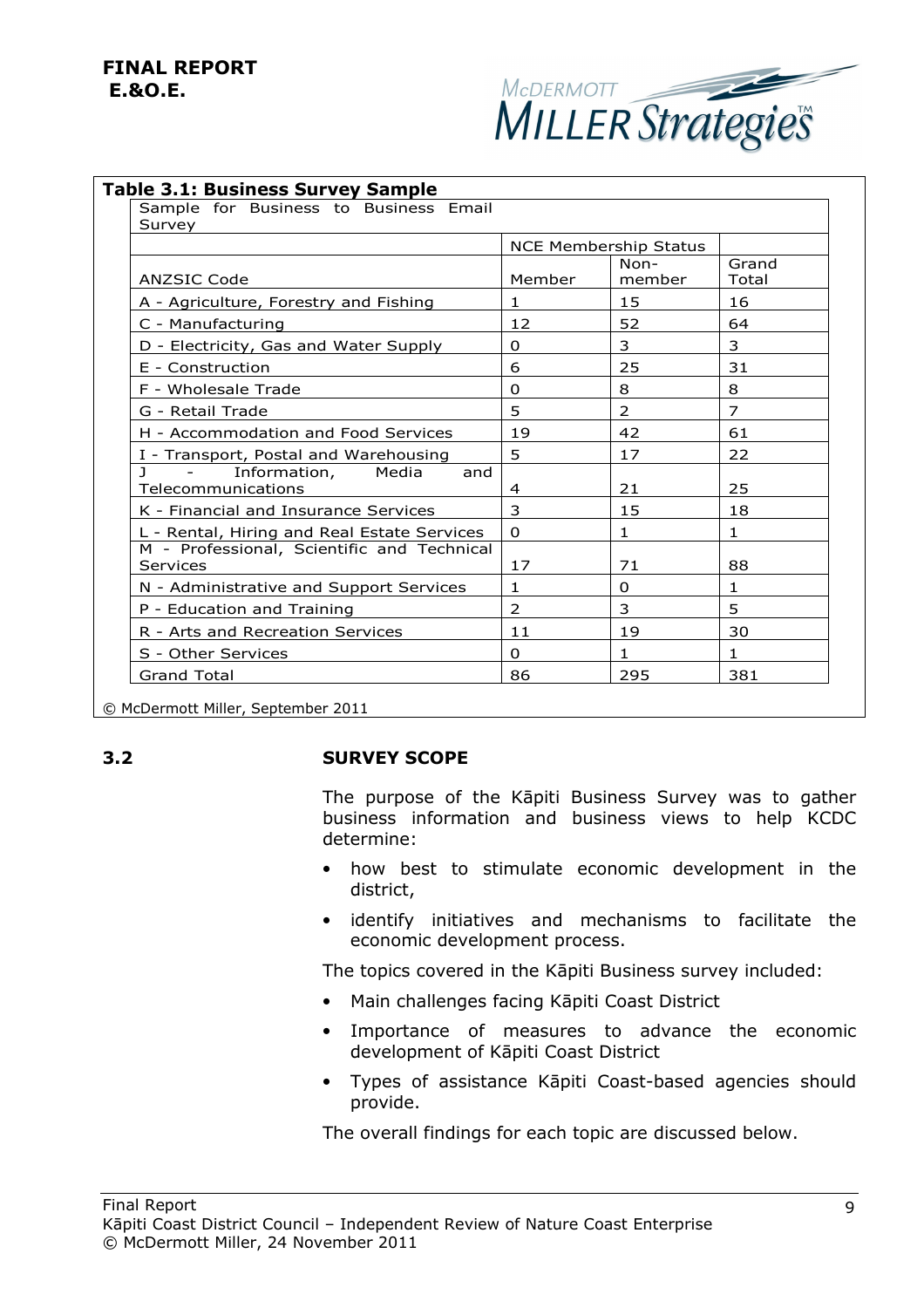

#### **3.3 CHALLENGES FACING KĀPITI COAST DISTRICT**

Respondents were asked to identify three main challenges facing businesses in their industry in Kāpiti Coast District. This question was open ended; respondents were not prompted in anyway. Responses have been grouped into themes post survey delivery. The main themes by industry sector are outlined below and accompanied by illustrative quotes from respondents.

#### **Base Industry Sector and Other Sectors (business service sector):**

The main challenges facing these sectors in order of importance are:

- **Lack of business or economic leadership from Kāpiti Coast District Council.**
	- *'A weak vision for where the Coast is heading leaves investors from all areas with an uncertain development environment. What is the vision? Where does the Council, as chief protagonists for growth on the Coast and as chief controller of standards, want development to occur?'*
	- *'A Council that is business savvy and that understands what really needs to be done to attract businesses into the region…'*
	- *'A non-business like approach from Council development components (resource consents, building department, food safety and other regulatory areas). An obstructive approach creates uncertainty and a defensive approach from anyone in development (economic, environment, cultural development), yet a collaborative approach (lets see how we can make this work....) will engender a positive approach from all involved. A 'run by the rule book' approach from Council means that innovation is frowned upon.'*
	- • *'Lack of business infrastructure no cohesive plan or vision as to how we can grow our region - too much focus on the task by leaders.'*
	- *'More Flexible District plan- with a bottom line Permitted activities standards are key for the future KCDC area not development friendly- need culture changes now Youth opportunities and jobs next 5-10 years need now Entice business to the area.'*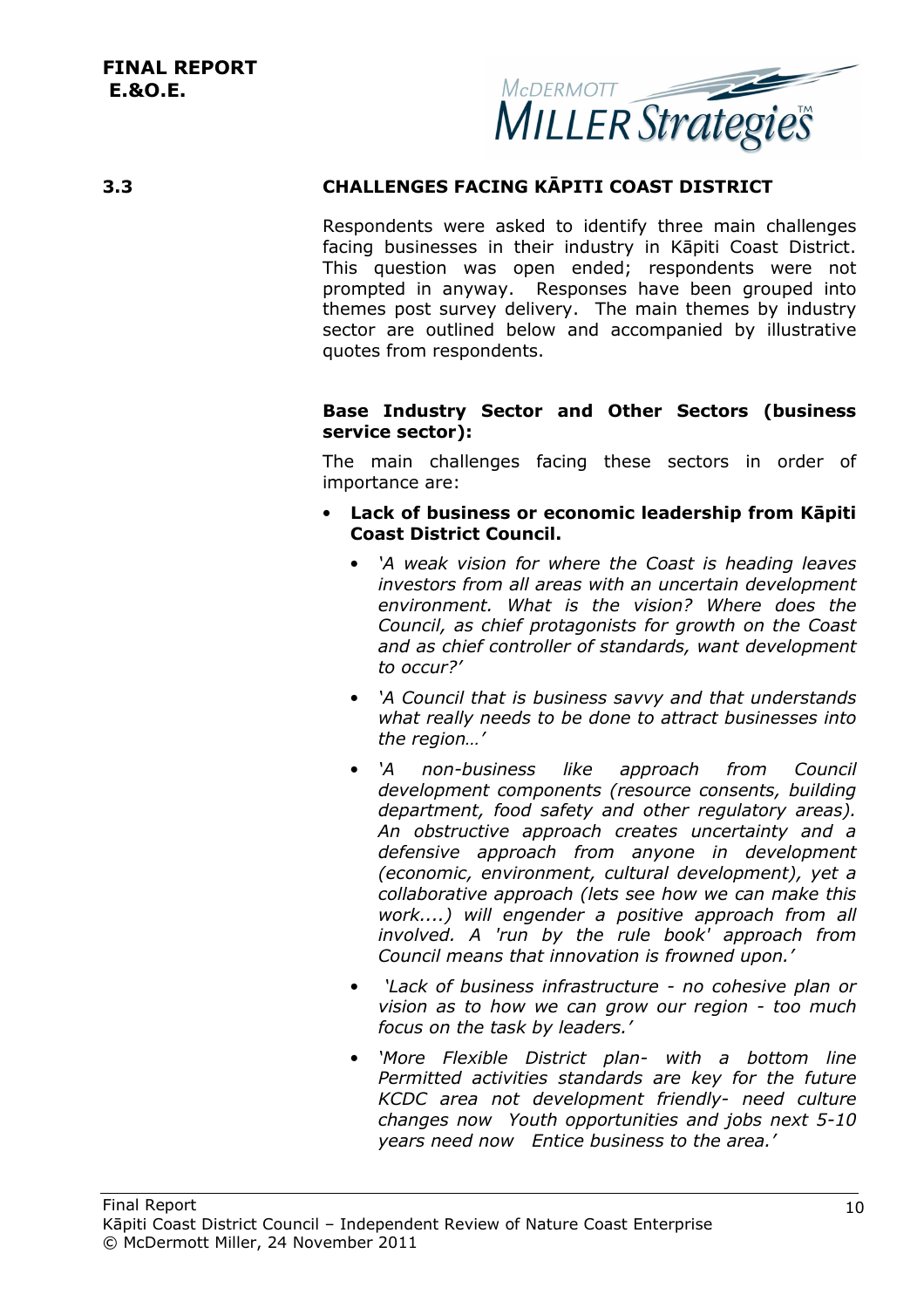

- *'No direction from council on growing business on the Kāpiti Coast'*
- *'The biggest challenge is creating a vision (and selling it) of what the Kāpiti region could be and recognising and exploiting the opportunities that are open to the region that will enable it to achieve it…..But there is a lack of vision and/or an inability to implement.'*
- **Improved town planning, infrastructure and value for service**.
	- *'A Town Centre, The community is made up of lots of little clusters of business.'*
	- *'Commercial economics not in District plan Frame work and overlay of the future direction of Kāpiti. Planned Overlay and forecast for next 5-10 years urgent Commercial areas industrial/ services and retail be clearly define District Plan - ID commercial area and activities and enabling true direction'*
	- *'Infrastructure remains a key issue we need better roading, smarter (forward thinking, future proofed) urban planning, better broadband, more commercial zoning, a well defined plan for a CBD-type area, improved water supply, upgraded waste treatment facilities, etc.'*
	- *'Lack of skill set in regulatory agencies including councils - e.g lack of engineering skills in the KCDC building planning teams. RMA people skills are very process focused'*
	- • *'Red tape. Whilst Central Government has put a lot of extra work into Local Government, they in turn haven't taken on board what road blocks all this extra compliance has put in front of development.'*

#### **Other challenges facing these industries are:**

- Internal business environment of the operating company e.g. cash flow.
- External business environment of the operating company e.g. the recession.
- External business environment specific to Kāpiti Coast District e.g. proximity to a significantly larger market (Wellington) and its ability to employ Kāpiti's skilled workforce.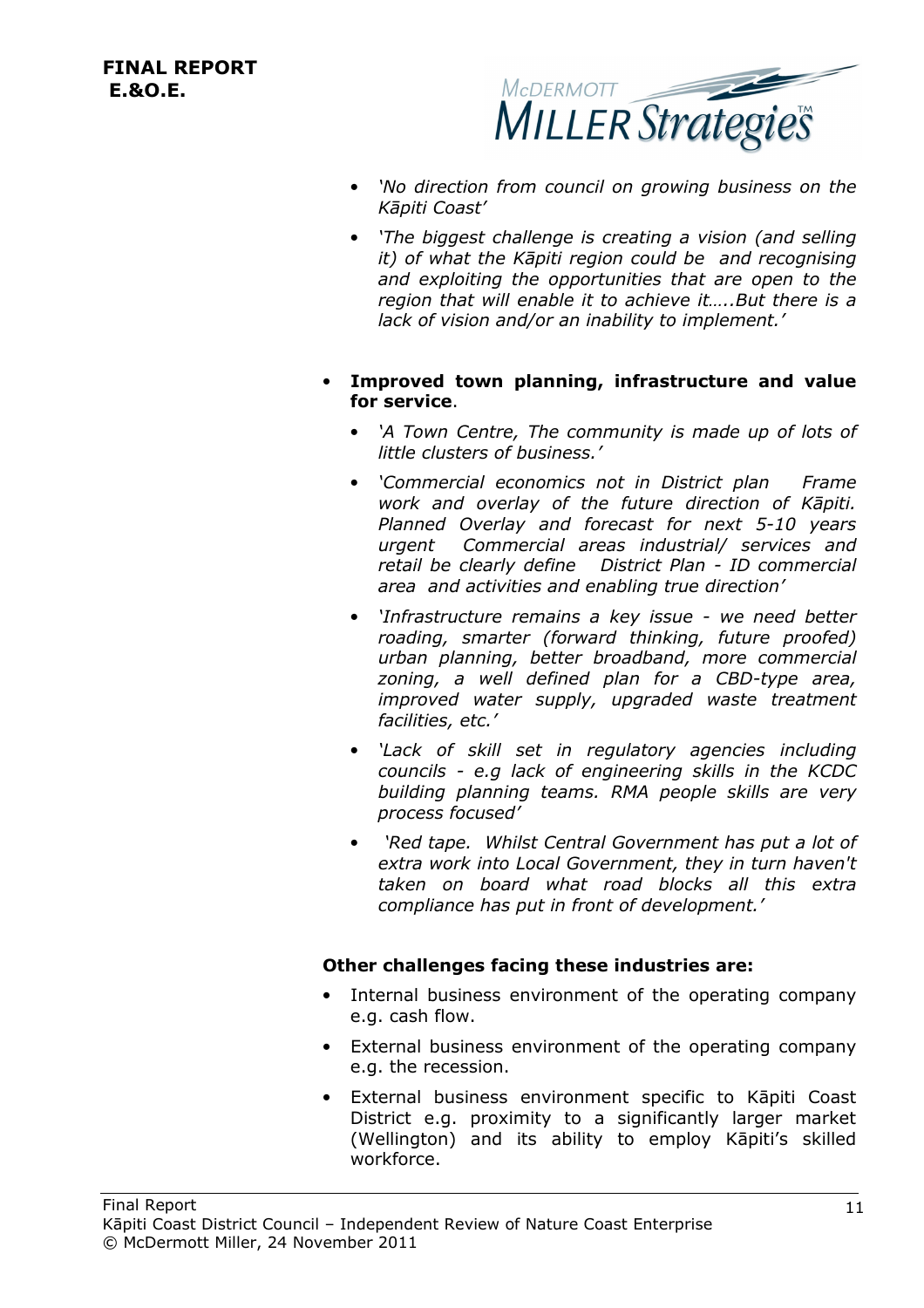

#### **Leisure/Tourism/Retail Sector:**

The Leisure/tourism and retail sector are more introspective with their stated challenges.

They predominantly want to attract more visitors to Kāpiti through various promotional means.

- *'Paraparaumu Beach Business Association would like to see signage from north and south that there is a Paraparaumu Beach Town Shopping centre'*
- *'Promoting Kāpiti coast as an exciting, fun place to visit. either, shopping, entertainment activities i.e., Ten pin bowling, paintball sports... cafe, weekend get away from the city. we need to be exciting again!!!'*
- *'More events are necessary to draw visitors into the district. We also need a specific identity/drawcard, such as wine, olives, or fruit upon which to base that local characteristic on.'*
- *'Better advertising'*

But the tourism sector also has a strong desire for stronger business and economic leadership in Kāpiti Coast District.

- *'The lack of commitment to Economic Development by successive councils. This is best highlighted in the LTCP with the 2 or 3 line statement of intent. There are no specific goals and this means that the agencies task with implementation are left to flounder on their own.'*
- *'Kāpiti Coast has no branding of its own. The Nature Coast brand has never been successfully adopted by local businesses. Any promotion Nature Coast has done has been largely ineffective because of this. With the development of Kāpiti Coast Airport, it is now crucial that Kāpiti develop a brand and work to increase visitors which will benefit all businesses and enhance the area as well as help make a success of the Airport development.'*
- *'Some groups in the area that agitate against change and expansion and want to keep the 'village atmosphere'. It is many years since Kāpiti was a 'village'. Council needs to advise people better that change is good for the area.*
- *'Many successful events in Kāpiti are not returning due to lack of support and funding. An Event Co-ordinator is required. A specific strategy needs to be developed*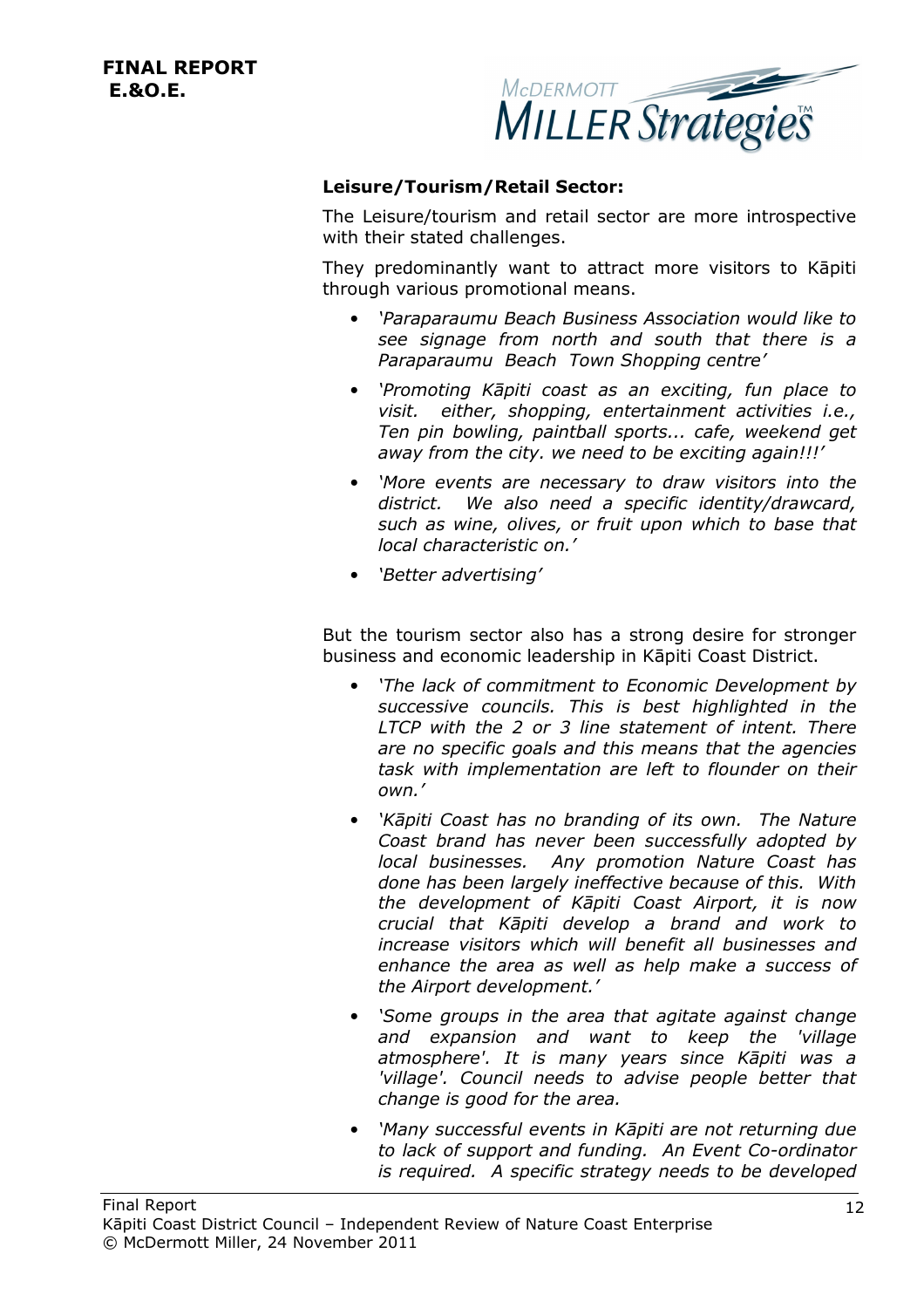

*to (a) attract events and (b) support those events that we already have. Kāpiti Coast District Council has not increased its event fund from \$30,000 in the 10yrs they've had the fund.'* 

#### **3.4 MEASURES TO ADVANCE ECONOMIC DEVELOPMENT ON KĀPITI COAST**

Respondents were asked to rate the importance of a range of measures, in terms of advancing economic development of Kāpiti Coast District.

No matter how businesses are segmented (business turnover, industry sector, origin of business) their overwhelmingly preferred way to encourage economic development on the Kāpiti Coast is by:

- attracting new businesses through a clear Economic Development Strategy and strong economic leadership.
- the Council leading economic development, but not through established agencies like NCE, Grow Wellington or Chamber of Commerce; or, by focusing on networking opportunities.

Stimulating the tourism/leisure industry to increase visitors/tourists is only a moderately popular economic development measure, ranked 9 out of 22 suggested reasons by the total sample. It becomes less important as a measure, the greater the turnover of business, and, if the business is operating in industries other than the leisure/tourism/retail sector.

**Table 3.2** on the page below shows the overall weight and rank assigned to each measure by the total sample. The greater the weight (or the higher the rank) of the measure is an indication of its ability to advance economic development on the Kāpiti Coast.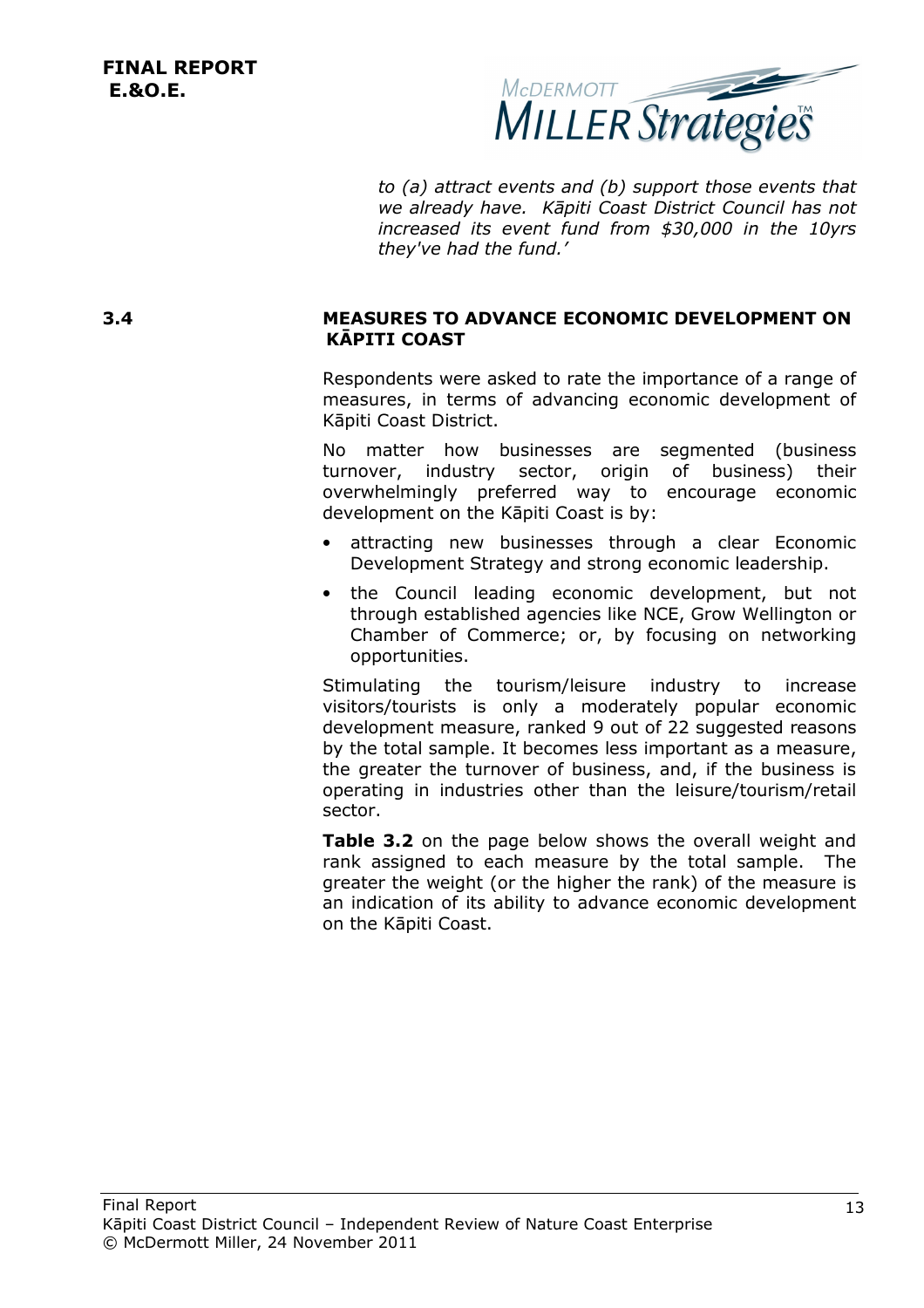### **FINAL REPORT E.&O.E.**



#### **Table 3.2 : Importance of Measures in Advancing Economic Development of Kāpiti Coast:** *Total Sample by Weight and Rank*

| Total Sample                                                                     | Weight | Rank           |
|----------------------------------------------------------------------------------|--------|----------------|
| Attracting more businesses to Kapiti Coast                                       | 600    | 1              |
| Setting a clear Economic Development Strategy for Kapiti Coast                   | 532    | 2              |
| Stronger economic leadership for the District                                    | 524    | 3              |
| Improving quality/reliability of infrastructure                                  | 509    | $\overline{4}$ |
| New air transport links                                                          | 494    | 5              |
| Attracting capital for business expansion and/or product development             | 486    | 6              |
| Upgrading road links within Kapiti Coast District                                | 471    | $\overline{7}$ |
| Upgrading road transport links to other Districts/regions                        | 466    | 8              |
| Stimulating tourism/leisure industry to increase visitors/tourists               | 456    | 9              |
| Increasing business start-ups in Kapiti Coast                                    | 437    | 10             |
| Kapiti Coast businesses and households to buy local whenever possible            | 404    | 11             |
| Attracting more skilled/qualified workers to live in Kapiti Coast                | 381    | 12             |
| Extending networking opportunities with other Greater Wellington Region business |        |                |
| people                                                                           | 355    | 13             |
| Upskilling Kapiti Coast's resident workforce                                     | 351    | 14             |
| Upskilling Kapiti Coast business managers                                        | 340    | 15             |
| Increasing effectiveness of economic development agency Nature Coast Enterprises | 339    | 16             |
| Upgrading retailing so that residents spend more in Kapiti District              | 333    | 17             |
| Increasing supply of land zoned for industrial/commercial development            | 330    | 18             |
| Improving environmental sustainability practices of businesses in the District   | 317    | 19             |
| Increasing involvement of economic development agency Grow Wellington            | 296    | 20             |
| Extending networking opportunities with Kapiti Coast business people             | 284    | 21             |
| Increasing involvement of Chamber of Commerce                                    | 282    | 22             |
| ©McDermott Miller, September 2011                                                |        |                |

**Figure 3.3** below shows the overall weight and rank assigned to each measure by the total sample in graphical form.



**Figure 3.3 : Importance of Measures in Advancing Economic Development of** 

Final Report

Kāpiti Coast District Council – Independent Review of Nature Coast Enterprise © McDermott Miller, 24 November 2011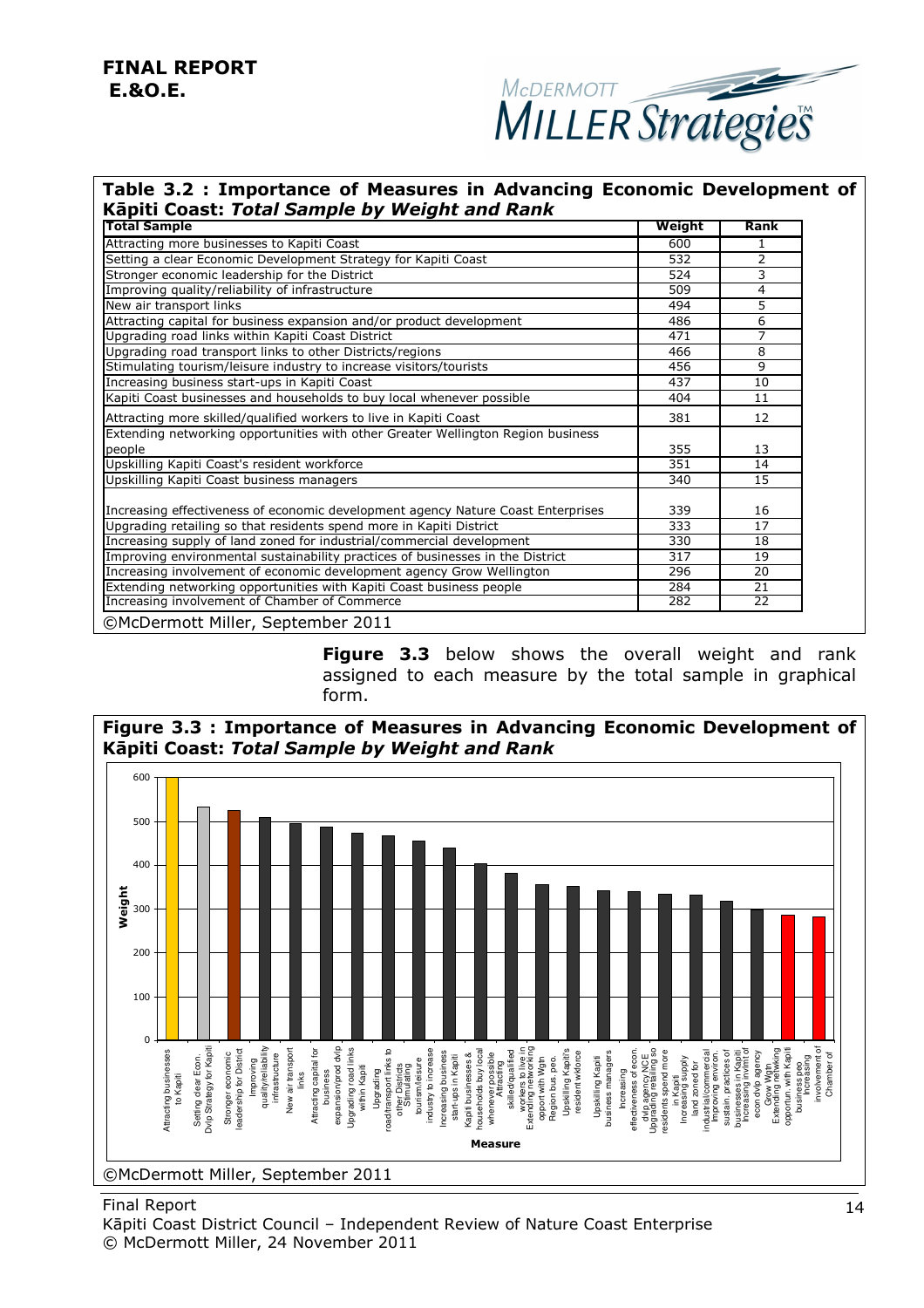

Please refer to **Annex III** for findings by segmentation (business turnover, industry sector, origin of business)

#### **Types of assistance**

Respondents were asked to rate the importance of Kāpiti Coast District-based Agencies providing various forms of assistance to businesses who want to locate, start-up, or expand in the District.

The top three most important forms of assistance across the total sample and by industry sector are:

- Promoting Kāpiti Coast as a location for business and investors.
- Promoting Kāpiti Coast as a destination for visitors.
- Expediting District Plan decisions.

The three least important forms of assistance across the total sample and by industry sector are:

- Training managers
- Training workers
- Finding premises

But the views of base industry and tourism/retail respondents differ on least important assistance.

- Base industry sector businesses rate 'finding investment capital' as one of the least important forms of assistance;
- And, Leisure/tourism/retail sector businesses rate 'business incubator programmes' as one of the least important forms of assistance

**Table 3.4** below shows the overall weight and rank assigned to each measure by the total sample.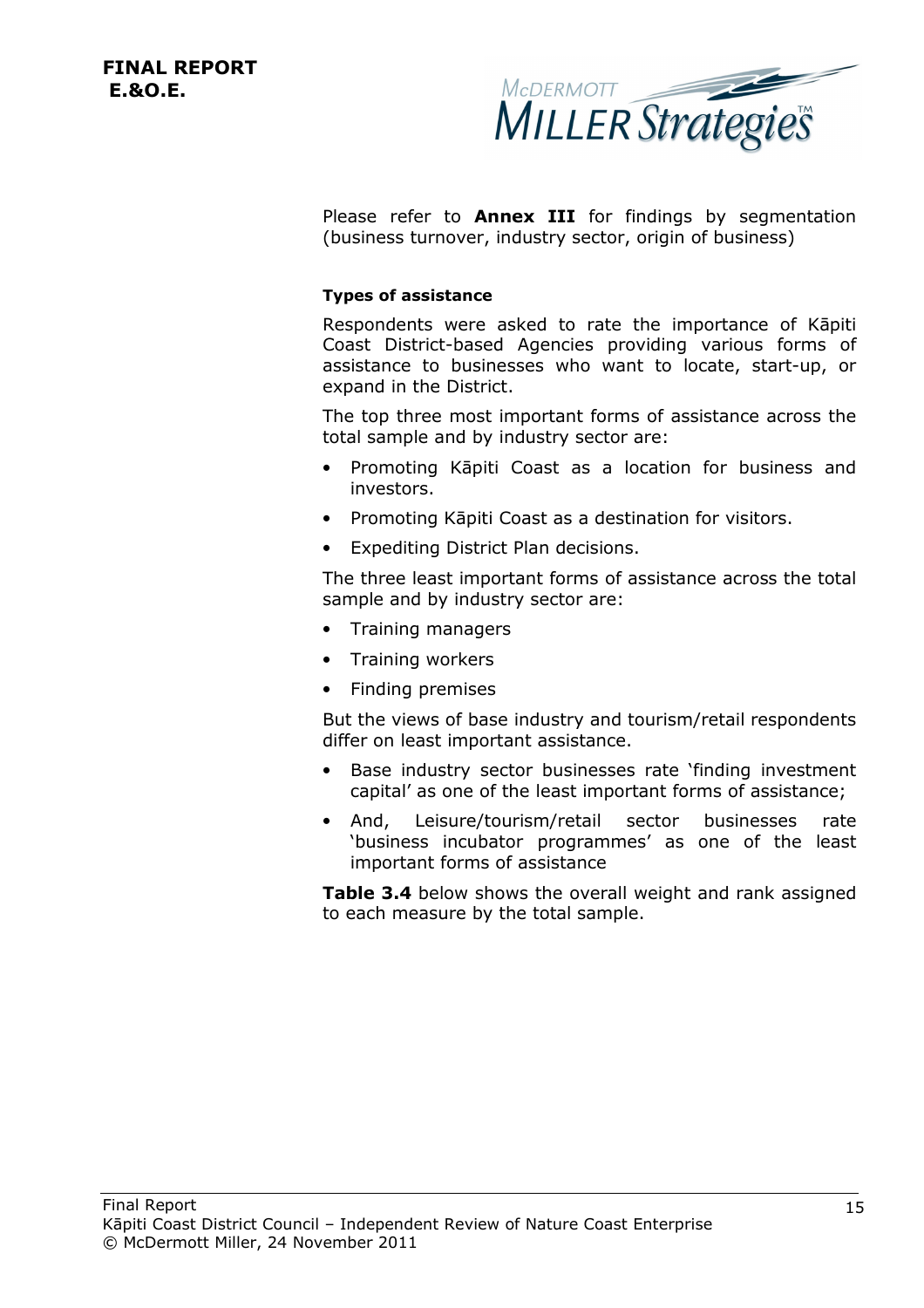

#### **Table 3.4: Relative Importance of Kāpiti Coast "Agency" Types of Assistance to Businesses Wanting to Locate, Start-up, Expand in Kāpiti:** *Total Sample by Weight and Rank*

| <b>Total Sample</b>                                             | Weight | <b>Rank</b> |
|-----------------------------------------------------------------|--------|-------------|
| Promoting Kapiti Coast as a location for business and investors | 560    |             |
| Promoting Kapiti Coast as a destination for visitors            | 494    |             |
| <b>Expediting District Plan decisions</b>                       | 467    | 3           |
| Finding potential customers                                     | 340    | 4           |
| Business mentoring programme                                    | 292    | 5           |
| Advice on environmental sustainability matters                  | 290    | 6           |
| Finding investment capital                                      | 288    |             |
| Finding potential Kapiti Coast suppliers                        | 266    | 8           |
| Business incubator programme                                    | 254    | 9           |
| Training in managing a business                                 | 251    | 10          |
| Finding suitable premises                                       | 236    | 11          |
| Training workers                                                | 235    |             |
| ©McDermott Miller, September 2011                               |        |             |

**Figure 3.5** shows the overall weight and rank assigned to each measure by the total sample in graphical form.



©McDermott Miller, September 2011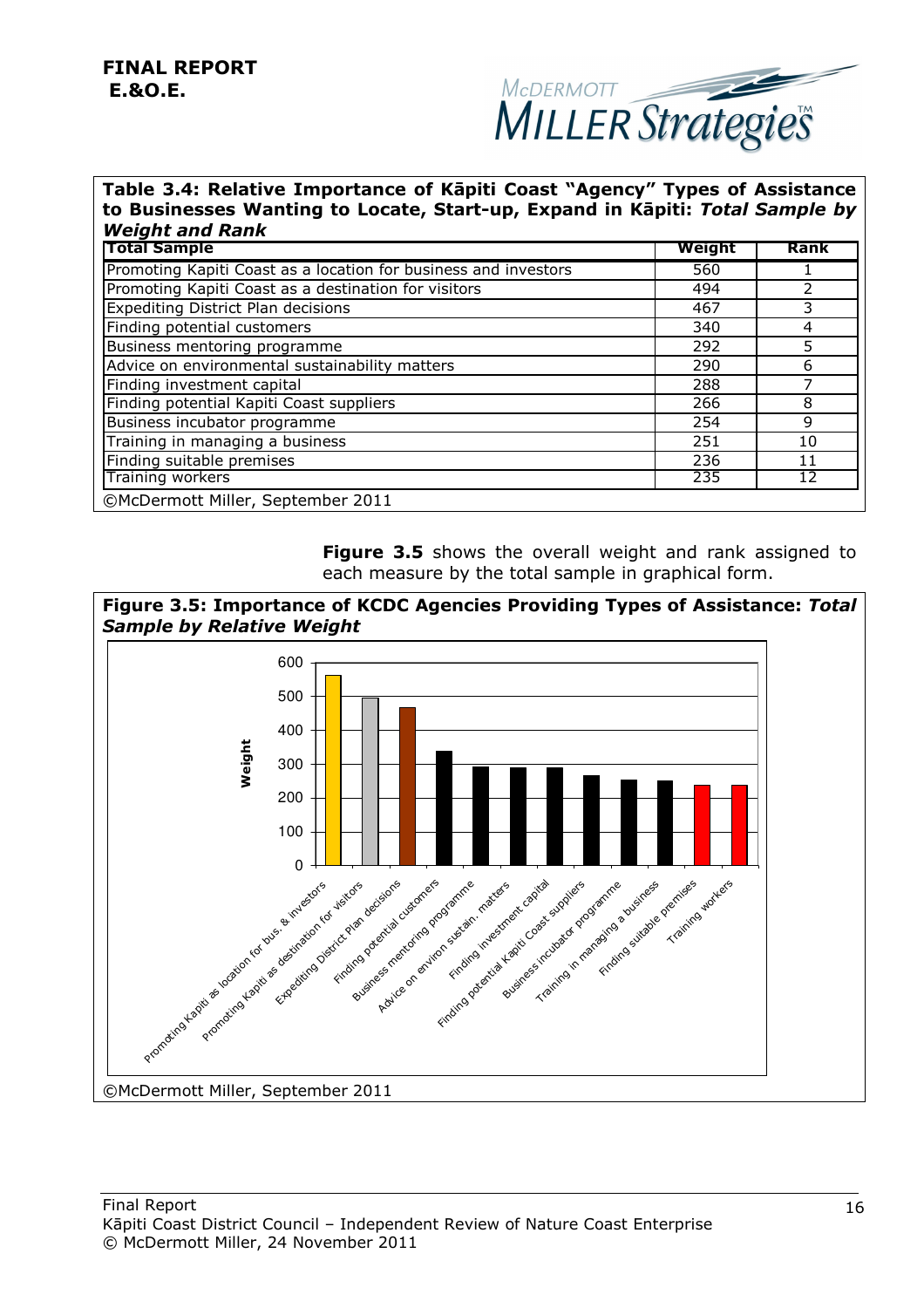

Table 3.6 shows the overall weight and rank assigned to each measure by Industry Sector groups.

**Table 3.6: Importance of Kāpiti Coast "Agencies" Providing Types of Assistance to Businesses Wanting to Locate, Start, Expand in Kāpiti:** *By Industry Sector and Rank*

| Industries<br><b>Rank</b> | Tourism,<br><b>Rank</b> | <b>Industries</b><br>Rank | Sample<br><b>Rank</b> |
|---------------------------|-------------------------|---------------------------|-----------------------|
|                           |                         |                           |                       |
|                           |                         |                           |                       |
|                           |                         |                           |                       |
|                           |                         |                           |                       |
|                           |                         |                           |                       |
|                           | 4                       |                           |                       |
|                           | Ω                       |                           |                       |
|                           |                         |                           | 6                     |
|                           |                         |                           |                       |
|                           |                         | 10                        | 8                     |
|                           |                         |                           | 9                     |
| 8                         |                         |                           | 10                    |
|                           |                         |                           |                       |
|                           |                         |                           |                       |
|                           |                         | 10<br>6<br>12<br>9        | 8<br>10               |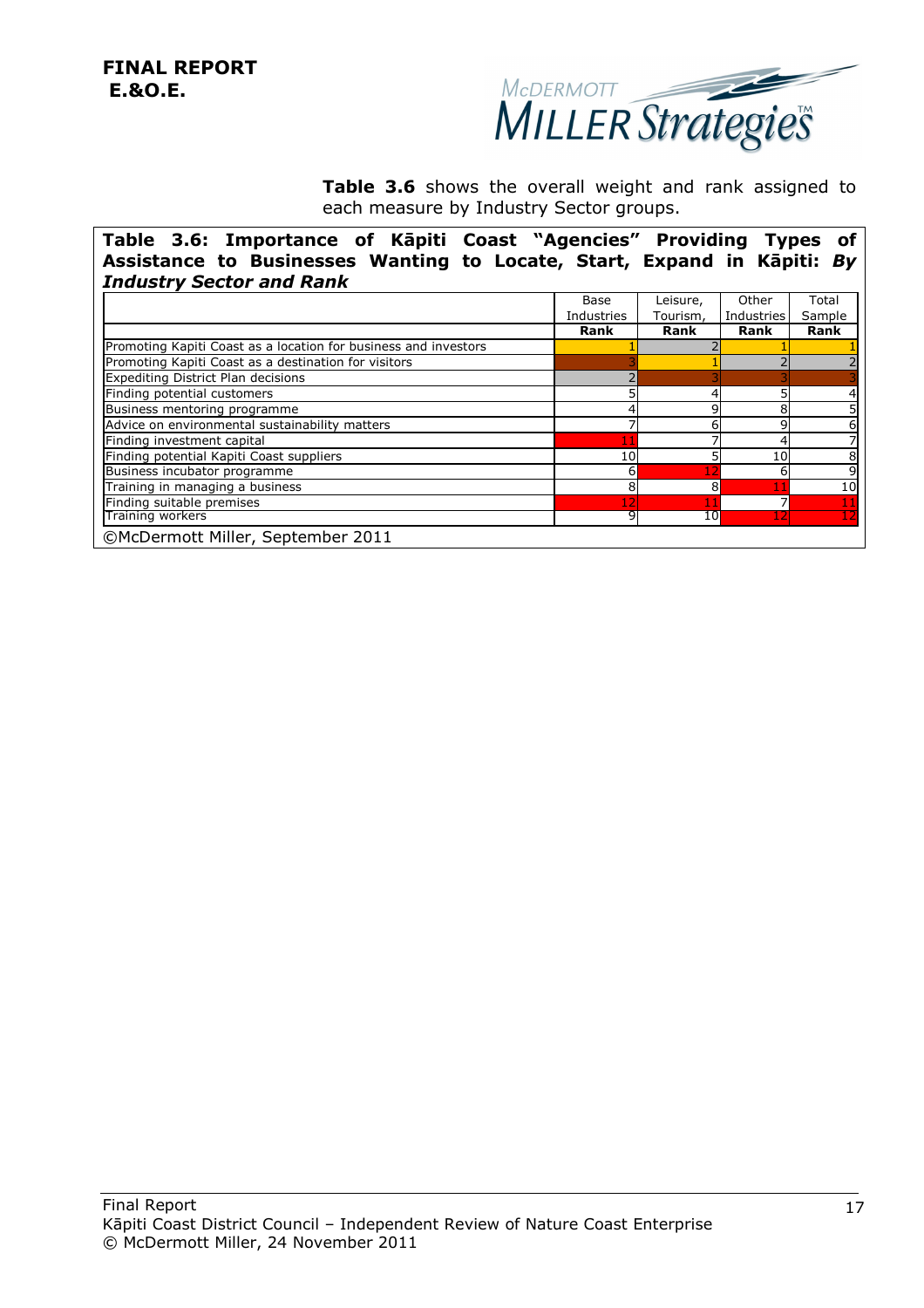

# **PART TWO: NATURE COAST ENTERPRISE PERFORMANCE**

## **Part Two includes:**

- Section 4: NCE implementation of contract
- Section 5: Tourism outcomes for the Kāpiti Coast
- Section 6: Economic Development Outcomes for the Kāpiti Coast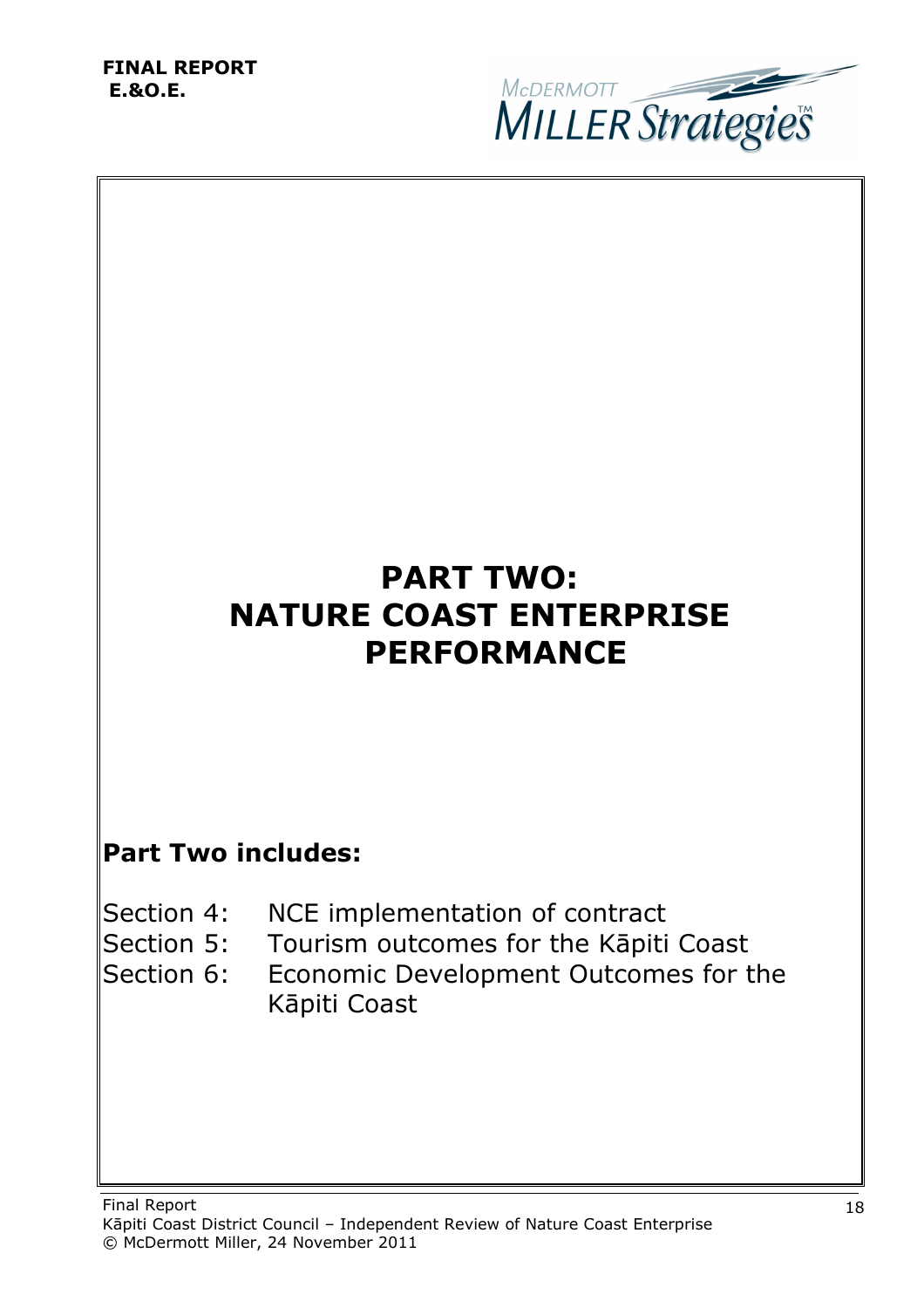

### **4. NCE IMPLEMENTATION OF CONTRACT**

#### **4.1 INTRODUCTION**

In this section we evaluate the implementation of Kapiti Coast's contract with Nature Coast Enterprise for *"provision of Regional economic and tourism development and promotion services"*

As required by the RFP, we review the implementation of the NCE contracts to establish if the contracts have been implemented as planned and managed appropriately, and consider the questions:

- *Have the contracts been implemented as intended and in accordance with best practice?*
- *How well and in what ways have funding arrangements (including the extent of external funding) supported the effective delivery of the contract?*
- *What (if any) factors have hindered and/or contributed to the effective implementation of the contract?*

In **Section 4.2** we consider whether the contracts have been implemented as intended and in accordance with best practice, in order to address the first question above.

In **Section 4.3** we evaluate NCE's funding arrangements in order to address the second question above.

In **Section 4.4** we consider factors with a bearing on effective implementation of the contract (ie third question above), including NCE's relationships, reporting procedures, and divergences between the economies of Kapiti Coast and Horowhenua Districts (third question above).

In **Section 4.5** we draw conclusions on all three of the above questions.

Refer to Annex IV for background material on:

- Governance (AIV.1)
- NCE Membership (AIV.2)
- Evolving NZE Outcomes Contracted by KCDC (AIV.3)
- NCE Activities (AIV.4)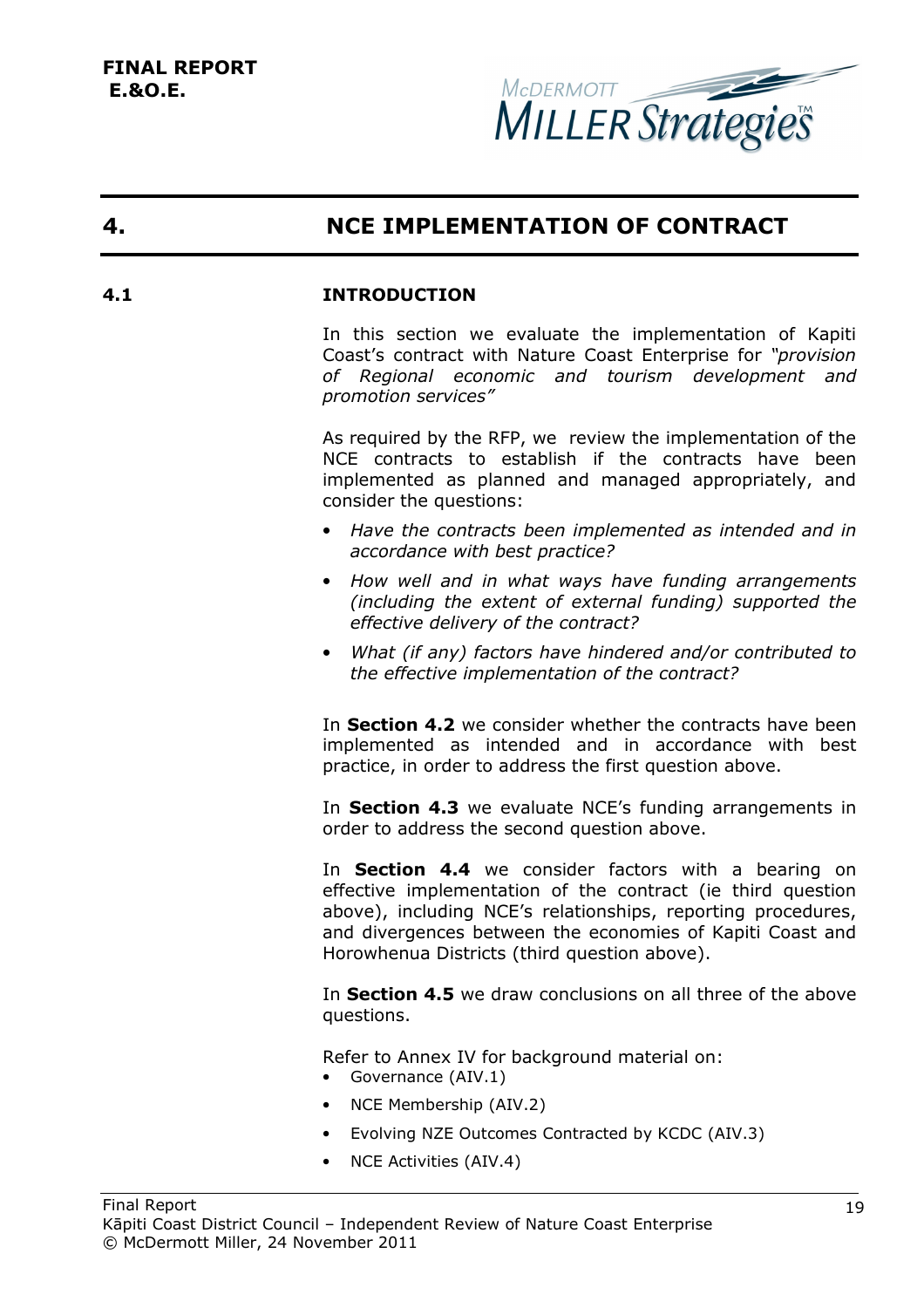

#### **4.2 IMPLEMENTATION OF CONTRACT "AS INTENDED" AND "IN ACCORDANCE WITH BEST PRACTICE"**

As noted above the RFP further requires that the evaluation should focus on the "*main questions"* as follows*:* 

• *Have the contracts been implemented as intended and in accordance with best practice?* 

This is actually two questions, which we consider in turn:

- *Have the contracts been implemented as intended?*
- *Have the contracts been implemented in accordance with best practice?*

#### **Have the contracts been implemented as intended?**

We take as the clearest statement of the intentions of the contracts to be the objectives<sup>1</sup> listed in Clause 4.1.1 of the Contracts<sup>2</sup>, which follow the stipulation that "*The Enterprise shall use its best endeavours to promote the economy of the Region District and in particular it will act to:" .* 

We present these below, and draw conclusions on their implementation in turn.

*(a) Promote and implement projects and services that foster sustainable economic development in the Region District and stimulate enterprise in all its aspects within the Region District.* 

The range of activities carried out by NCE (see **Section 6.4** and **Annex IV**) including Business Engagement meetings and networking activities have potential to advance this, and respondents to NCE's Annual Regional Business Survey are satisfied with the services they receive (subject to the response rate limitations of that survey as noted in **Section 4.2**). But it has not been possible to establish a causal relationship between NCE activities and statistics on regional or District FTE employment.

i, <sup>1</sup> These are termed "outcomes" in the first two contracts, but do not match the outcomes listed in Appendix A. The term is dropped in the 2011-12 contract but no other term in given instead. We adopt the term "objectives" for the matters listed in Clause 4.1.1.

<sup>&</sup>lt;sup>2</sup> These are the same in all three contracts, apart from the substitution of the word "Region District" for "Region" in the 2011-12 contract.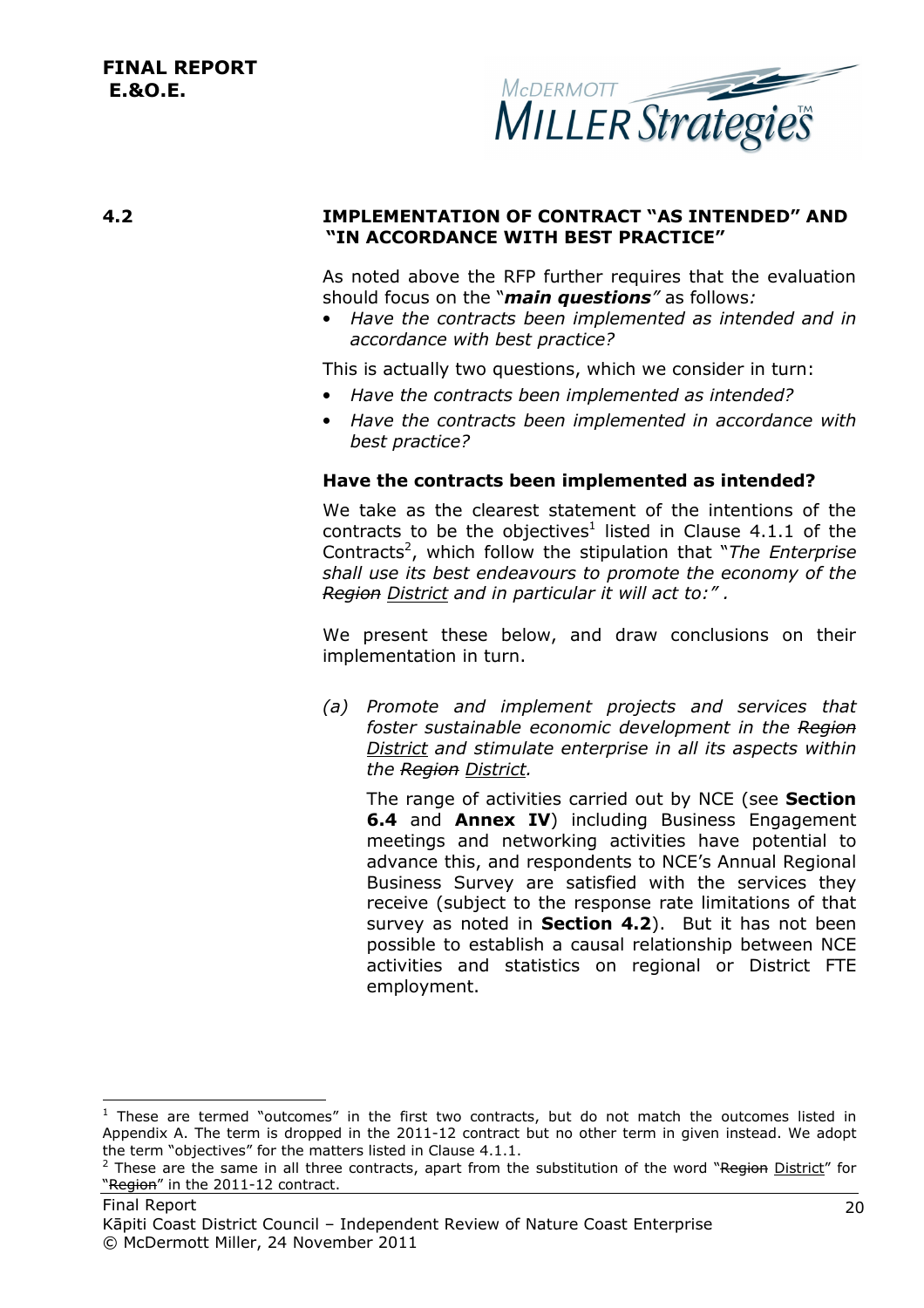

*(b) Lead the development and implementation of a Regional District tourism strategy that contributes to the growth of a strong Region District tourism industry.* 

NCE led the development of the 2006 Nature Coast Tourism Strategy, as required, and has been the principal agency involved in implementing this strategy.

However, we were informed by NCE CE that a Regional Tourism Development Strategy was being developed by the Kapiti Coast and Horowhenua Councils jointly in 2008/early 2009 but it was shelved (apparently in early 2009 from Joint Regional Economic Development Forum minutes) (see also **Section 5.2**). We conclude from that while NCE participated in the shelved 2009 Strategy, it did not **lead** the development of it.

In the course of building its "Nature Coast" tourism brand, NCE has chosen to stand apart from Positively Wellington Tourism rather than to build a co-operative working relationship with it. In our view, more can be gained by working co-operatively with PWT on marketing and promotion, which already lists Kāpiti Coast and Horowhenua attractions and activities on its website.

It appears that NCE has lost its former leading role in tourism strategy in the Kapiti-Horowhenua region.

*(c) Promote the development of tourism within the Regional District tourism strategy and operate an effective network of Visitor Information Network Centres within the Region District.* 

NCE has promoted tourism in the Region. The Visitor Information Centre network has been developed with the relocation of the Paraparaumu visitor centre and its upgrade to I-SITE status, in June 2009 and an expansion in the range of services offered.

Using the indicator of Guest Nights in Commercial Accommodation, there have been positive results for Kapiti Coast District, but less so for the region because of poor performance of Horowhenua District accommodation. NCE's activities may have contributed to the positive result for Kapiti Coast District but again a causal link cannot be established.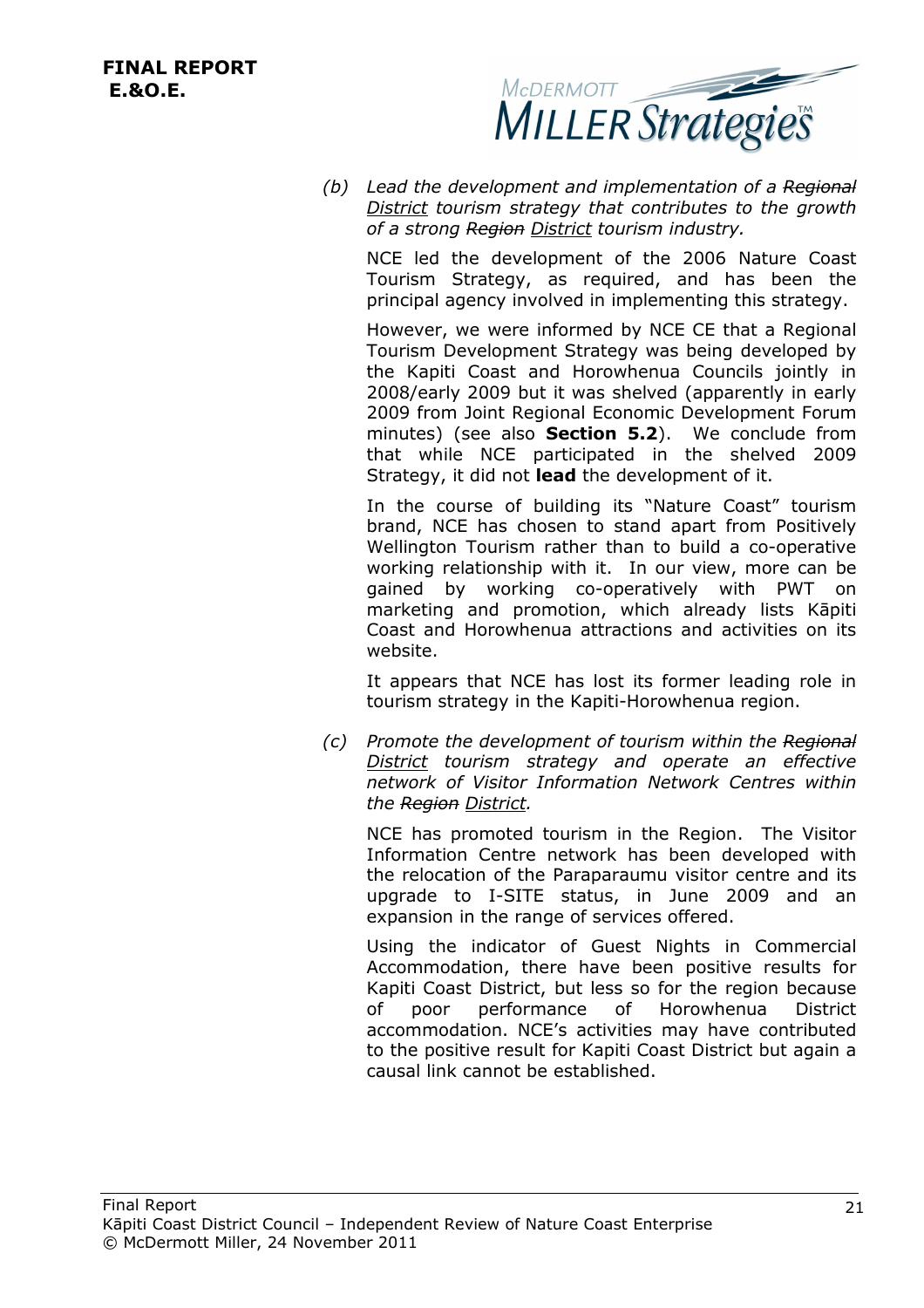

*(d) Contribute to building a sense of Region District, and promote the Region District as an attractive and exciting place to visit, stay, live, hold an event, locate a business and/or invest.* 

NCE's networking activities, bringing businesses together from across the Kapiti/Horowhenua may have contributed to their having a sense of regional identity, but no questions are asked on this in their Annual Regional Business Survey. However, how the "region" and its constituent District is viewed by the external visitor market requires a household-based survey of residents of Wellington urban area (see **Section 5.4**) to investigate awareness of and interest in the Kāpiti Coast District as a leisure destination, including its events and attractions. There is not sufficient information to say whether NCE has advanced this matter.

*(e) Encourage the establishment and expansion of local businesses and facilitate a sustainable increase in employment within the Region District.* 

Refer comment on (a) above.

*(f) Facilitate access to business and financial advice attuned to the needs of the business sector and, in order to do so (but without excluding other approaches), establish and run its own advisory service.* 

The Business Advisory Service has been established, and in "Business Engagement" meetings businesses are provided with advice on where to seek financial resources. Given the satisfaction expressed, by respondents to the Annual Business Survey (subject to sample size limitations) we infer clients are satisfied with the advice they receive.

*(g) Develop appropriate Regional District economic performance indicators, and provide regular analysis and advice regarding Regional District economic performance to the Councils, business, Government and other stakeholders.* 

In its Annual Report, quarterly Performance Against Contract Reports and supporting presentations, NCE reports on a range of indicators of economic activity in the Kapiti-Horowhenua region and its constituent Districts, as will be discussed in **Sections 6.2** and **6.3**. However, there is no established link between NCE activities and these indicators.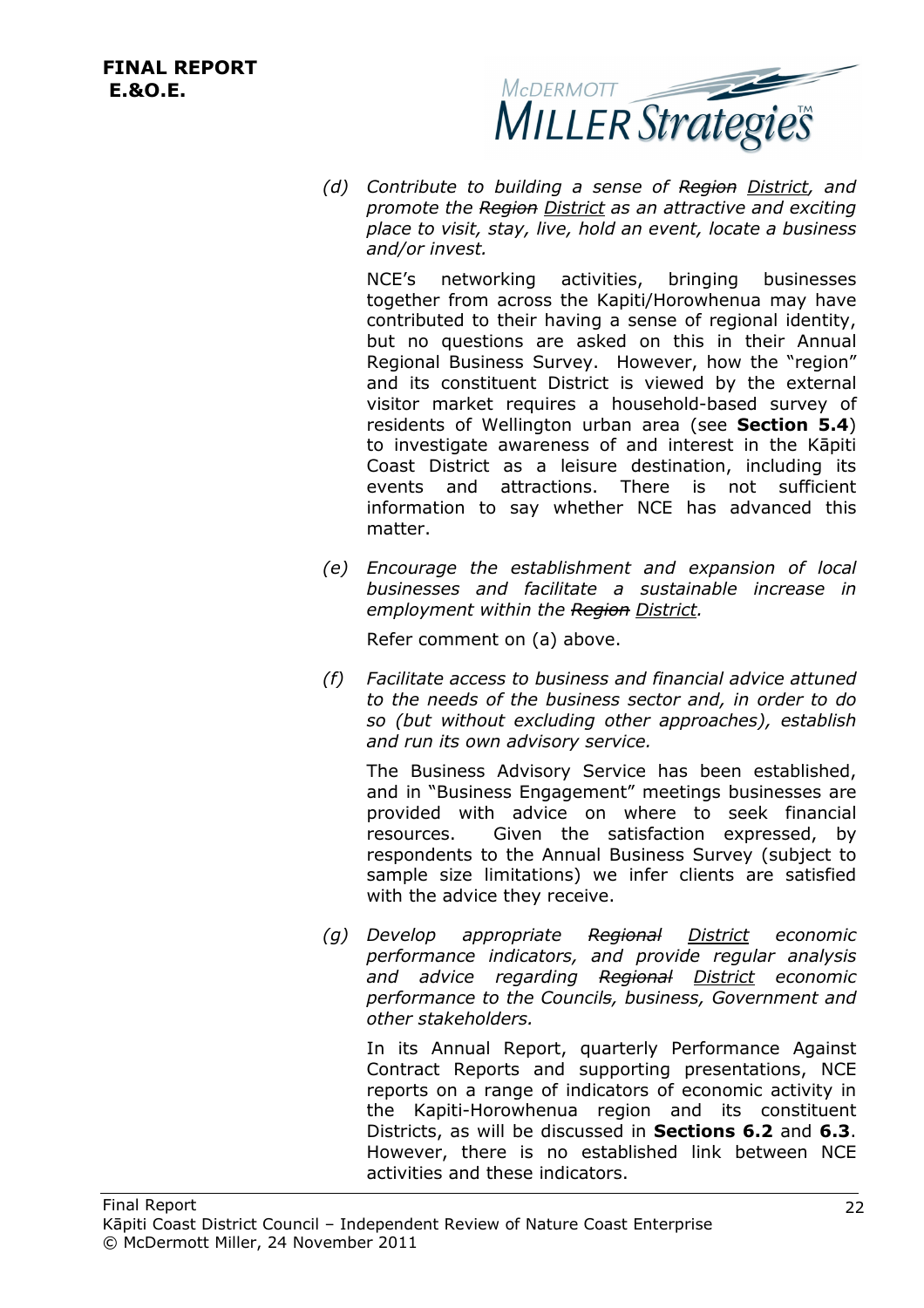

*(h) Contribute expert input into any economic development strategy developed either singly or jointly by the respective Councils.* 

We presume NCE had input into the Horowhenua Kapiti *Economic Development Strategy 2007*, but note it is not formally involved in the Kapiti Coast District Council's current economic development review.

#### **Have the contracts been implemented in accordance with best practice?**

We apply the following principles to assess "best practice" for a regional tourism organisation/economic development agency such as NCE:

- **I. NCE should identify and respond to the economic development and tourism priorities in Kapiti Coast – Horowhenua Region.**
- **II. NCE should deliver its contracted outcomes effectively.**
- **III. NCE should deliver its contracted outcomes efficiently.**
- **IV. NCE should articulate its purpose, vision and strategy to its stakeholders**
- **V. NCE should monitor, measure, and review its strategies, plans, programmes and services to make sure that it is delivering the contracted outcomes.**
- **VI. NCE should fulfil is contracted reporting requirements.**

We comment on NCE's implementation of its contract against each of these criteria in turn:

**I. NCE should identify, and respond to, the economic development and tourism priorities in Kapiti Coast – Horowhenua Region (now under 2011-12 contract, Kapiti Coast District)** 

The *Economic Development Strategy* 2007 sets clear priorities: value added manufacturing (particularly apparel/textiles and food production processing), and events (to support tourism). Events continue to be prioritised in the tourism field, but NCE no longer focuses on value added manufacturing as an economic development priority.

The NCE *Strategic Plan 2009-14* lists under "Strategy 1: Industry Sectors" the following: *"to support and strengthen industry sectors Tourism, Agriculture Horticulture, Manufacturing, Creative, Education, Business Services, Retail, Maori enterprise".* These sectors cover most of the Kapiti Coast economy and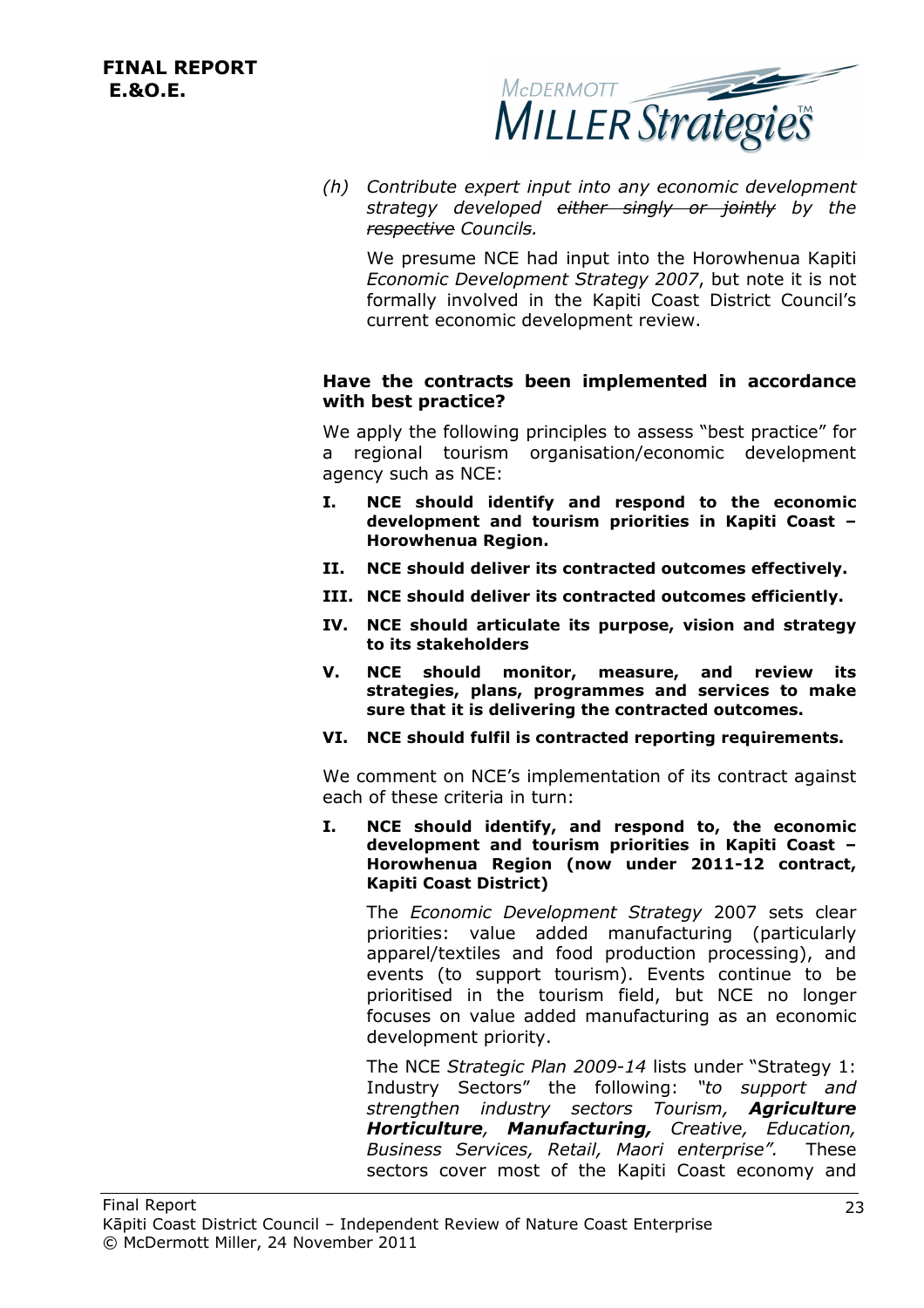

therefore spread rather than help prioritise NCE effort. We consider better practice for an EDA of NCE's type is to identify and then prioritise (at a finer grained level) its region/districts "base industries", ie those that export goods and services to other parts of the Wellington Region, other regions of New Zealand and internationally. Prioritisation would be on the basis of recent industry performance, market growth, and potential returns on investment. In Kapiti Coast District for example, priorities in the manufacturing sector might be food processing and metal products/engineering, and ICT services within the Business Services sector. In NCE's list, on the other hand, most are retail businesses or businesses serving their "local" Kapiti Coast market only. We question their "prioritisation" by NCE.

In our view, to improve its performance on this criterion, NCE should identify a tight range of highpriority "base industries" with growth potential and focus its limited resources on fostering their growth and development.

#### **II. NCE should deliver its contracted outcomes effectively.**

There are two measures which have a quasi-KPI function for delivery of outcomes NCE: guest-nights in commercial accommodation (for its tourism activities) and FTE employment (for its economic development activities).

- On guest nights, the Kapiti Coast-Horowhenua regional performance over 2006-11 has been weak, with annual average growth of -0.4% Taken in isolation Kapiti Coast District's performance has been similar to the national level (annual average growth 0.6%) but has lagged that of the PWT region (2.7%).
- On FTE, over 2004-09 annual average FTE employment growth in Kapiti Coast-Horowhenua was, at 1.8%, slightly below the national rate of growth (2.0%) but on its own, Kapiti Coast District's growth rate (3.0%) comfortably exceeded the national average.

On this basis, NCE appears to have met contractual requirements for Kapiti Coast District in isolation but not for the combined Kapiti Coast-Horowhenua region. However, once again, it is not possible to establish a causal relationship between NCE's activities and these statistical indicators.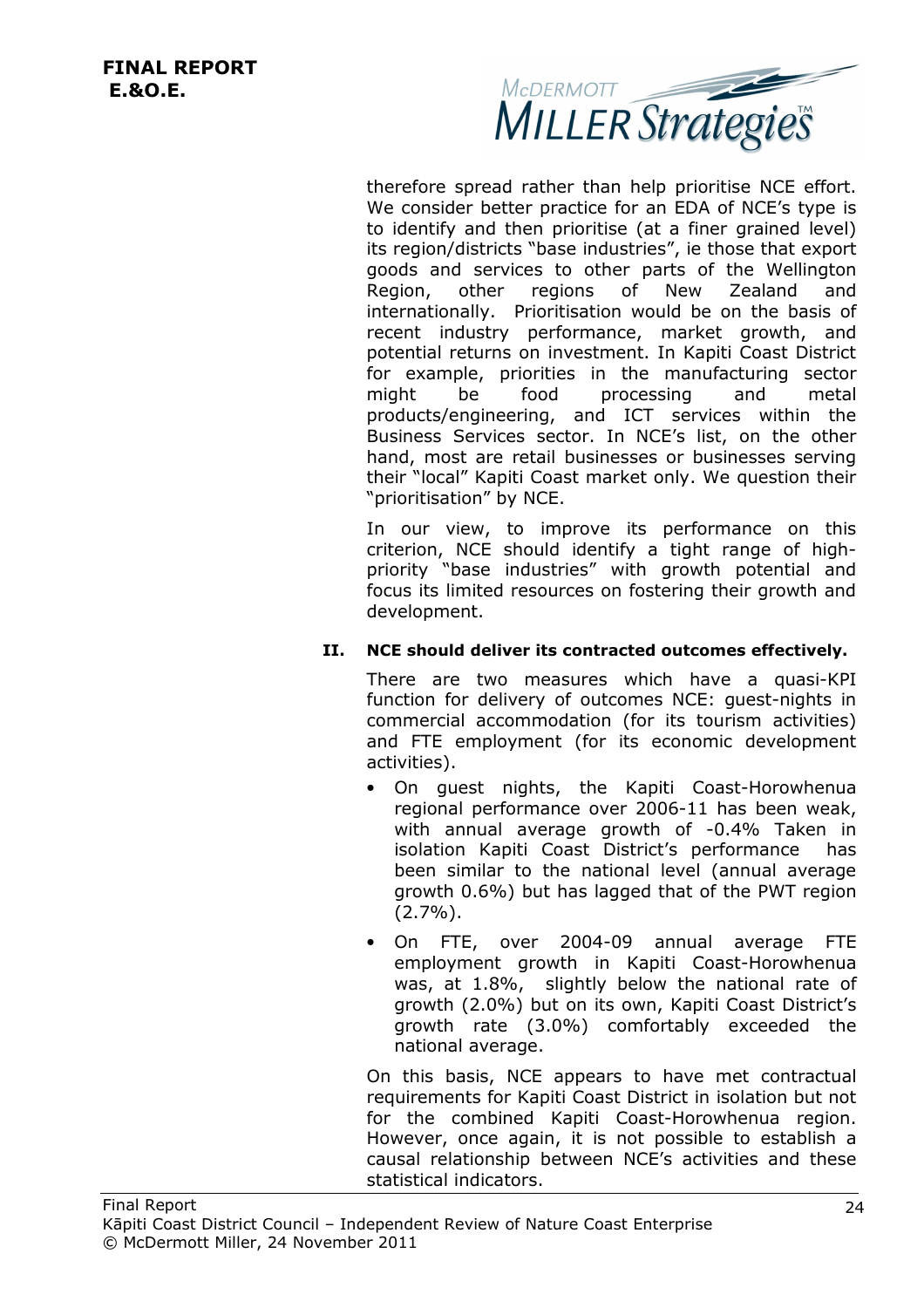

#### **III. NCE should deliver its contracted outcomes efficiently.**

It is not possible for us to say whether NCE is delivering its outcomes efficiently. To do so would require a monetary valuation of outcomes and a causal link between achievement of the outcomes and the NCE's activities. For example:

- Dollar value of **additional** tourist spending in the region/district due to funds spent on NCE's tourism activities (to allow calculation of \$ additional tourism gross output/\$ of NCE spending)
- Addition to Regional/District GDP as a result of funds spent on NCE's economic development and tourism activities (to allow calculation of \$ additional GDP/\$ of NCE spending).

The information to support such efficiency indicators is not available.

#### **IV. NCE should articulate its purpose, vision and strategy to its stakeholders**

As described in later Section 4.4, NCE produces numerous strategic planning and business planning documents. However, on the evidence of our online survey of businesses (refer Section 3.3) and our consultation with stakeholders, NCE has not succeeded in achieving recognition by stakeholders as having a coherent purpose, vision or strategy.

#### **V. NCE should monitor, measure, and review its strategies, plans, programmes and services to make sure that it is delivering the contracted outcomes.**

This is largely in the annual Business Plan, and quarterly and annual reporting cycle to Kapiti Coast District Council. However as NCE no longer has a formative role in the review of regional or district tourism and economic development strategies, (through reporting to regular Horowhenua/Kapiti Coast District Councils Joint Economic Development Forum meetings), it is reduced to simple referral of quarterly Economic Monitors undertaken by contracted consultants.

#### **VI. NCE should fulfil is contracted reporting requirements.**

Nature Coast Enterprise has largely met this criterion, with the exception of having the performance measures in its annual report audited.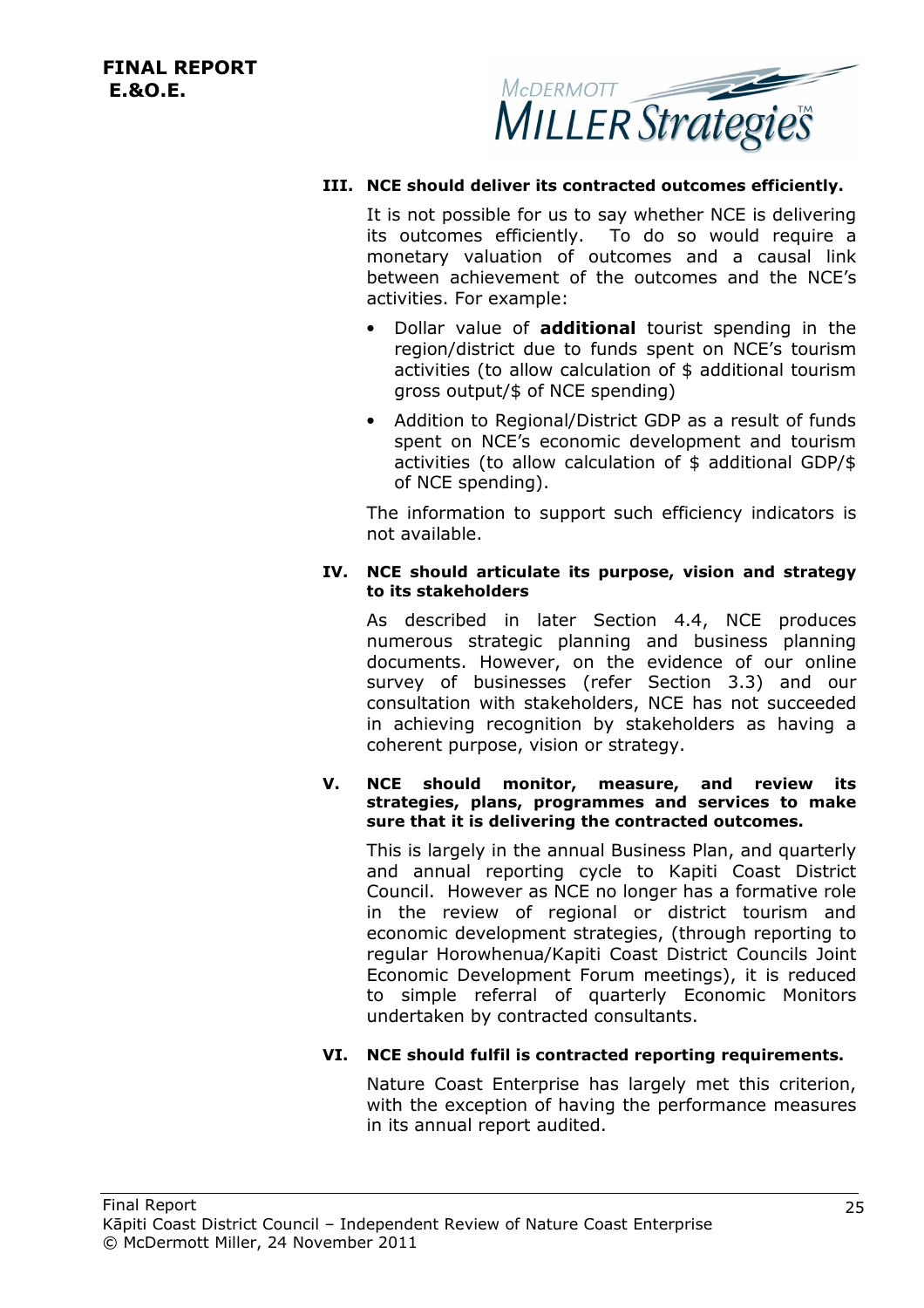

#### **4.3 FUNDING ARRANGEMENTS**

Here we evaluate how well NCE's funding arrangements have supported the effective delivery of the contract.

#### **Funders**

NCE has been funded from a range of sources over recent years, including, at various times, for specific projects, the Ministries for Economic Development, Environment and Social Development, and business development agencies including New Zealand Trade and Enterprise and, most recently, Grow Wellington.

However, the principal ongoing funders have been Kapiti Coast District Council and Horowhenua District Council who together have usually contributed the majority of NCE's funding. In the 2011 financial year, their combined funding was \$750,000, or 52% of total revenue of \$1,443,129.

A further 43% of revenue came from external non-central government sources and 2% from a new contract with Grow Wellington.

Barely 3% was sourced from Central Government. This is a significant change from 2010 and earlier years. In 2010, funding provided by Central Government and its agencies was around \$0.25million, or 15% of NCE's total revenue.

Non-government external funding (including fees, commissions and charges earned by the I-sites) has been maintained at around \$600,000 pa. Excluding I-site receipts, external revenue was around \$130,000 in 2011 year, consisting principally of sponsorships and business contributions to NCE's tourism promotion programmes. This funding has enabled NCE to extend its 2011 promotion programme by around 50%

#### **NCE Revenues and Expenditure**

**Table 4.1** below shows revenues and expenditures, as NCE allocated them by project or task, for the year ended 30 June 2011.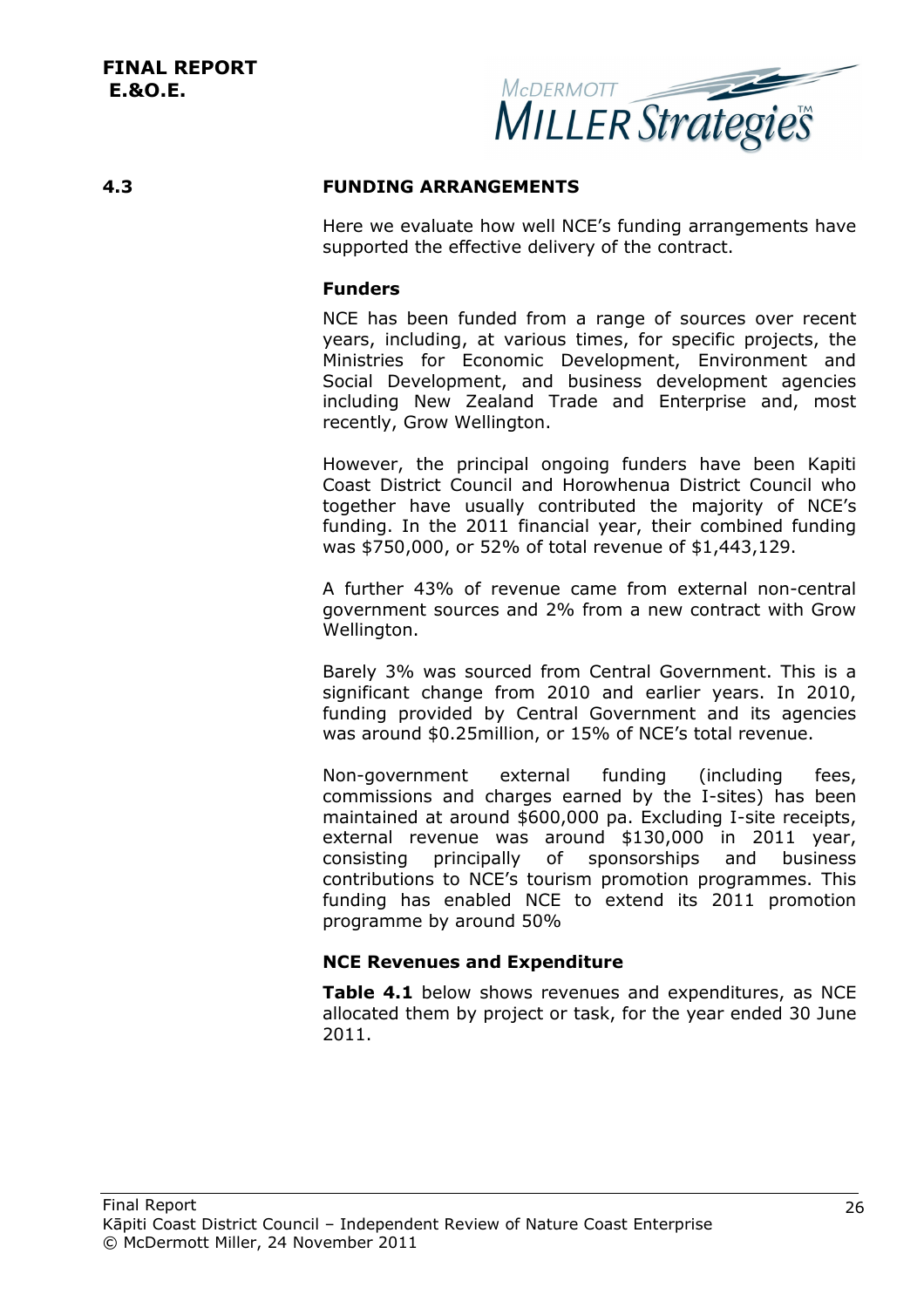

| <b>ACTIVITY</b>             |         | <b>REVENUE</b> |         | <b>EXPENDITURE</b> |
|-----------------------------|---------|----------------|---------|--------------------|
|                             | S.      | % Share        | S       | % Share            |
| <b>I-Sites</b>              |         |                |         |                    |
| Levin                       | 285,440 | 20%            | 263,599 | 18%                |
| Otaki                       | 141,154 | 10%            | 123,405 | 9%                 |
| Paraparaumu                 | 273,519 | 19%            | 266,451 | 18%                |
| <b>Sub-Totals I-Sites</b>   | 700,113 | 49%            | 653,455 | 45%                |
| <b>Economic Development</b> | 118,800 | 8%             | 31,981  | 2%                 |
| Tourism                     | 113,789 | 8%             | 153,552 | 11%                |
| <b>Training Workshops</b>   | 13,237  | $1\%$          | 8,503   | $1\%$              |

**Business Advisory 3,700 | 0% | 6,196 | 0% Corporate** 493,490 34% 587,127 41% **TOTALS 1,443,129 100% 1,440,814 100%**

# **Table: 4.1: NCE Classification of Revenue and Expenditure in 2011 Financial**

Notes: Classifications of revenue and expenditure in this table are made by NCE All figures exclude GST, Source: Nature Coast Enterprise, September 2011 ©McDermott Miller Limited, September 2011

> NCE's largest direct expenditures are on the I-sites (45% of total expenditure), tourism promotion (11%) and, well back, economic development (2%).

> Although the 2011-2012 allocation of council funding between tourism and economic development is around 75% to tourism and 25% to economic development (see **Table 4.2** below), the total allocation of NCE expenditure between these two functions is not clear because NCE "Corporate" costs are unallocated to the active projects, leadership or administration functions.

> **Table 4.1** above shows that direct costs of Tourism and Tourism services (i.e. I-sites) were around \$800,000 in 2011 or 56% of total expenditure. On the other hand spending on economic development was a mere 2% of total expenditure, (before allocating "corporate" costs).

> Clearly, total expenditure on economic development is higher than direct expenditure referred to earlier, because some part of NCE's "corporate" costs are spent on economic development. Allowing for an allocation of NCE's "corporate" costs, a conservative assumption is that **at least two thirds of all expenditure by NCE, or around \$1,000,000, was on Tourism and Tourist Services in 2011.**

#### **Funding Benchmarks**

In **Section7, Table 7.1** below compares gross spending of selected RTOs with NCE's gross spend.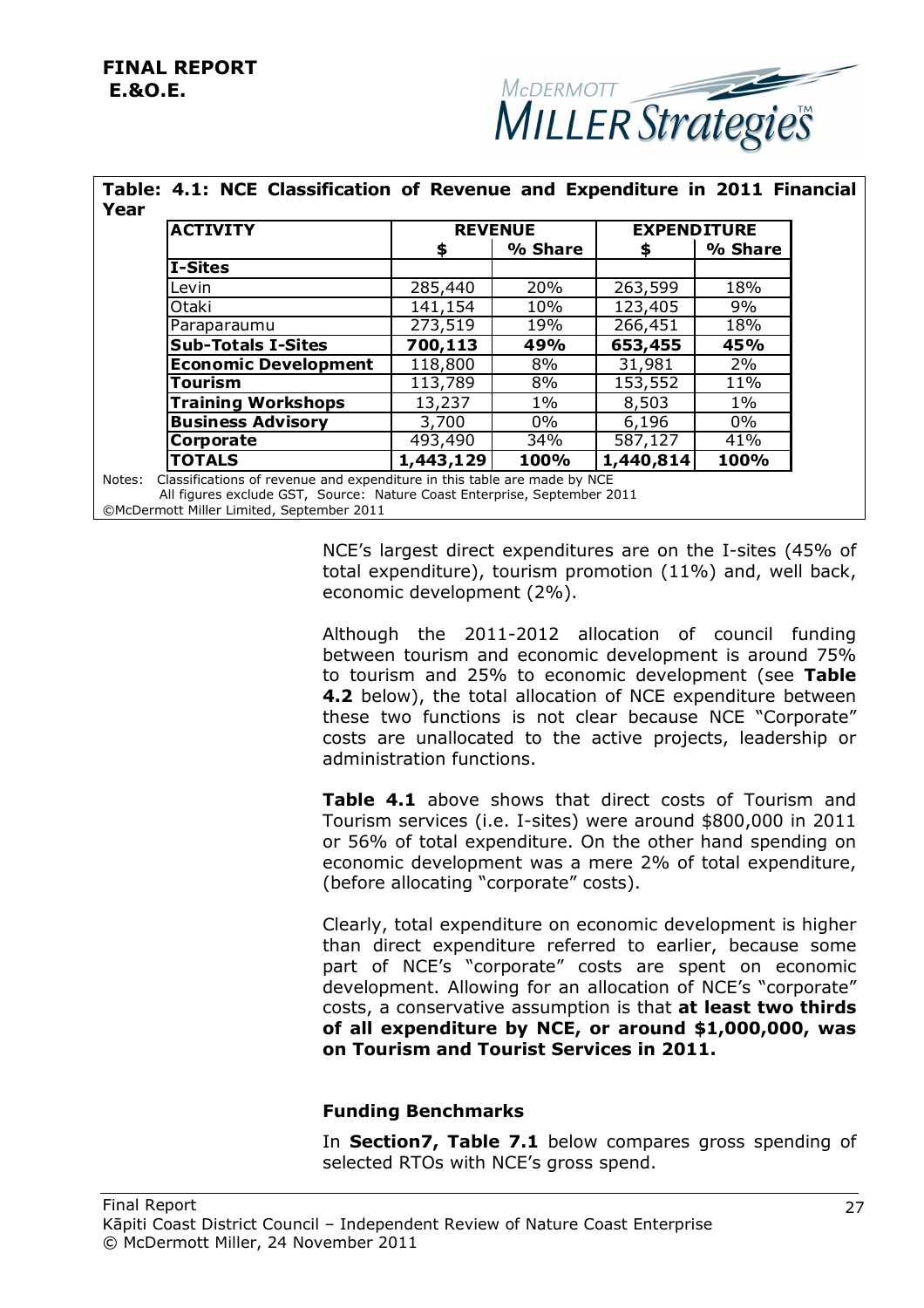-



Application of the estimated \$1 million spending on RTO activities, alone, indicates NCE spends more on Tourism and Tourist Services than Destination Wairarapa, Destination Marlborough, Hawkes Bay Tourism Limited as well as the smaller units of Tourism Eastland and Tourism Waitaki. Relatively speaking, NCE is well resourced financially in relation to tourist visitation compared to most benchmarks.

An approximate indicator of the effectiveness of this spending is \$ of visitor spend<sup>3</sup> achieved per \$ of RTO spend<sup>4</sup>. On this basis, NCE achieves a ratio of \$128, about the same as that achieved by PWT and slightly behind that of Destination Wairarapa (\$139). However, more established visitor destination regions achieve considerably more eg Hawkes Bay (\$423) Marlborough (\$347) and Nelson (\$198).

#### **Funding NCE**

Funding provided by the two councils is allocated to the Isites (\$213,000 in 2011), economic development (\$80,000 in 2011), tourism (\$55,000), and corporate (\$402,000 in 2011).

Kapiti Coast District Council contracted to pay NCE \$440,000 (plus GST) pa for the three years 2008-2011, and \$479,870 (plus GST) for the 2011-2012 financial year. Allocation of these payments is determined in Appendix B to its 2008- 2011 and 2011-2012 contracts with NCE. These allocations are shown in the following **Table 4.2.**

<sup>3</sup> Drawing on visitor expenditure 2010 estimates in Table 4 of *NZ Regional Tourism Forecasts* for Kapiti/Horowhenua and other RTOs (Tourism Strategy Group, Ministry of Economic Development, 2010. 4 A true measure of efficiency would be the **addition** to visitor spend attributable to NCE's spending, but this is not available as already noted in Section 4.2.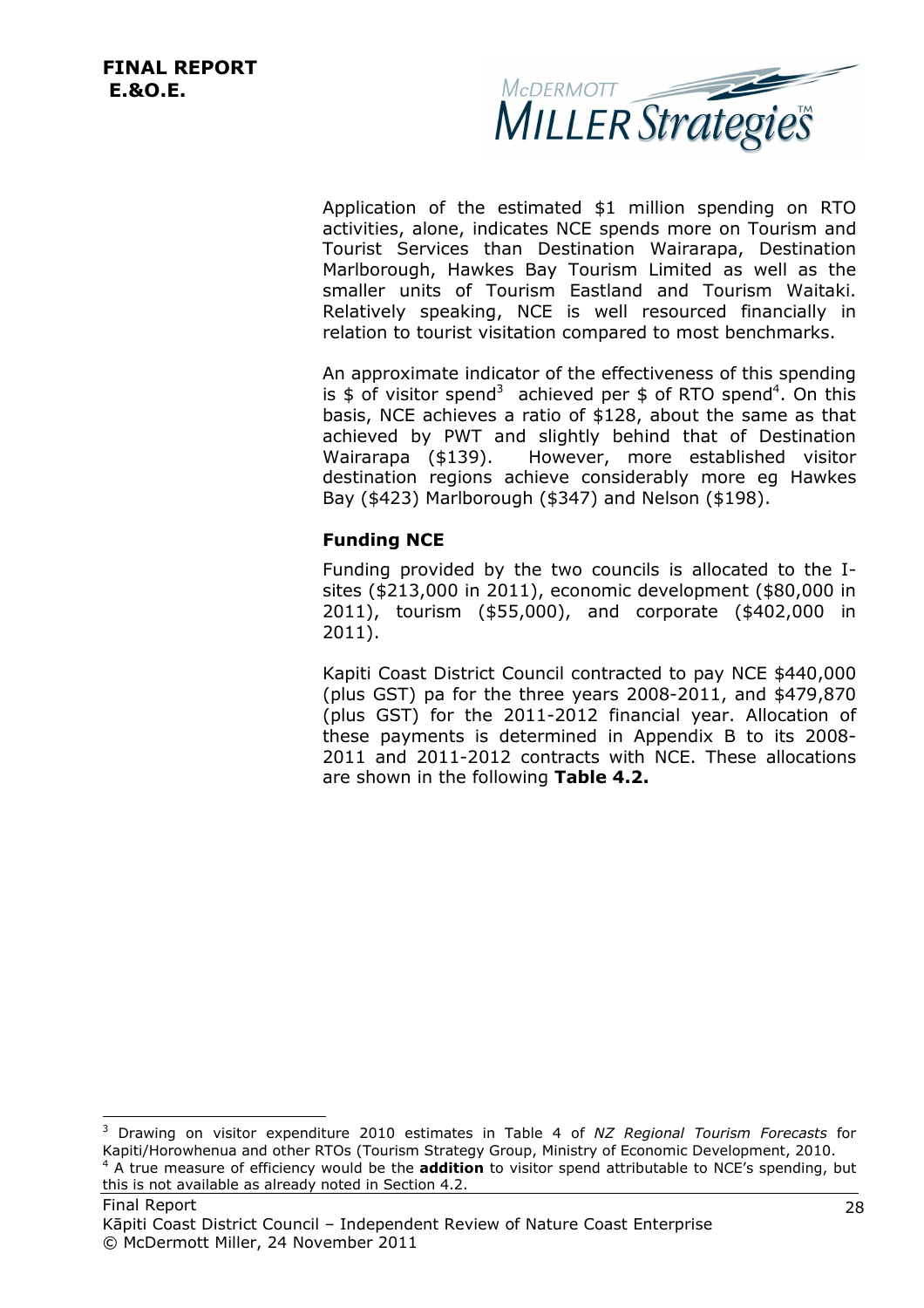

#### **Table: 4.2 Kapiti Coast District Council Contracted Payments to NCE 2010-2012**

| <b>CONTRACTED ACTIVITY</b>        | 2010/2011<br><b>Contract</b><br><b>Allocation</b> | 2011/2012<br><b>Contract</b><br><b>Allocation</b> |
|-----------------------------------|---------------------------------------------------|---------------------------------------------------|
| <b>Economic Development</b>       |                                                   |                                                   |
| <b>Business Attraction</b>        | 25,000                                            | 44,870                                            |
| Food prodn & processing           | 10,000                                            |                                                   |
| <b>Operating Costs</b>            | 55,000                                            | 75,000                                            |
| <b>Total Economic Development</b> | 90,000                                            | 119,870                                           |
| Tourism                           |                                                   |                                                   |
| Events promotion                  | 20,000                                            | 20,000                                            |
| Events development                | 20,000                                            | 20,000                                            |
| Operating costs incl I-sites      | 310,000                                           | 320,000                                           |
| <b>Total Tourism</b>              | 350,000                                           | 360,000                                           |
| <b>TOTAL CONTRACT PAYMENTS</b>    | 440,000                                           | 479,870                                           |

Notes: All figures exclude GST

Source: Contracts between Kapiti Coast District Council, Horowhenua District Council and Enterprise Kapiti Horowhenua Inc for 2008-2011 period dated 7 August 2008 and between Kapiti Coast District Council and Enterprise Kapiti Horowhenua Inc for 2011-2012 year. ©McDermott Miller Limited, September 2011

As the 2011/12 financial year has only just begun there is no useful data available to consider alongside the 2011-2012 contracted allocation. However for 2011:

- Kapiti Coast District Council funded \$65,600 (excluding GST) for the Otaki I-site and \$77,200 (excluding GST) for the Paraparaumu I-site, or \$142,800 in total, leaving another \$167,200, its Tourism Grant to fund "corporate" or "operating" costs;
- The Council's I-site funding was sufficient to overcome a shortfall over both I-sites of \$120,000 that otherwise would have occurred if Council funding had not been available;
- Although the Council allocated \$35,000 to economic development initiatives, excluding a further contribution of \$55,000 to "operating" costs, apparently these funds were not spent in the 2011 financial year; and,
- Kapiti Coast District Council has increased its allocation for economic development by almost one-third or \$30,000 on 2011-2012. This additional investment by the Council clearly signals its desire to encourage economic development of the district.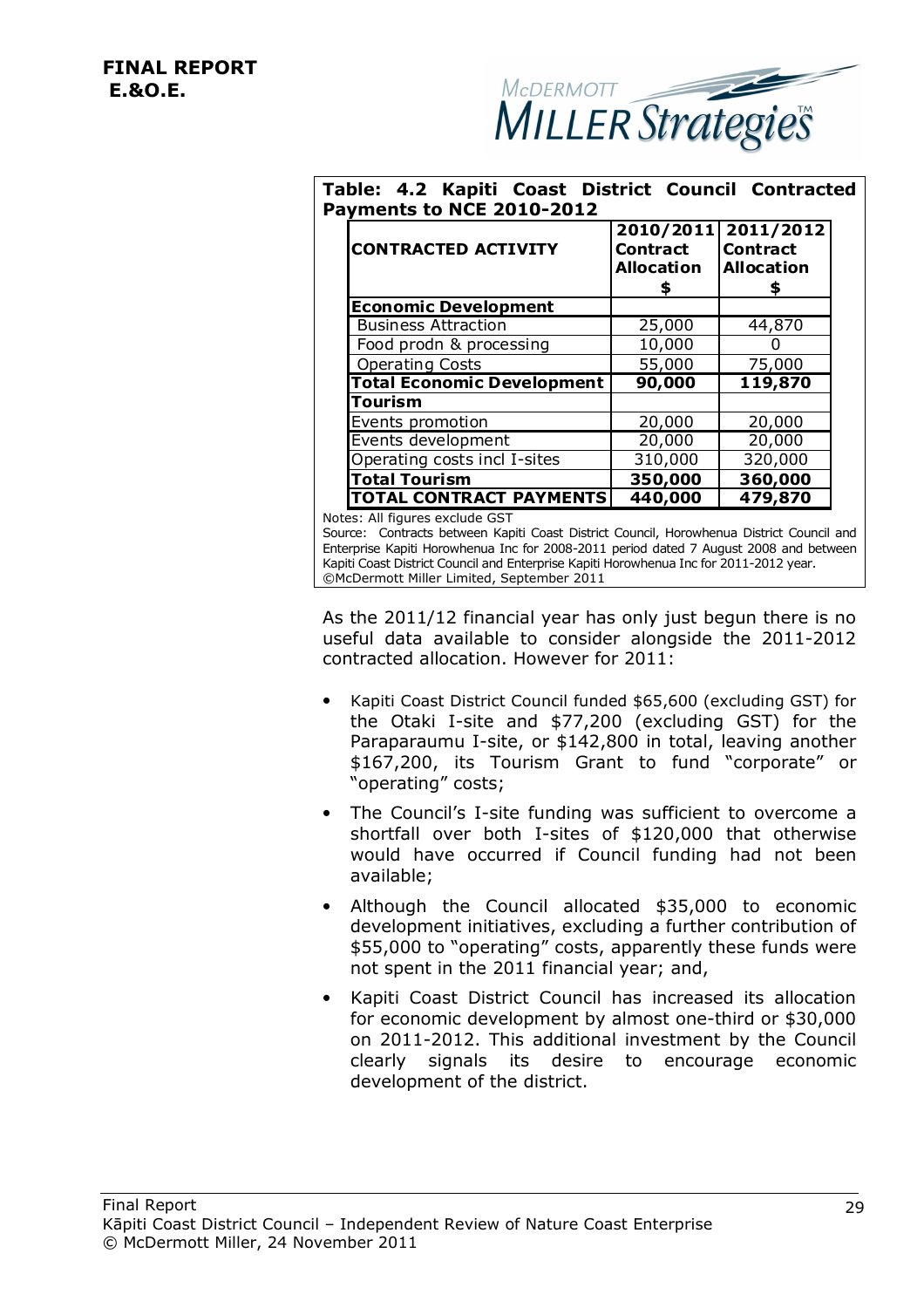

#### **4.4 FACTORS HELPING AND HINDERING EFFECTIVE IMPLEMENTATION OF THE CONTRACT**

In this sub-section we consider three factors which have affected effective implementation of the contracts:

- waning relationships with business and other stakeholders
- differing structure and performance of the individual District Economies (Kapiti Coast District and Horowhenua District)
- NCE's planning and reporting procedures.

#### **Waning Relationships with Stakeholders**

**Figure 4.1** illustrates how Nature Coast Enterprise sees its relationship with stakeholder and partner organisations.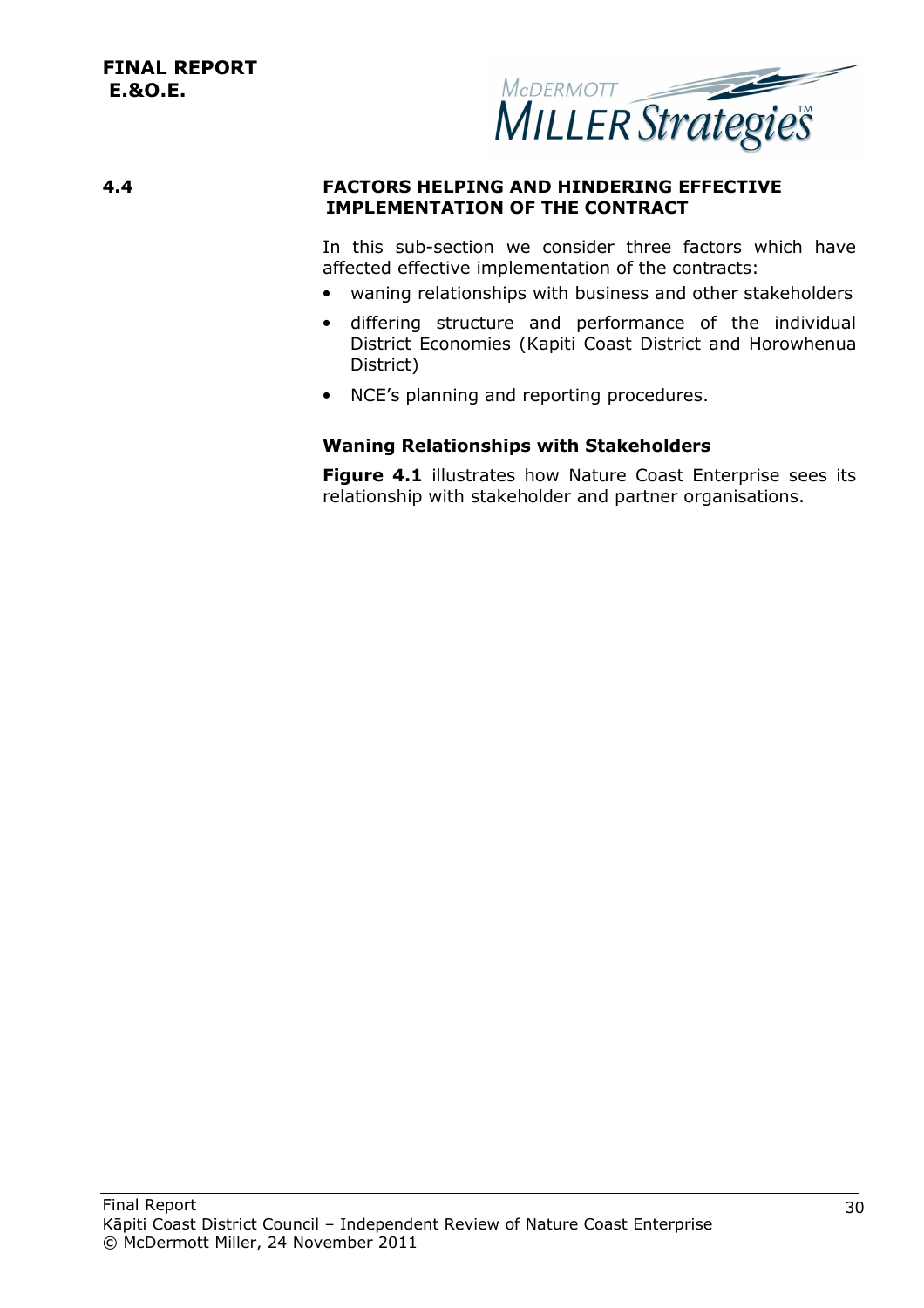

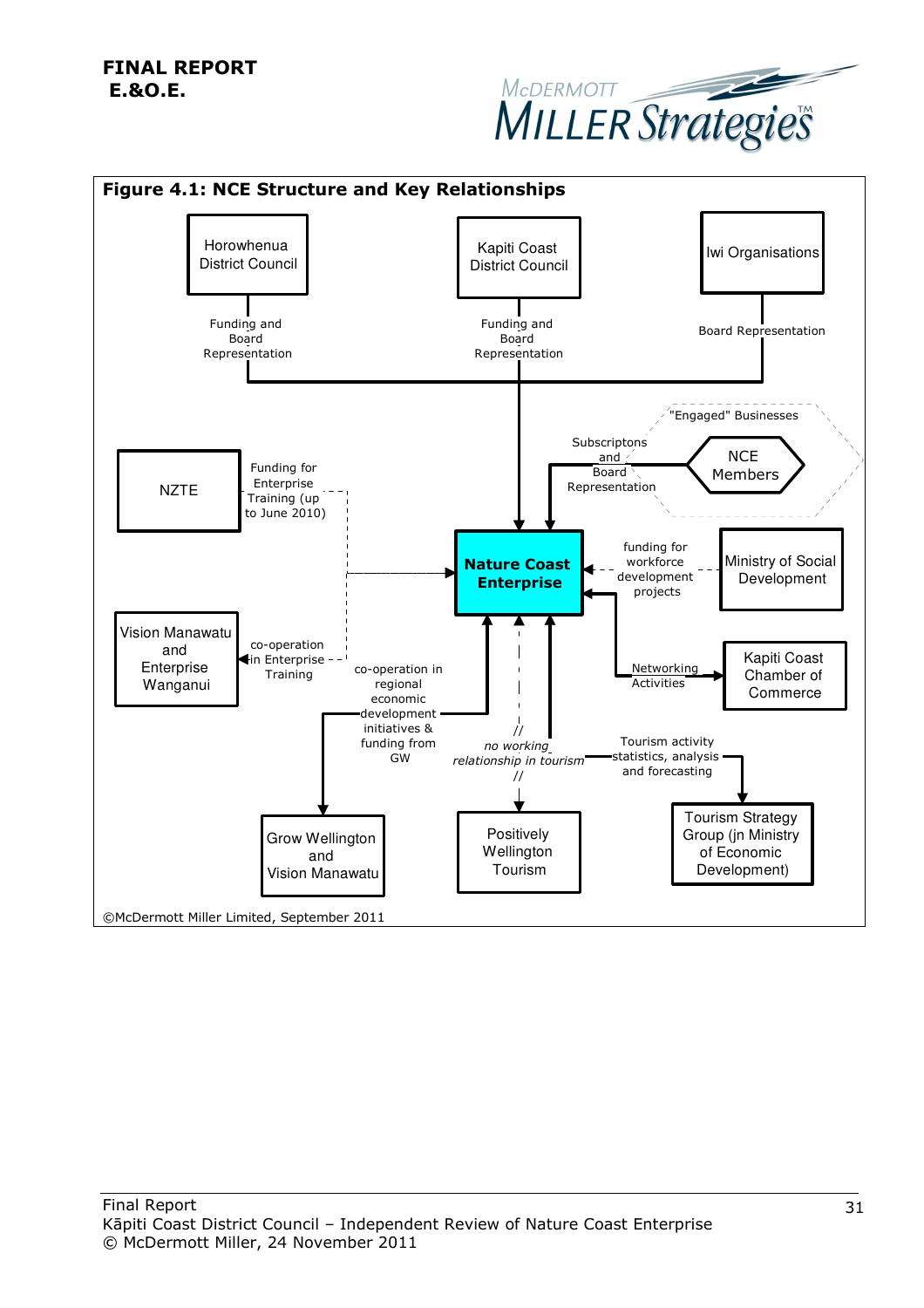**FINAL REPORT E.&O.E.** 



We make the following observations on these relationships:

- **Former Region Split into Two Districts:** Until June 2011, NCE was contracted jointly to Kapiti Coast District Council and Horowhenua District Council and reported to the Joint Regional Economic Development Forum. It was mandated to promote tourism and achieve economic development outcomes for a combined region consisting of the two regions. Now, with separate contracts covering the two Districts individually, it has lost this mandate.
- **No Longer Independent:** NCE has lost the quasiindependent leading role it had (up to around 2008) in the preparation of regional tourism and economic strategies. Now, it implements strategy rather than have a formative role in its development. Without this leading role, our online Business Survey shows business does not perceive NCE as a significant player in the Kapiti Coast Economy.
- **Waning Relationship with Business Stakeholders:**  NCE regards itself as being "engaged" with a wider range of organisations than just its 181 members (refer Annex AIV.2). NCE circulates its newsletter to some 1874 organisations spread over Horowhenua and Kapiti Coast District.

These 1874 organisations also form the sample frame for the Annual Regional Business Survey (NCE, pers. Comm.) But wide circulation does not necessarily equate to wide active engagement. With only 166 responses to the Annual Regional Business survey, NCE achieved only a 8.9% response rate. In contrast, the response rate achieved in the on-line survey of businesses carried out for this report, the response rate was 29% (see **Annex II**). The low response rate achieved by the Annual Regional Businesses Surveys raises several concerns:

- Most of the organisations NCE regards as engaged with it are not; rather most could well be uninterested in NCE.
- There is potential for bias in survey responses, ie those responding are those with a more favourable view of NCE.
- While we acknowledge that NCE attains a high satisfaction rating for its services in Annual Regional Businesses Surveys (eg. 88% in the 2011), little weight can be attached to it as a performance measure given its technical limitations.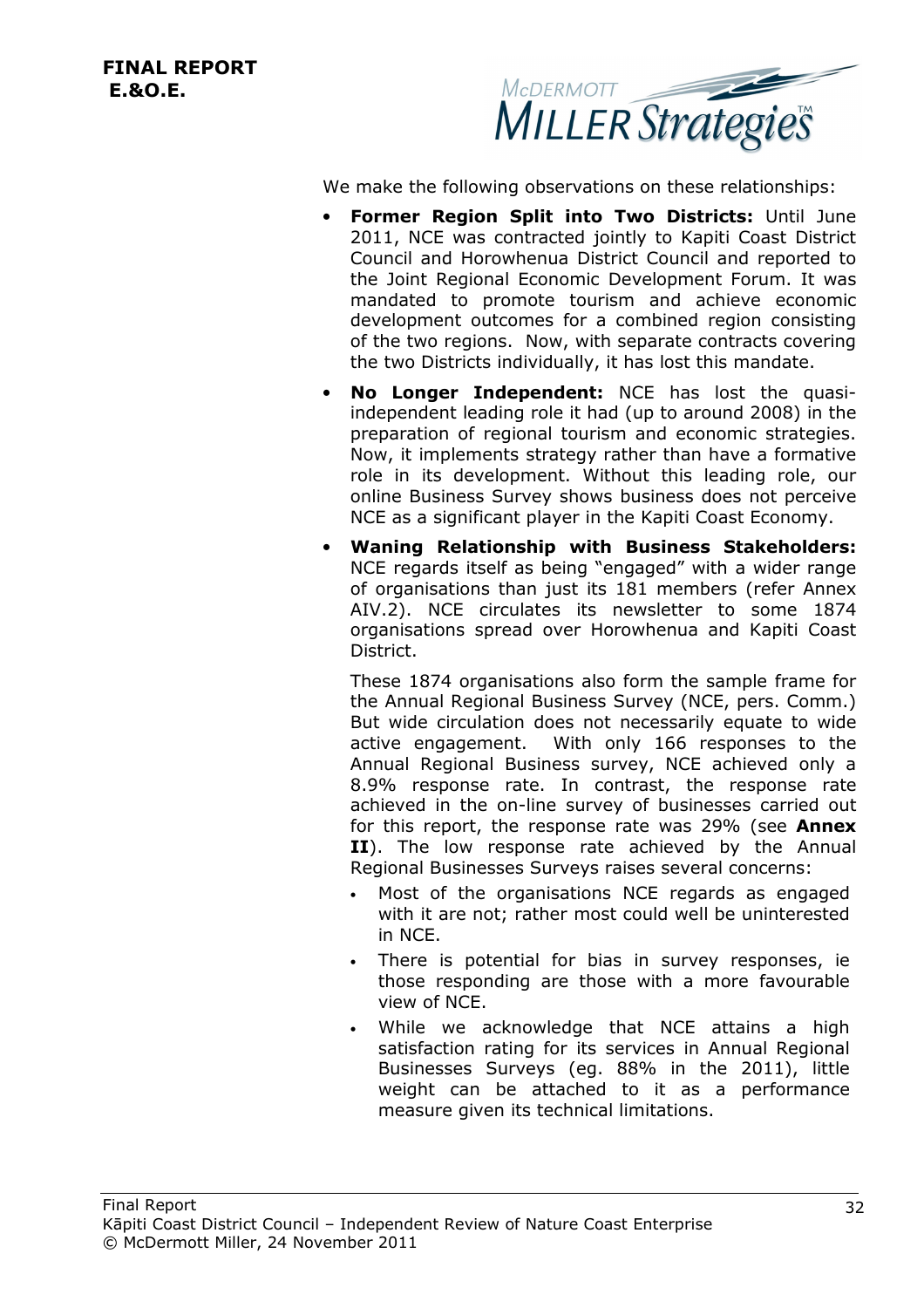

We understand from our consultation that attendance at NCE's AGMs and nominations for elected Board seats have been declining, another symptom of declining interest in the organisation, even among its members.

- **Waning Relationship with The District Councils and Iwi:** Since the disestablishment of the Horowhenua/Kapiti Coast District Councils Joint Economic Development Forum in 20011, NCE has lost its mandate to foster economic development of the Kapiti – Coast Horowhenua Region as a joint entity. Kapiti Coast District Council is currently carrying out a comprehensive Economic Development Review Working Party, working towards a new economic strategy that will be separate from Horowhenua District's.
- This problem is compounded by vacant board positions, including for the position open to an appointee of Iwi organisations. It appears NCE has not able to satisfy needs of Iwi agencies as evidenced by the establishment of Te Aho Kapiti Horowhenua Regional Maori Economic Development Strategy, established in May 2008.
- **Waning Relationships with Government Agencies:**  Former projects funded by NZTE (for Enterprise Training) and Ministry of Social Development (for workforce development) have ended; the effects of this on funding of NCE are discussed in **Section 4.3** above.
- **Positive Relationship with Tourism Businesses**: On the evidence of our online survey of businesses, and attendance at NCE events however, NCE still enjoys recognition and cooperation from the local tourism industry for its promotional and networking activities.

#### **Different economies and economic outcomes at level of "Region" and District**

The structure of the two District economies are quite different, with Horowhenua's strengths being the primary sector and manufacturing, and Kapiti Coast's employment and being concentrated in Business Services and Retail/Distribution.

Further, as a generalisation Kapiti Coast District's economy is meshed with that of metropolitan Wellington and Horowhenua's with that of Manawatu – Wanganui.

As noted in **Section 4.2** above, the outcomes as indicated by growth in guest nights in commercial accommodation and FTE employment have been different at the level of Kapiti –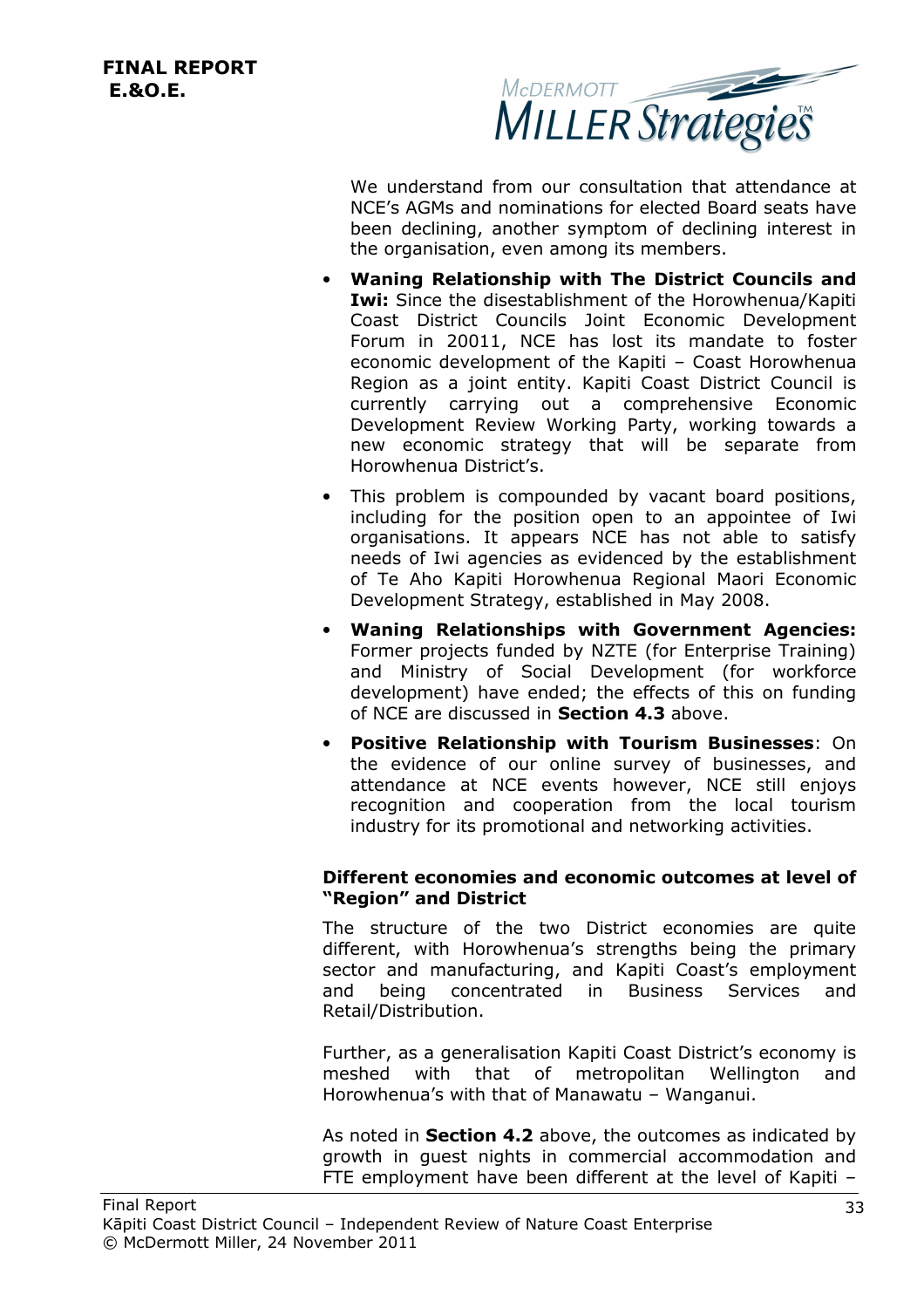

Coast-Horowhenua and Kapiti Coast District, due to Kapiti Coast District out-performing Horowhenua District on these indicators.

Since NCE has been tasked at progressing the economic development of the two Districts together, the divergences between the two District economies have contributed to difficulties in identifying, and focusing economic development resources on, priority industries.

#### **Nature Coast Enterprise Performance Planning and Reporting**

Over its existence Nature Coast Enterprise has been very active in producing a wide range of plans and strategies. These are illustrated in **Figure 4.2** below.

An impression that emerged from our consultation is that NCE puts more effort into producing planning and strategy documents than in working effectively to implement a simple, clear economic development plan for Kapiti Coast District or for that matter the Kapiti Coast-Horowhenua region.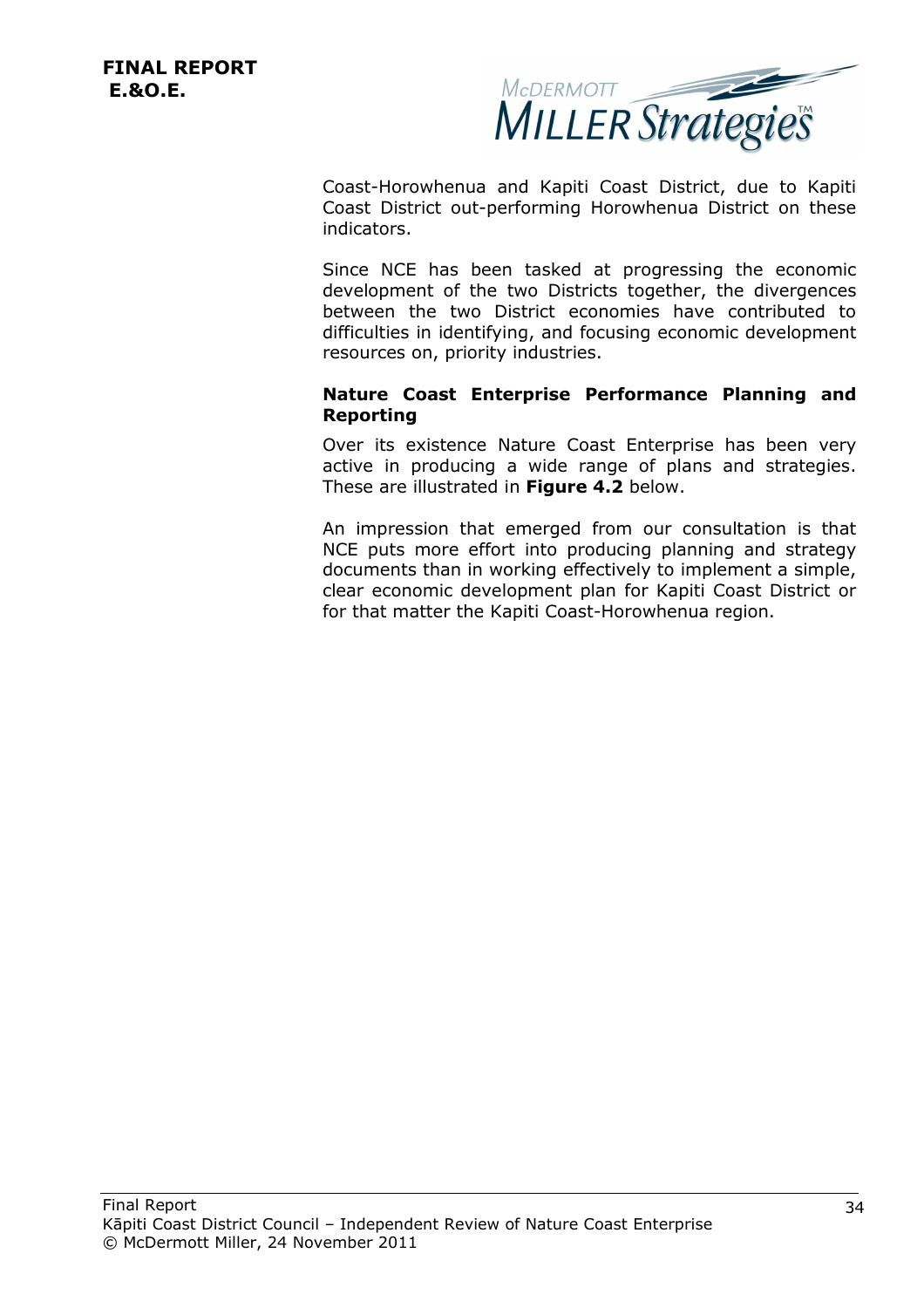



Kapiti Coast District Council's contract with Nature Coast Enterprise (clause 4.1.5) stipulates the requirements for reporting. In summary, these are:

• An annual strategic and operating plan "*setting out how the enterprise proposes to achieve the performance targets and measures agree with the Councils in Appendix A of this Contract".*

The document is termed the Business Plan – Goals, and since 2009 it is *"aligned with the Strategic Plans 2009- 14".*

• An annual report, reviewing objectives and measures and setting out actual achievements, together with auditor s report on the financial statements, and an auditor's report on the performance targets and measures.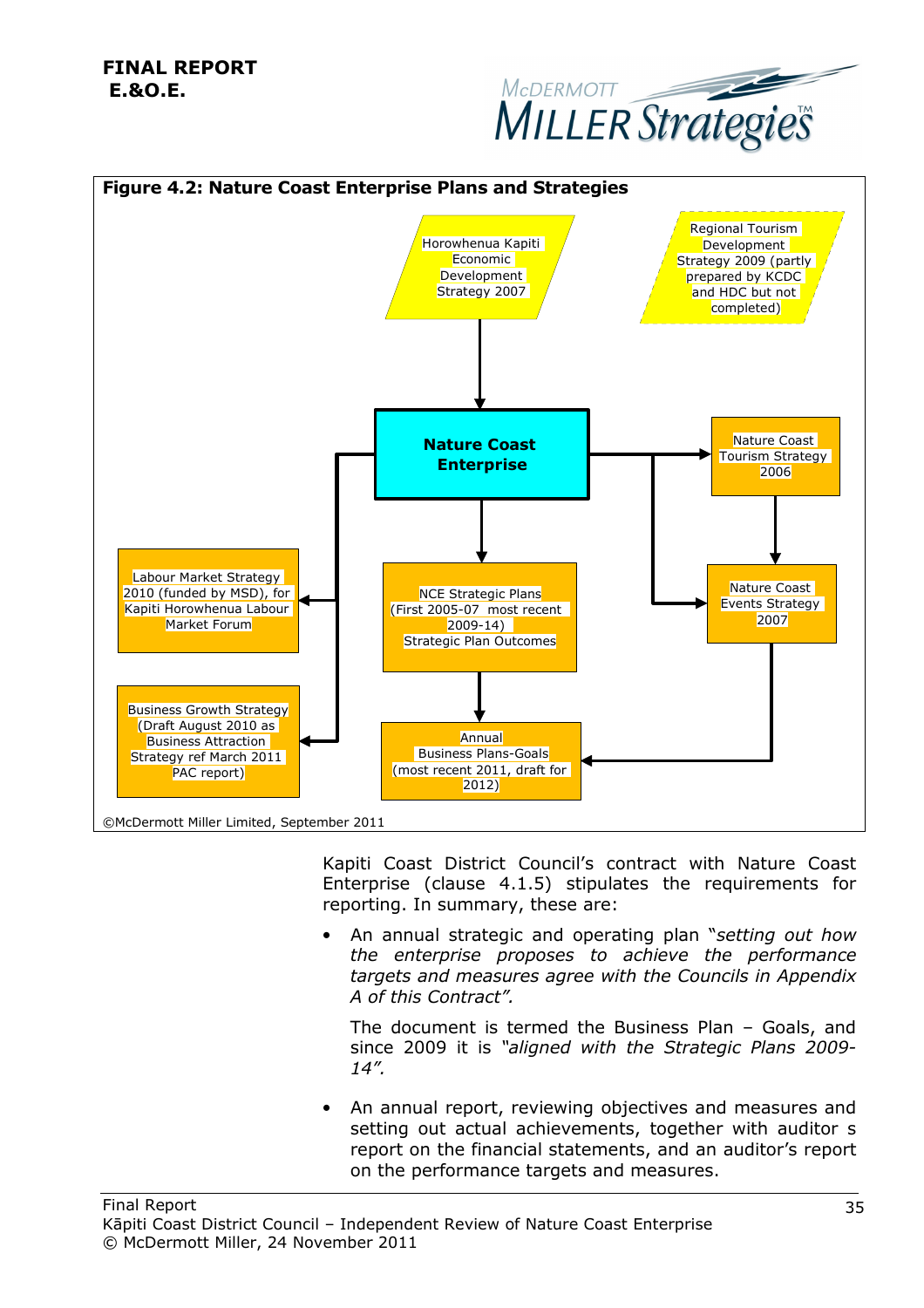

The Annual Reports provided to us fulfil these requirements except that they do not include auditor's reports on the performance targets and measures.

• The enterprise will provide a quarterly report "*highlighting major activities"* and *"reporting on performance measures".*

The core of the quarterly report is called the "Performance Against Contract" report which reports activities and performance measures. This is supplemented by a presentation, previously to the Joint Economic Development forum, which includes are wider range of indicators of economic activity in the region/district.

In meeting these requirements, NCE has produced a stream of paper plans, strategies and reports, which consume management time and resources, but which have not achieved strong buy-in from its major stakeholders. In our view, this is likely to have been to the detriment of time and resources focussed on generating positive outcomes for priority industries.

### **4.5 CONCLUSIONS**

#### **On implementation of contract "as intended" and "in accordance with best practice**

- In formal terms, NCE is fulfilling its contractual planning and reporting requirements except for not having the performance measure reported in its annual report audited.
- It is carrying out activities which are contributing to tourism and economic activity in the Kapiti-Horowhenua Region, but no causal relationship can be established between improvements in Kapiti Coast District's tourism and economic activity measures and NCE's activities.
- Tourism and employment growth has been concentrated in Kapiti Coast District rather than Horowhenua District; but:
- NCE is no longer widely recognised by stakeholders as a leader in the development of economic strategies, but apparently still has recognition and cooperation from the local tourism industry for it promotional and networking activities.
- Since the disestablishment of the Horowhenua/Kapiti Coast District Councils Joint Economic Development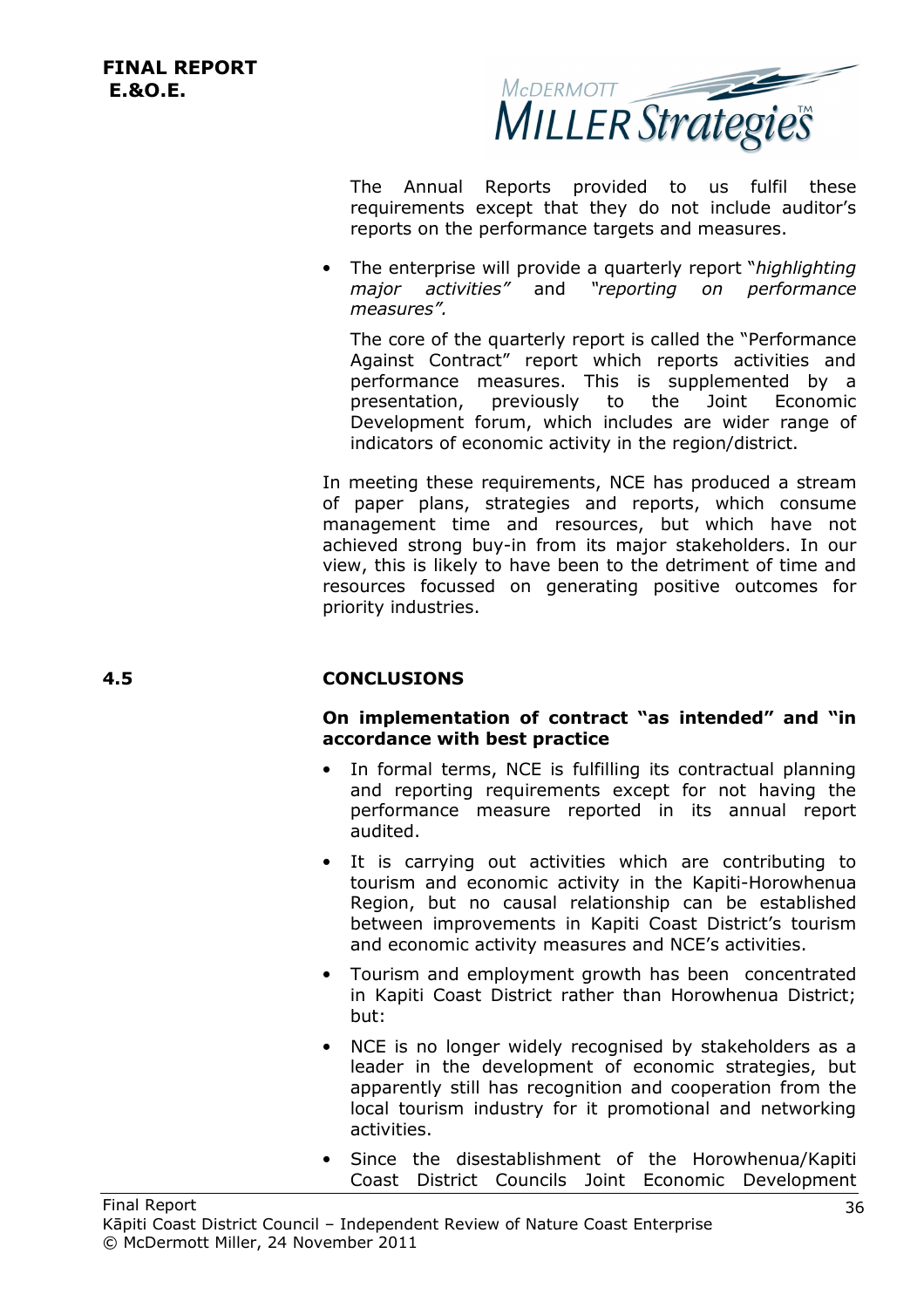

Forum, NCE has lost its mandate. This problem is compounded by vacant board positions and declining attendance at AGMs indicating a lack of commitment to the organisation, even amongst its members.

#### **On ways funding arrangements have supported the effective delivery of the contract**

- NCE is, measured by spending on RTO type functions, the third largest RTO in the Hawkes Bay/Wellington/Marlborough/Nelson Tasman area, after PWT and Nelson-Tasman Tourism Limited.
- In average terms, the ratio of  $$$  of visitor spend per  $$$  of visitor spend achieved by NCE is similar to that of PWT but slightly less than that of Wairarapa.
- Today NCE remains fundamentally dependent on the contributions of Kapiti Coast District Council and Horowhenua District Council.
- External government funding is almost non-existent, and could be said to be incidental to funding NCE's current activities.
- NCE has apparently spent less on economic development in 2011 than the Councils required under their contracts with NCE. This may be a timing issue, rather than a substantive issue. However, it is clear Kapiti Coast District Council has increased the resource available for economic development in 2012 and would expect to see increased effectiveness in this area.
- Potentially greater funding support for economic development initiatives may come in the future from Grow Wellington, given its commitment to the Clean Technology Centres of Excellence programme.
- Non I-site external private sector funding (excluding fees and user charges) principally supports NCE's tourism promotion activities, and is significant, representing around one-third of the direct costs of the programme.
- In sum, there is a significant imbalance in expenditure between tourism on the one hand and business led economic development on the other. This will need to be redressed in future if NCE is to have a serious catalytic role in economic development of Kapiti Coast.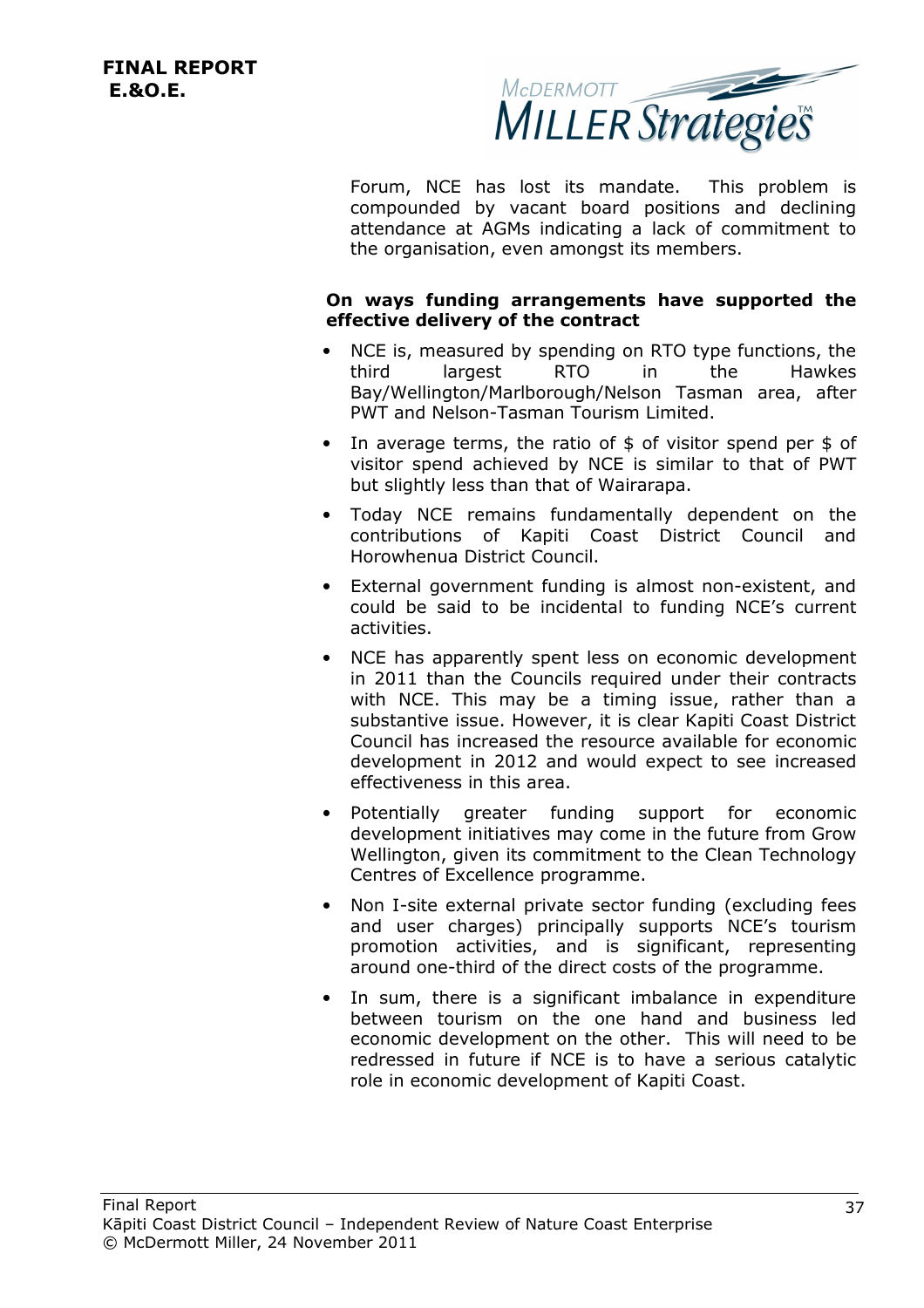

#### **On factors that have hindered and/or contributed to the effective implementation of the contract**

- Key relationships with stakeholders Councils, Iwi Organisations, and businesses have waned,
- The economies of Kapiti Coast District and Horowhenua District diverge in terms of structure, performance and regional orientation (towards Wellington and Manawatu respectively) and this has contributed to lack of economic development priority-setting by NCE.
- The stream of paper plans, strategies and reports NCE has been required to produce is likely to have been to the detriment of time and resources focussed on generating positive outcomes for priority industries.
- Our business survey points to perceived of lack of effective economic leadership in the Kapiti Coast District (**Section 3.3**); and,
- a perceived lack of an effective economic strategy (**Section 3.3**).
- On the positive side, NCE still enjoys recognition and cooperation from the local tourism industry for its promotional and networking activities.

#### **On effectiveness of implementation of contracts overall**

- Nature Coast Enterprise is largely fulfilling its reporting requirements, whether at a more detailed level the contracted outcomes are being met requires deeper assessment, and we turn to this in **Section 5** for tourism outcomes, and **Section 6** for Economic Development outcomes.
- Most of NCE's outcomes, activities and measures are "soft" (e.g. achieving a number of networking opportunities, developing annual business plans, increasing the number of tourism operators) and reflect NCE's own activity rather than the outcomes of those activities.
- There is no clearly established causal relationship between achievement of a number of "hard" outputs, (such as increased employment and increased net spending by visitors) and the work of NCE.
- NCE's Annual Regional Business Survey is largely about gathering information about business and employment in the area and businesses satisfaction or otherwise, with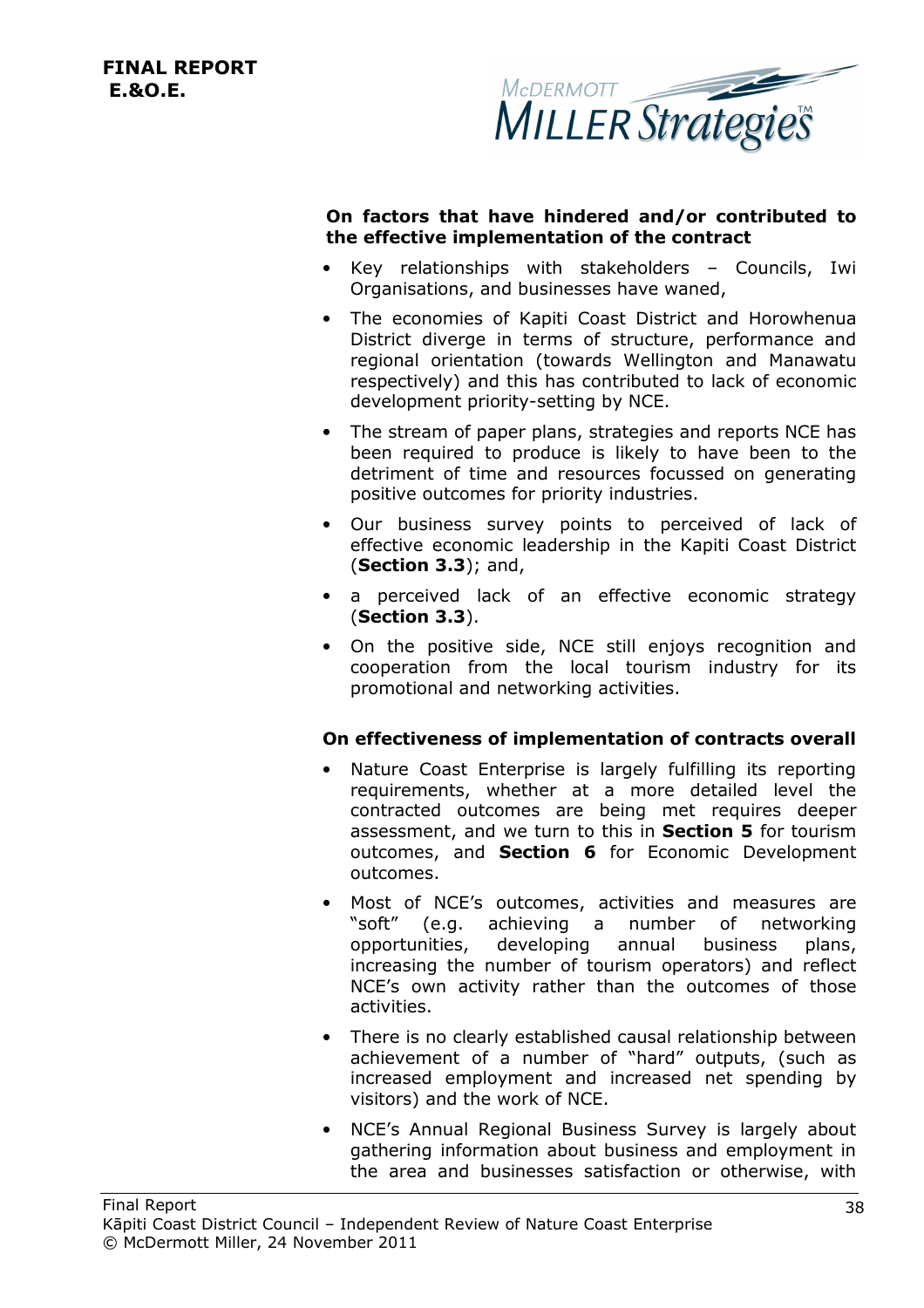

NCE and Grow Wellington. It does not relate improvements in the economy or business performance and employment to any action taken by NCE, and its findings subject to sample size caveats.

We suggest the outputs specified by Kapiti Coast District Council in its contract with NCE be reviewed to ensure they specify delivery of tangible economic development and tourism growth outcomes consistent with the Council's economic development strategy and annual and long term community plan. In our view, they do not do this adequately at present.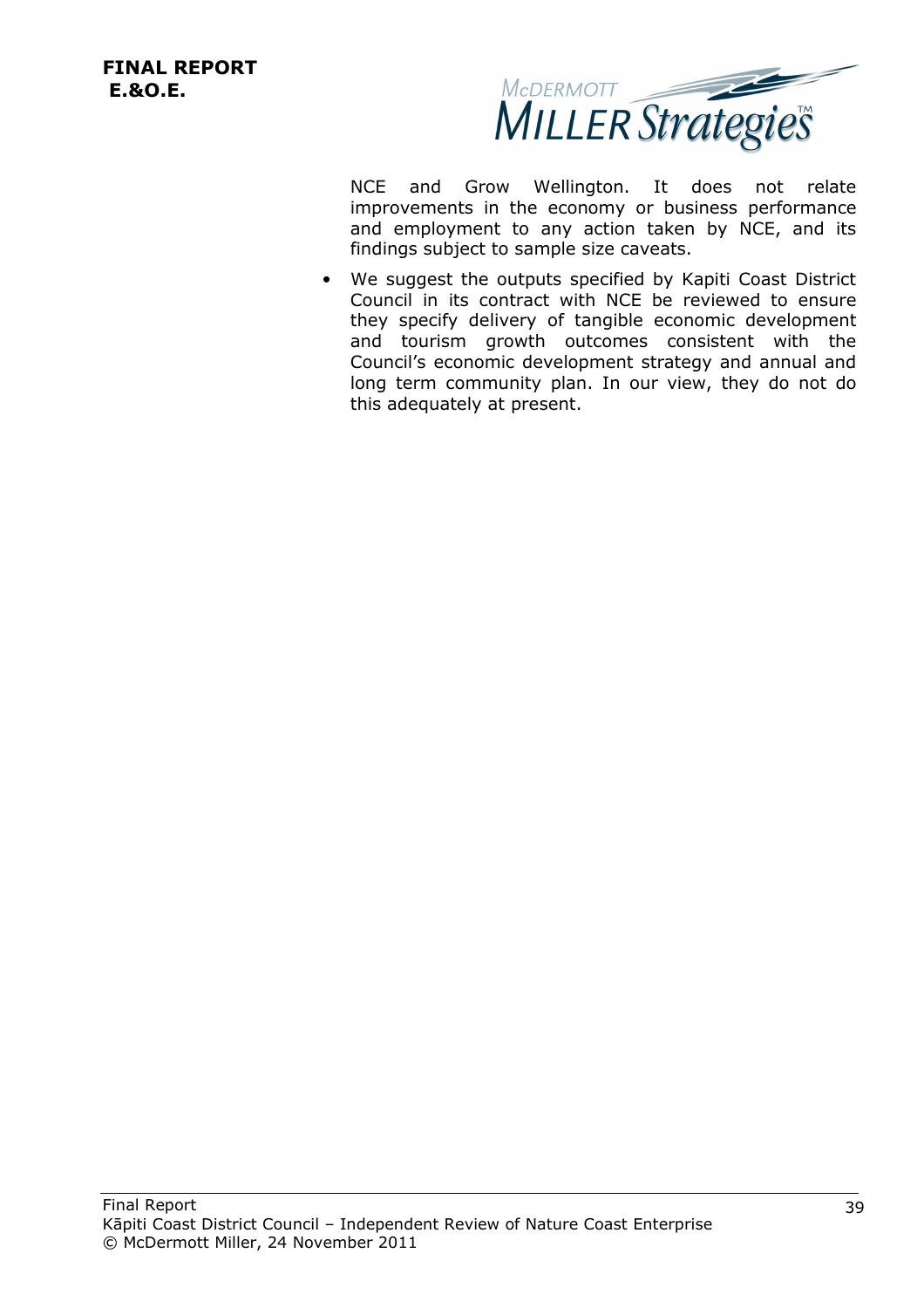

# **5. TOURISM OUTCOMES FOR KĀPITI COAST**

#### **5.1 INTRODUCTION**

In this section we:

- Evaluate how effective NCE has been in achieving the tourism outcomes for Kāpiti Coast as specified in its service contract with KCDC.
- Identify progress made towards the outcomes specified in the contract as well broader outcomes that may have been achieved.

In **Section 5.2** we assess progress made by NCE towards each of four contracted tourism outcomes by examining the activities and measures associated with each, based on NCE's own performance measurement in its Quarterly Performance against Contract reports (here abbreviated to PAC) and its Annual Reports.

We then draw conclusions (**Section 5.3**) on the adequacy of NCE reporting on tourism outcomes and related issues.

In **Section 5.4** we draw conclusions on progress made towards the tourism outcomes specified in the contract.

Finally, in **Section 5.5** we draw general conclusions on the effectiveness of NCE delivering tourism outcomes for Kāpiti Coast.

#### **5.2 TOURISM OUTCOMES AS MEASURED BY NCE**

The four contracted tourism outcomes, in both the 2008-11 and 2011-12 contracts are:

- **Outcome 5:** A cohesive and professional regional tourism industry is developed.
- **Outcome 6:** The region<sup>5</sup> Kāpiti Coast District<sup>6</sup> is well regarded as an attractive place in which to live, work and play. Its iconic attractions are well known.

l

<sup>&</sup>lt;sup>5</sup> "region" is used in the 2008-11 contract

<sup>&</sup>lt;sup>6</sup> "District" is used in the 2011-12 contract

Final Report Kāpiti Coast District Council – Independent Review of Nature Coast Enterprise © McDermott Miller, 24 November 2011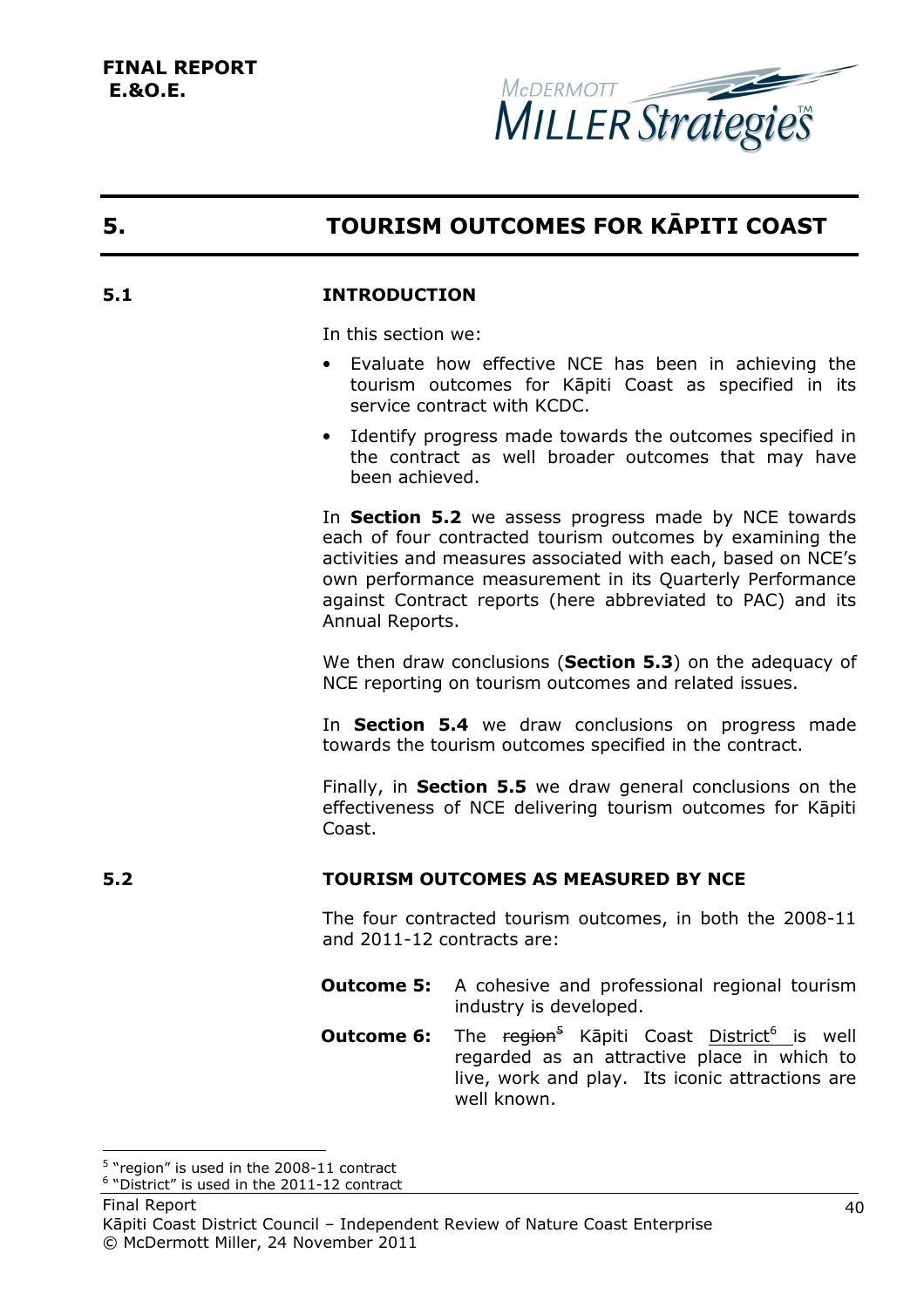

## **Outcome 7:** Events development **Outcome 8:** Events facilitation

Please also refer to **Section 4** which sets out how funding has supported delivery for the contracted Tourism outcomes.

In the tables below we comment on the achievement on the activities and measures associated with these outcomes, based on evidence presented by NCE in the Quarterly Performance Against Contract (here abbreviated to PAC) and Annual Reports.

NB: The struck through text above, and in **Table 5.1** below, is that of the 2008-11 contract that has been deleted from the 2011-12 contract. Underlined text is that added in 2011- 12 contract.

| <b>Outcome 5:</b><br>A cohesive and professional regional tourism industry is developed.                                                      |                                                                                                               |                                                                                                                                                                                                                                                                                                                       |
|-----------------------------------------------------------------------------------------------------------------------------------------------|---------------------------------------------------------------------------------------------------------------|-----------------------------------------------------------------------------------------------------------------------------------------------------------------------------------------------------------------------------------------------------------------------------------------------------------------------|
| <b>Activities</b>                                                                                                                             | <b>Measures</b>                                                                                               | <b>Annotated NCE Results</b>                                                                                                                                                                                                                                                                                          |
| <b>+Implement the regional</b><br>tourism development<br>strategy from 1 July<br><del>2009.</del>                                             | KPIs agreed with Councils by 1 July<br><del>2009.</del>                                                       | definitive<br>KPIs<br>No.<br>list<br>of<br>in.<br>documentation provided by NCE or<br>KCDC.                                                                                                                                                                                                                           |
| Support the development<br>of the tourism industry.                                                                                           |                                                                                                               |                                                                                                                                                                                                                                                                                                                       |
| Use<br>opportunities<br>presented by RWC 2011,<br>American travel writers<br>2011<br>conference<br>to<br>increase profile of Kāpiti<br>Coast. | Report at quarterly intervals on<br>progress towards full implementation<br>of the regional tourism strategy. | We are informed by NCE CE that a<br>Regional Tourism Development<br>Strategy was being developed by<br>the Councils jointly, but it was<br>shelved (apparently in early 2009<br>Joint Regional Economic<br>from<br>Development Forum<br>minutes).<br>Therefore there was<br>never a<br>strategy for NCE to implement. |
|                                                                                                                                               | At least 20% of funding used in<br>marketing campaigns is leveraged<br>from the private sector.               | According to Mar Qtr 2011 PAC<br>report this was "Completed.<br>\$31,000 contributed by the private<br>sector"                                                                                                                                                                                                        |

# **Table 5.1: Tourism Outcome Performance**

٦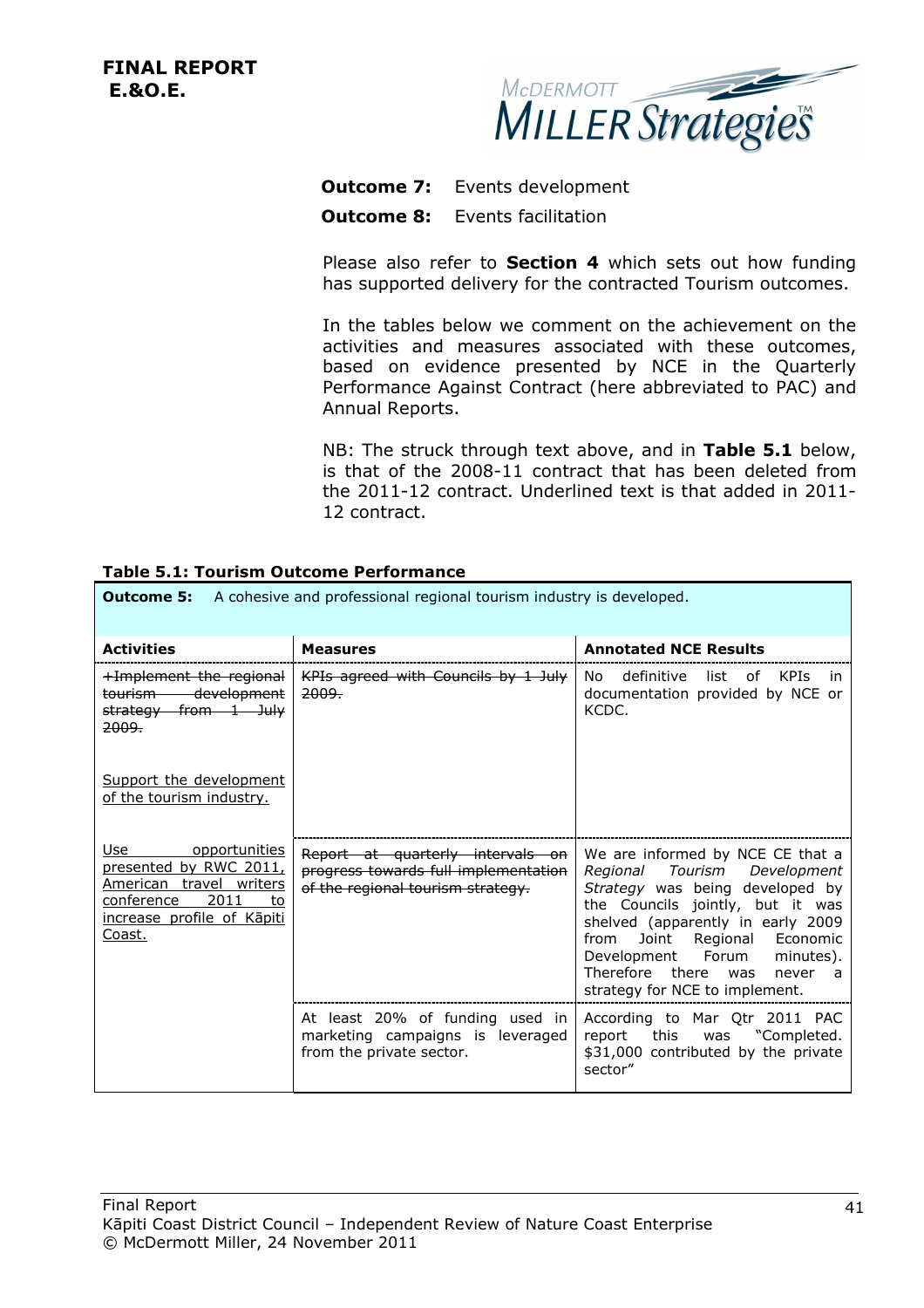

|                   | <b>Outcome 5:</b> A cohesive and professional regional tourism industry is developed.                                                                                        |                                                                                                                                                                                                                                                                                                                                       |
|-------------------|------------------------------------------------------------------------------------------------------------------------------------------------------------------------------|---------------------------------------------------------------------------------------------------------------------------------------------------------------------------------------------------------------------------------------------------------------------------------------------------------------------------------------|
| <b>Activities</b> | <b>Measures</b>                                                                                                                                                              | <b>Annotated NCE Results</b>                                                                                                                                                                                                                                                                                                          |
|                   | Increase the number of tourism<br>operators attending accreditation and<br>business courses.                                                                                 | This is not stated explicitly in the<br>PACs, it would<br>individual<br>be<br>necessary to collate data presented<br>under the activity "Delivery of<br>training programme" and calculating<br>a series in order to see whether this<br>has been achieved.                                                                            |
|                   | Eighty percent of respondents to<br>annual tourism stakeholder survey<br>are satisfied with the performance of<br>Nature Coast Enterprise                                    | We understand there is no separate<br>"tourism stakeholder survey", rather<br>there is a sub-sample of tourism<br>respondents to the Annual Regional<br>Business survey. The 2011 results<br>spreadsheet provided to us did not<br>include this filter, so we and KCDC<br>are unable to verify whether this<br>KPI has been achieved. |
|                   | Implement and report on additional<br><u>RWC 2011 activities set out in the</u><br>Council's letter of 19 may 2011 and<br>NCE's letter of 20 June 2011 by 31<br>August 2011. | In its June 2011 quarterly report<br>presentation to KCDC NCE reported<br>theming,<br>district<br>visitor<br>on<br>information, website and business<br>to business initiatives associated<br>with the RWC. A brochure has been<br>produce                                                                                            |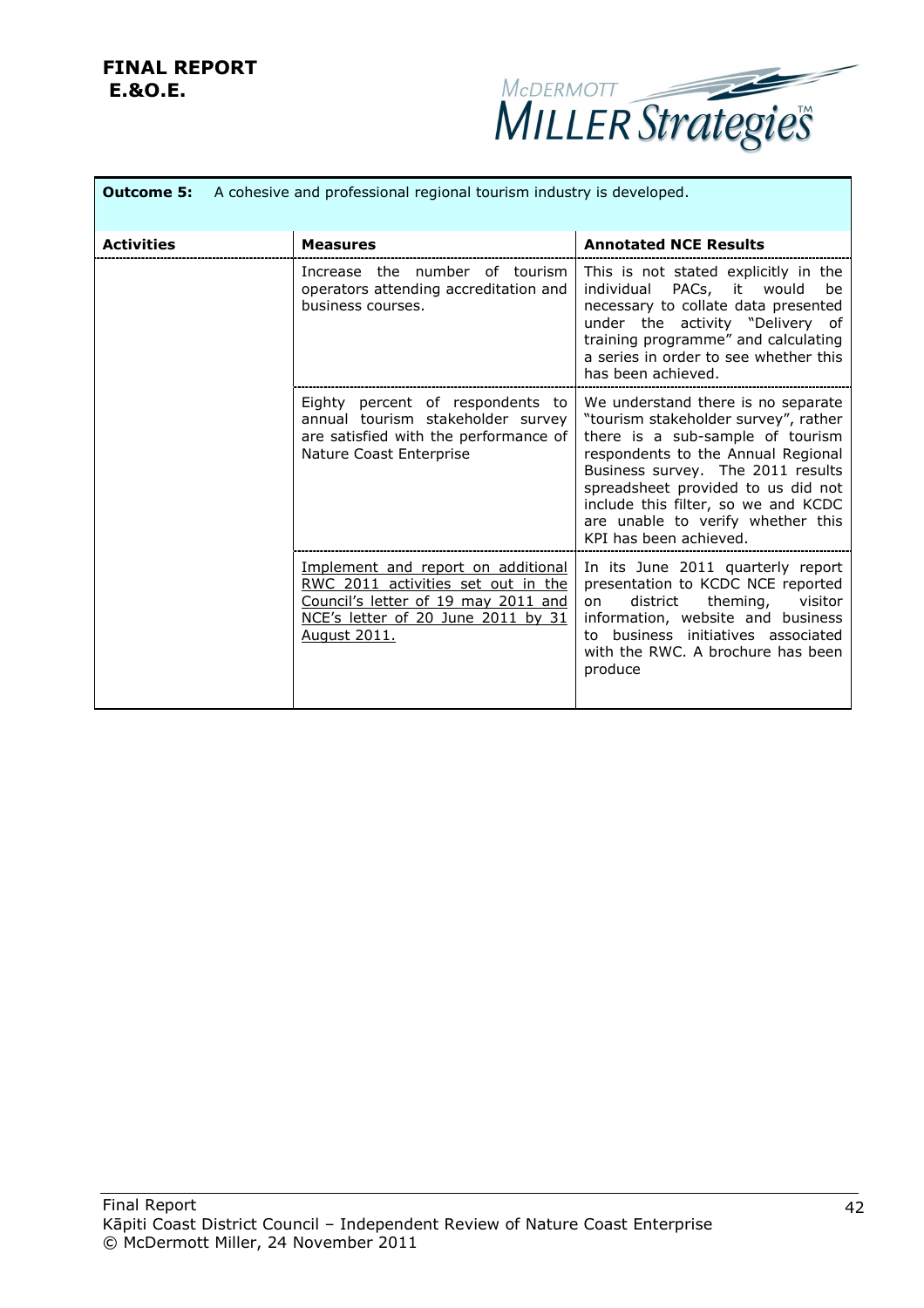

| The region District is well regarded as an attractive place in which to live, work and play.<br><b>Outcome 6:</b><br>Its iconic attractions are well known. |                                                                                                                                                                                                           |                                                                                                                                                                                                                                                                                                                                                                               |
|-------------------------------------------------------------------------------------------------------------------------------------------------------------|-----------------------------------------------------------------------------------------------------------------------------------------------------------------------------------------------------------|-------------------------------------------------------------------------------------------------------------------------------------------------------------------------------------------------------------------------------------------------------------------------------------------------------------------------------------------------------------------------------|
| <b>Activities</b>                                                                                                                                           | <b>Measures</b>                                                                                                                                                                                           | <b>Annotated NCE Results</b>                                                                                                                                                                                                                                                                                                                                                  |
| baseline<br>Establish<br>statistics.                                                                                                                        | Agreed KPIs are met.                                                                                                                                                                                      | Nature Coast<br>Baseline<br>Tourism<br>Statistics was published in 2008.<br>No other "baseline" statistics have<br>been published. Of the range of<br>indicators set out in that report,<br>none are identified as having a KPI<br>function and they are not reported<br>on in the PAC (but some are<br>included<br>in<br>supplementary<br>presentations) and Annual Reports. |
|                                                                                                                                                             |                                                                                                                                                                                                           | We have seen no statement of<br>agreed KPIs for this outcome. June<br>Qtr 2011 PAC states KPIs for 2011-<br>12 period are to be finalised in Sep<br>Qtr 2011                                                                                                                                                                                                                  |
|                                                                                                                                                             | Visitor numbers to the Levin, Otaki<br>and Paraparaumu Visitor Centres                                                                                                                                    | Performance is reported in PAC<br>reports for current quarter and YTD.                                                                                                                                                                                                                                                                                                        |
| Operate<br>visitor<br>information centres<br>at<br>Otaki<br>Levin,<br>and<br>Paraparaumu.                                                                   | increase by an average of 3% per<br>annum each year of the 3 year<br>contract (noting limitations of the<br>existing site may restrict the increase<br>possible at Paraparaumu to a lesser<br>percentage) | In most recent PAC supplied to us<br>(Jun Qtr 2011), change was -2.2%<br>for all NCE visitor centres on YTD<br>basis. However, not possible to tell<br>from information how the target of<br>3% on average over the three years<br>of the 2008-11 is likely to be<br>achieved.                                                                                                |
|                                                                                                                                                             |                                                                                                                                                                                                           | Using PAC data on visitors to the<br>three NCE visitor centres, average<br>annual growth over the three year<br>period does meet the 3% annual<br>target.                                                                                                                                                                                                                     |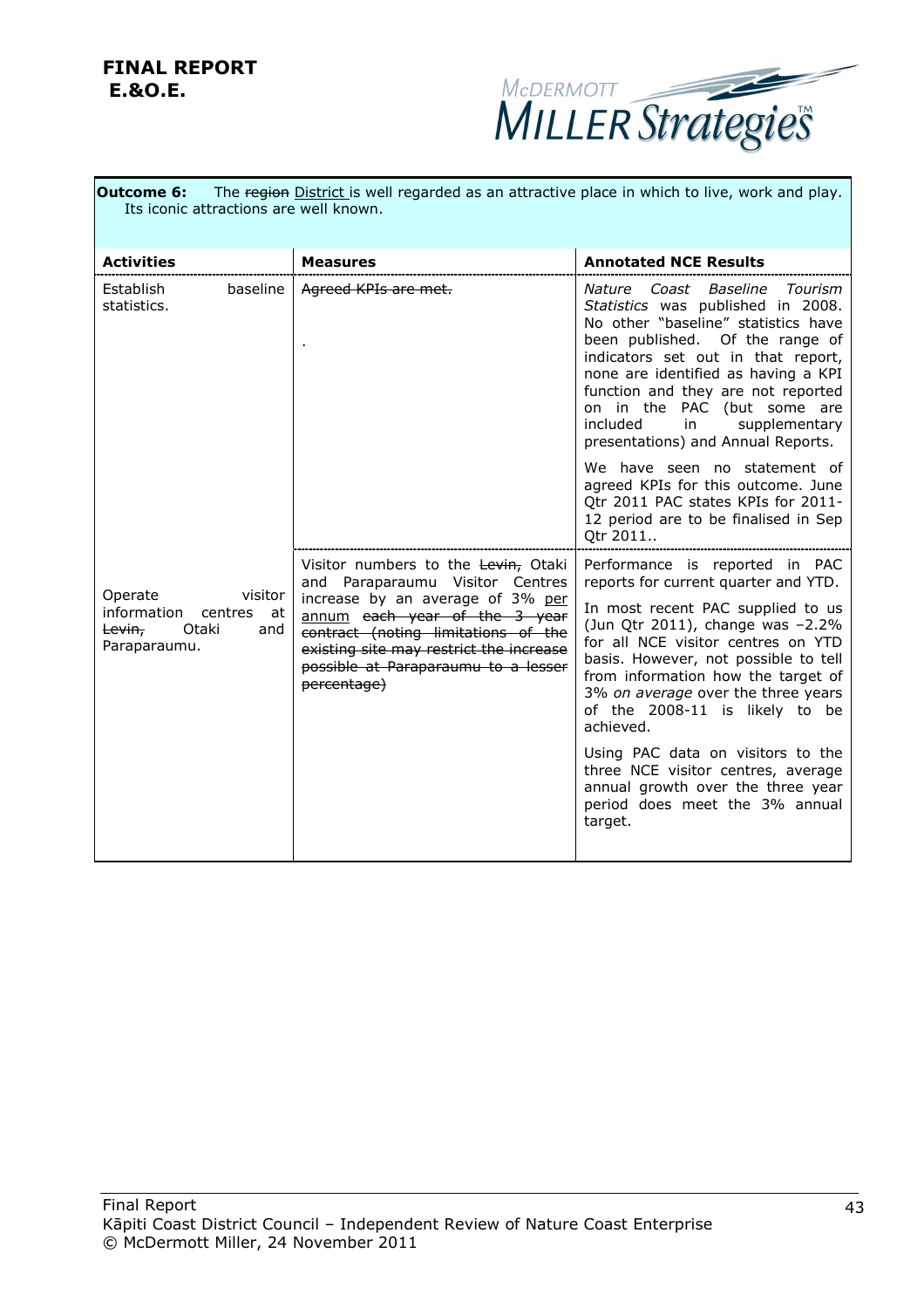

| Events development<br>Outcome 7: |
|----------------------------------|
|----------------------------------|

| <b>Activities</b>                                                                                                                                                                                                                                                                                                                               | <b>Measures</b>                                                                                                                                                                                                            | <b>Annotated NCE Results</b>                                                                                                                                                                                |
|-------------------------------------------------------------------------------------------------------------------------------------------------------------------------------------------------------------------------------------------------------------------------------------------------------------------------------------------------|----------------------------------------------------------------------------------------------------------------------------------------------------------------------------------------------------------------------------|-------------------------------------------------------------------------------------------------------------------------------------------------------------------------------------------------------------|
| <del>Create </del><br>Support<br>new<br>in the Nature<br>events<br>region including<br>Coast<br>facilitating sponsorship<br>for events as well as<br>providing resources for<br>research, planning and<br>promotion, with a goal of<br>seeing an increase in the<br>number of<br>successful<br>regionally and nationally<br>significant events. | KPIs agreed with Councils by 1 July<br><del>2009 and reviewed each vear.</del>                                                                                                                                             | We can find no statement of KPIs<br>this.<br>the<br>for<br>outcome<br>in in<br>documentation provided to us June<br>Otr 2011 PAC states KPIs for 2011-<br>12 period are to be finalised in Sep<br>Otr 2011. |
|                                                                                                                                                                                                                                                                                                                                                 | Provide<br>advice<br>the<br>Grants<br>to<br>Allocation Sub-committee<br>the<br>on<br>applications to the District Events<br>Fund on the viability and capacity of<br>the events to contribute benefits to<br>the District. | No information has been provided to<br>us on this, is a new "measure" for<br>the 2011-12 contract. We note it is<br>better classed as an "activity" or<br>"sub-activity" than a measure.                    |
|                                                                                                                                                                                                                                                                                                                                                 | Provide district events managers with<br>support and quidance as required.                                                                                                                                                 | As above.                                                                                                                                                                                                   |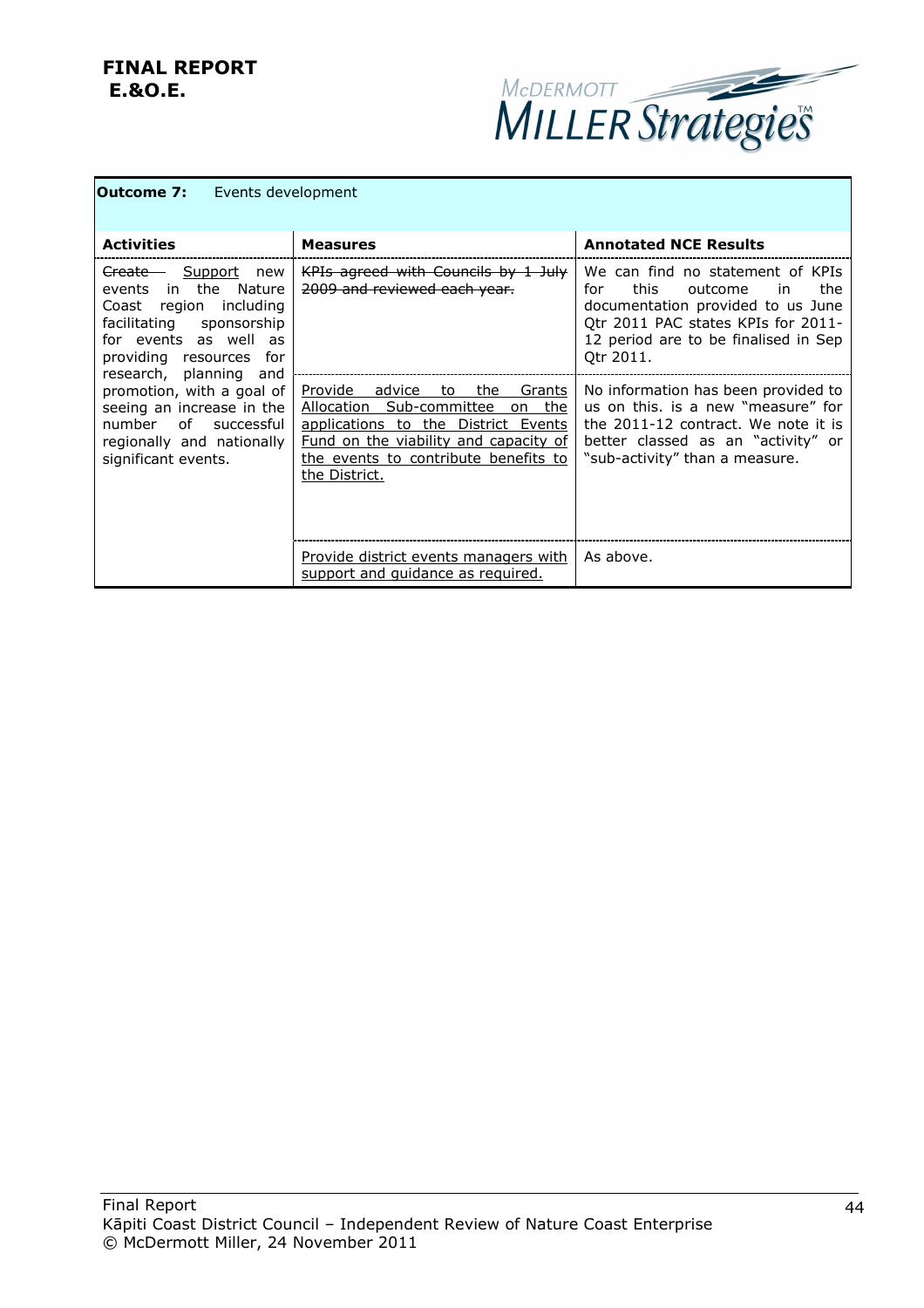

| <b>Events facilitation</b><br><b>Outcome 8:</b>                                                                                                                                                                                                                                                              |                                                                                                                                                                                                                            |                                                                                                                                                                                                                                                                                       |
|--------------------------------------------------------------------------------------------------------------------------------------------------------------------------------------------------------------------------------------------------------------------------------------------------------------|----------------------------------------------------------------------------------------------------------------------------------------------------------------------------------------------------------------------------|---------------------------------------------------------------------------------------------------------------------------------------------------------------------------------------------------------------------------------------------------------------------------------------|
| <b>Activities</b>                                                                                                                                                                                                                                                                                            | <b>Measures</b>                                                                                                                                                                                                            | <b>Annotated NCE Results</b>                                                                                                                                                                                                                                                          |
| Promotion - working with<br>individual<br>event<br>managers to promote<br>their event, seeking to                                                                                                                                                                                                            | At least monthly, full event listings<br>for the region are published in the<br>local media.                                                                                                                               | The Mar Qtr 2011 PAC states that<br>this is done; full events listings are<br>published in local media twice<br>weekly.                                                                                                                                                               |
| raise the profile of the<br>region and ensure event<br>attendee numbers meet<br>targets incl Catch Kāpiti<br>summer events.                                                                                                                                                                                  |                                                                                                                                                                                                                            | The 2010 Annual Report says 70<br>events were included in the Catch<br>Kāpiti programme. However, no<br>comprehensive statistics on number<br>of new and established events are<br>presented.                                                                                         |
| Coordination<br>developing a calendar or<br>programme of events by<br>working with individual<br>event<br>managers<br>to<br>schedule events at dates<br>and times that maximise<br>the numbers likely to                                                                                                     |                                                                                                                                                                                                                            |                                                                                                                                                                                                                                                                                       |
| attend, ie minimising<br>clashes between events<br>incl Catch Kāpiti summer<br>events (noting that this<br>applies for Kāpiti events<br>$\theta$ nly).                                                                                                                                                       | Annually conduct<br>satisfaction<br>a<br>survey around one major Nature<br>Coast Event.<br>to 80%<br>Up<br>οf<br>respondents are at least satisfied<br>with the marketing and promotion<br>that particular event received. | The Mar Qtr 2011 PAC says this is<br>completed and will be reported in<br>next period (ie June qtr 2011 PAC).<br>The June Qtr 2011 PAC says "this is<br>not complete. Has been scheduled<br>to take place at the 2011 Retro and<br>Antiques Fair."                                    |
| Support - providing<br>information about local                                                                                                                                                                                                                                                               |                                                                                                                                                                                                                            | NCE supplied to EIA for 2006<br>events.                                                                                                                                                                                                                                               |
| requirements,<br>eg<br>resource consents and<br>other<br>regulatory<br>requirements, facility<br>restrictions<br>and<br>requirements etc to help<br>event managers stage<br>events in the region incl<br>Kāpiti<br>summer<br>Catch<br>events noting that this<br>applies for Kāpiti events<br>$\theta$ nly). | The profile of Nature Coast events is<br>maintained or increased over the<br>previous year.<br>Media and direct<br>feedback will be monitored and<br>reported to the Council.                                              | If this monitoring is undertaken it is<br>not reported in the PAC or annual<br>report. Lack of reporting to council<br>(to March 2011 at least) on any<br>monitoring that is done is clearly<br>the reason for the underlined<br>addition to this measure in the<br>2011-12 contract. |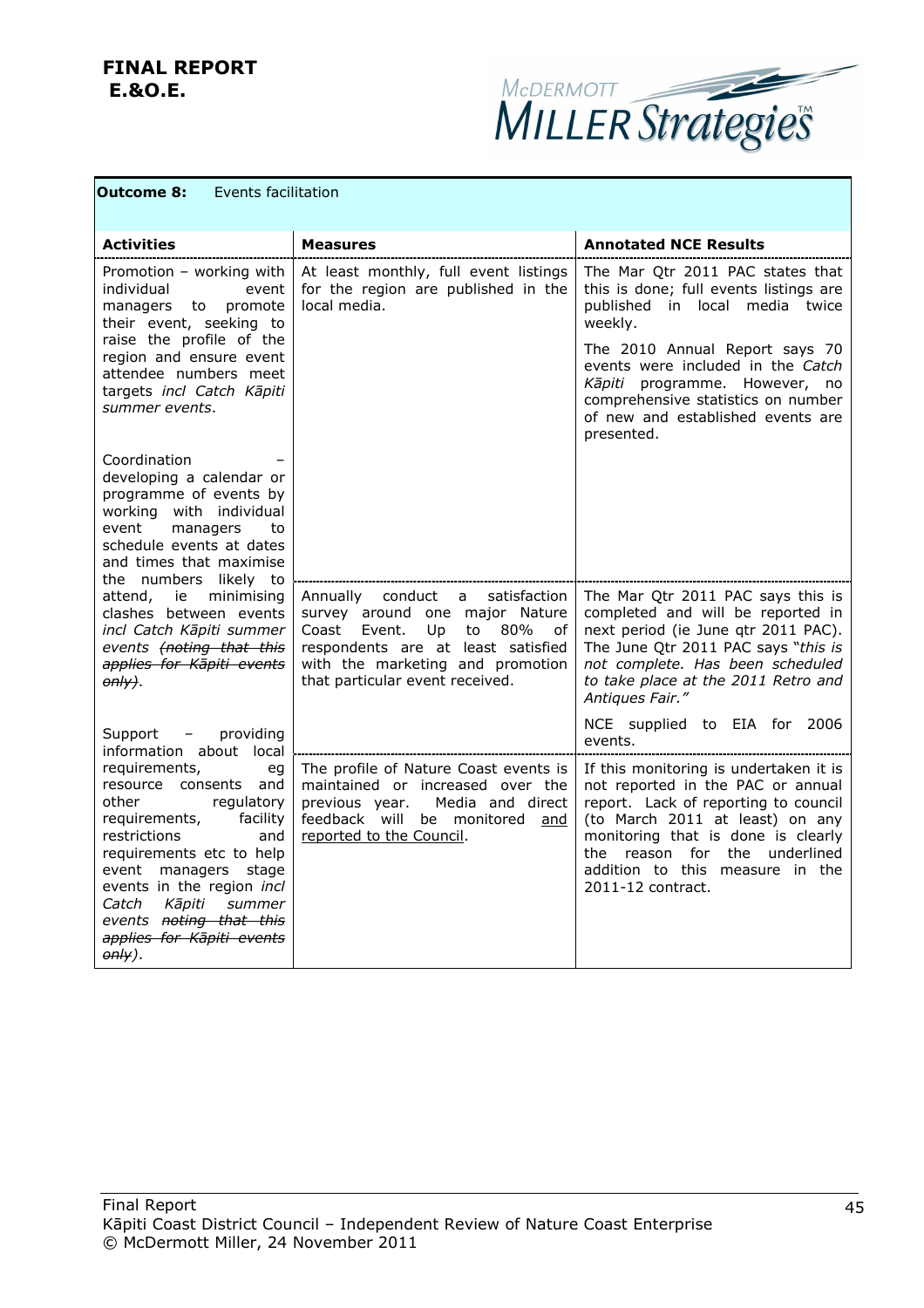

#### **5.3 CONCLUSIONS ON NCE PERFORMANCE REPORTING**

- NCE has largely met the requirements for reporting on the tourism measures.
- The June Quarter 2010 PAC reported on the KPI type "Measures". Since then there has been a shift to reporting on "Activities" in the PAC. Reporting on indicators has been now only in the Annual Report, and in presentations to the Kāpiti District Council that enlarge on the material presented in the PAC.
- We understand that there has not been a definitive set of KPIs developed for assessment of progress towards the Tourism Outcomes.
- Instead, NCE has adopted a pragmatic set of tourism indicators to report on in the Annual Report, chiefly guest nights in commercial accommodation, with visitors to the "visitor focussed" www.naturecoast.co.nz also being reported.
- While events development and facilitation activities are reported in the Annual Report and PAC, no comprehensive statistics are presented on the number of events or visitors attending events. This means it is not possible to assess whether events development and facilitation activities have been effective.
- Other indicators of tourism activity reported in the presentation that accompanied the June 2011 PAC and included in the *Nature Coast Baseline Tourism Statistics 2008* report, such as estimated visitor nights and expenditure, are useful supplementary indicators of activity, but, due to high sample error in a destination region of the size of Kāpiti Coast-Horowhenua, are not useable as Key Performance Indicators.
- No comparisons are currently made with the performance of the tourism industry in other RTOs; the only comparison made in the Annual Report is with New Zealand guest nights. A more useful picture of performance on this indicator would be given by presenting the following:
	- a time series, not just a single year to year % shift to illustrate trend;
	- average annual growth rate over the 3 years of the contract;
	- comparison with other RTOs for benchmarking purposes, including at minimum Wairarapa and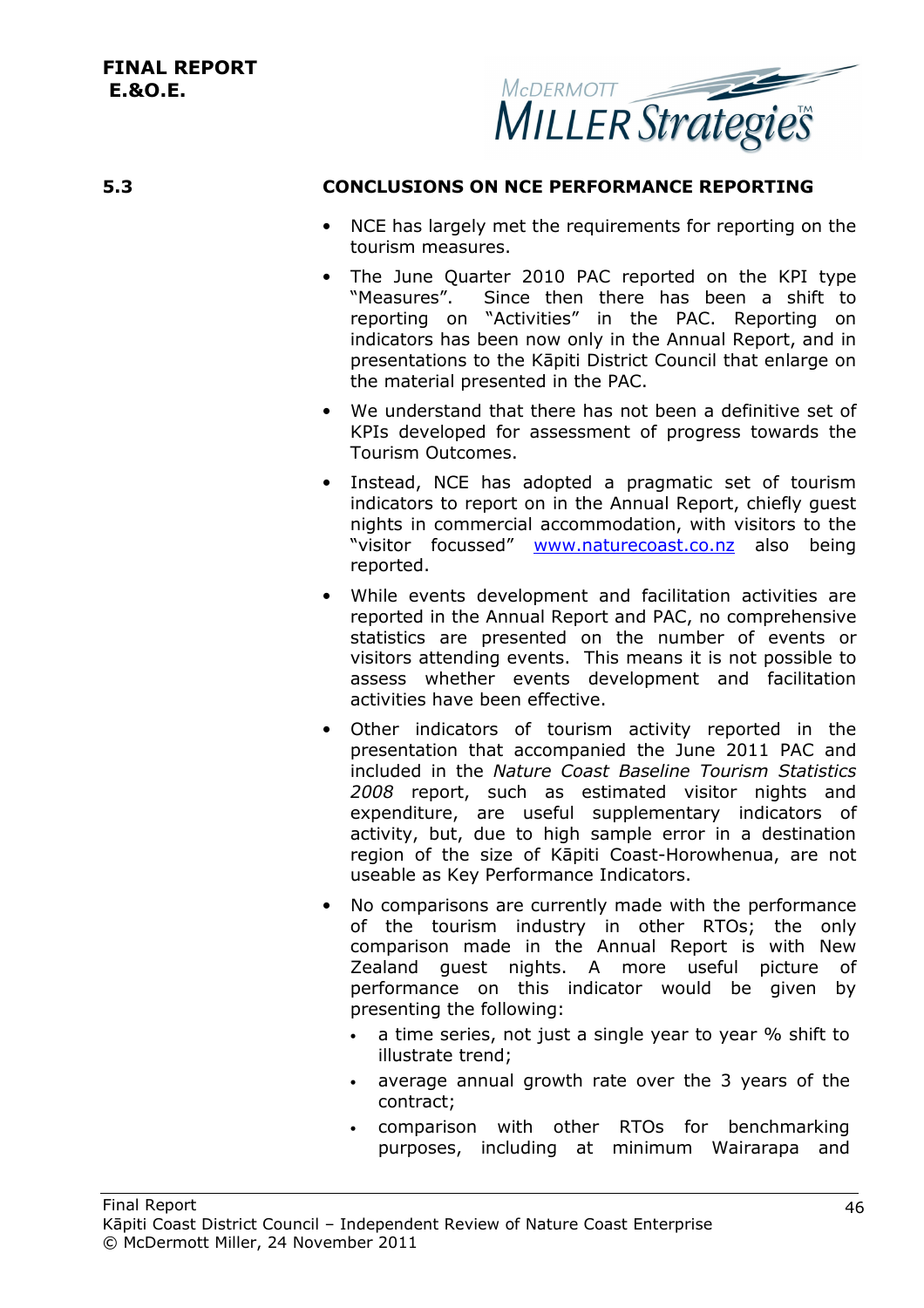

Wellington (PWT), but others could also be used (eg Nelson, Taranaki).

#### **5.4 CONCLUSIONS ON PROGRESS MADE TOWARDS TOURISM OUTCOMES SPECIFIED IN THE CONTRACT**

In light of the above reporting limitations, In answer to the RFP question *What progress has been made towards the outcomes specified in the contract?,* we conclude:

#### **Outcome 5: A cohesive and professional regional tourism industry is developed.**

- Due to the shelving of the Regional Tourism Development Strategy that NCE was to implement, and apparent lack of agreement on KPIs it is not possible to say whether progress has been made toward this outcome
- See also comments on Outcome 6 below.

#### **Outcome 6: The region District is well regarded as an attractive place in which to live, work and play. Its iconic attractions are well known.**

- Again there appears to have been no agreement on KPIs.
- Using the adopted indicator of Guest Nights in commercial accommodation, the tourism industry in Kāpiti Coast District is performing reasonably well.
- Supplementary measures of tourism activity based on the Tourism Strategy Group's Regional Tourism Data suggest the Kāpiti Coast-Horowhenua tourism industry is performing reasonably well under the current economic and international visitor arrival environment.
- Day visits to Kāpiti Coast represent the major part of visitor activity and should also be reported on, at least as a supplementary measure of tourism activity.
- NCE's activities may have contributed to this but a definite causal link cannot be established on available information.
- Monitoring this outcome requires assessment of how Kāpiti Coast is perceived, and this cannot be done by analysis of secondary source statistics. It requires a household-based survey of residents of Wellington urban area, to investigate their awareness of and interest in the Kāpiti Coast District as a leisure destination, including its events and attractions. This is more likely to be feasible if undertaken with Positively Wellington Tourism, Destination Wairarapa and Destination Manawatu.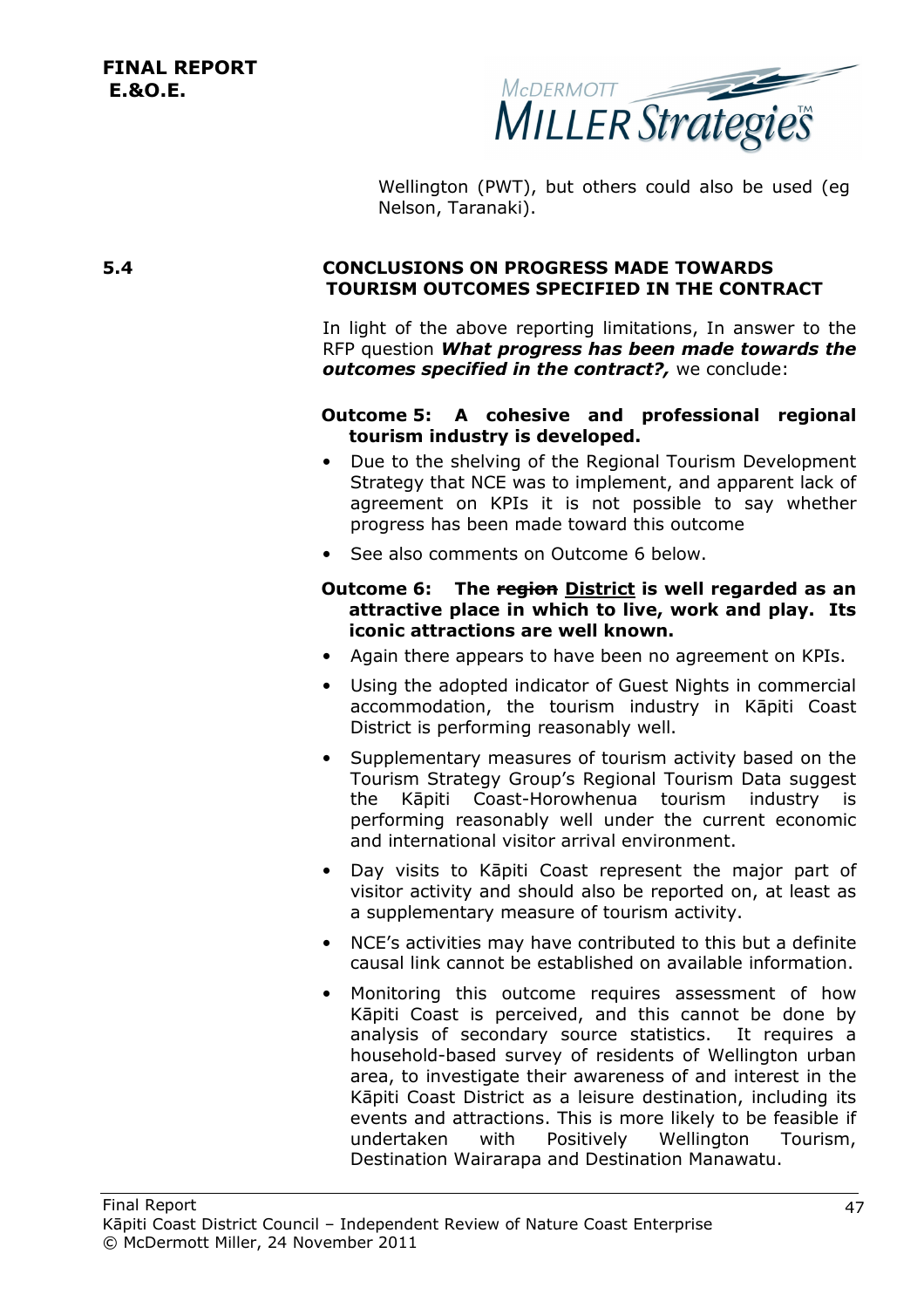

#### **Outcome 7: Events development**

• As NCE does not report a comprehensive series of statistics on number of new or established events it is not possible to confirm progress toward this outcome.

#### **Outcome 8: Events facilitation**

- NCE does promote events.
- The 2010 Annual Report says 70 events were included in the *Catch Kāpiti* programme, but no comparison is given with past years and no indication of what proportion this is of total Kāpiti – Horowhenua events. No comprehensive statistics on number of new and established events are reported on.
- There was no reporting on the profile of Nature Coast events under the 2008-11 contract.
- Therefore is not possible to assess how much progress has been made toward this outcome.

#### **5.5 CONCLUSIONS ON EFFECTIVENESS OF NCE IN DELIVERING TOURISM OUTCOMES FOR KĀPITI COAST**

- Wairarapa is a useful comparator for Kāpiti Coast District in assessing tourism industry performance, due to the similar reliance of its visit industry on day and short-stay visits from the Wellington urban area.
- The performance of the Kāpiti Coast District's tourism industry as indicated by Guest Nights in commercial accommodation is stronger than that of the Wairarapa, similar over the last five years to the national level. While Kāpiti Coast average annual growth rates are significantly less than in the PWT region, its relative position has not deteriorated over the last five years.
- On this measure, NCE's activities may have been effective for Kāpiti Coast District, but it is not possible to establish a direct causal link.
- However, these positive results do not apply to the Kāpiti-Horowhenua region as a whole, because of the weakness and poor tourism performance of Horowhenua District.
- This observation supports the shift to a Kāpiti Coast District focus in the 2011-12, contract. It raises questions however, whether the interest of Kāpiti Coast's tourism industry is best served by an organisation also responsible for tourism promotion in Horowhenua District.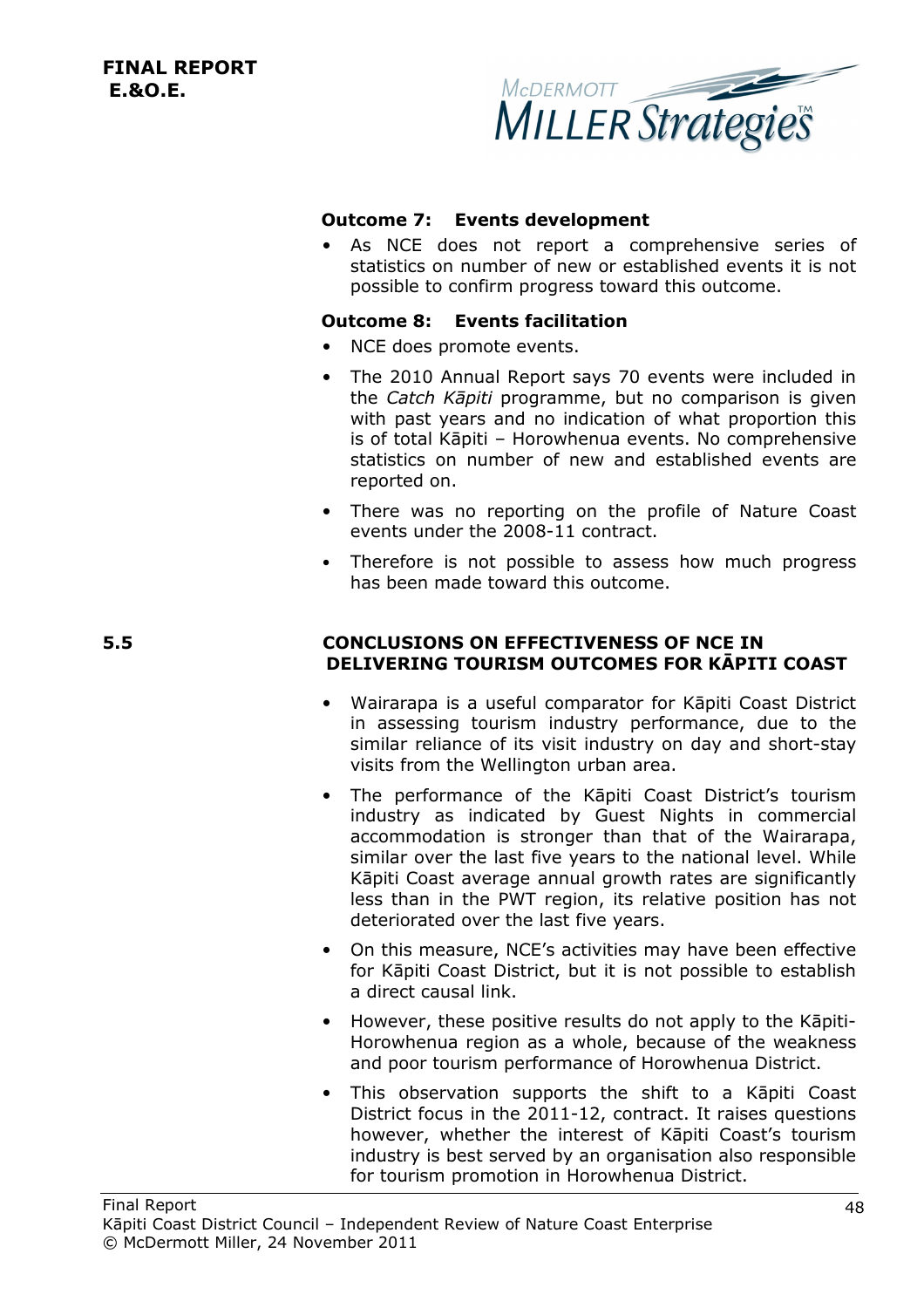

• In May 2011 Kāpiti Coast District Council and NCE agreed that NCE will implement and report on additional Rugby World Cup 2011 activities. Some of its NCE's RWC activities are outlined above. However, in the view of people we consulted, prior to this NCE was slow to act to help realise the potential benefits offered by increased international and domestic visitation to the Wellington Region as result of the RWC, in spite of the long lead time available for planning (refer *Minutes of a Meeting of the Kāpiti Coast District Council held on Thursday 22 November 2007* in which The Mayor expressed the wish to meet with Nature Coast to discuss the 2011 Rugby World Cup and its implications for the Kāpiti Coast). We understand that NCE earlier requested funding for undertaking additional RWC specific activities. NCE did work with PWT from 2007 on region-wide theming associated with RWC 2011.

While entering this debate is beyond our brief, it is possible that if NCE had a closer working relationship with Positively Wellington Tourism, to the extent of being a member of PWT's Wellington & Wairarapa International Marketing Alliance, it could have participated more fully in that organisation's RWC initiatives. It could then have more cost-effectively exploited the Kāpiti Coast's proximity to the second most important venue city for RWC games.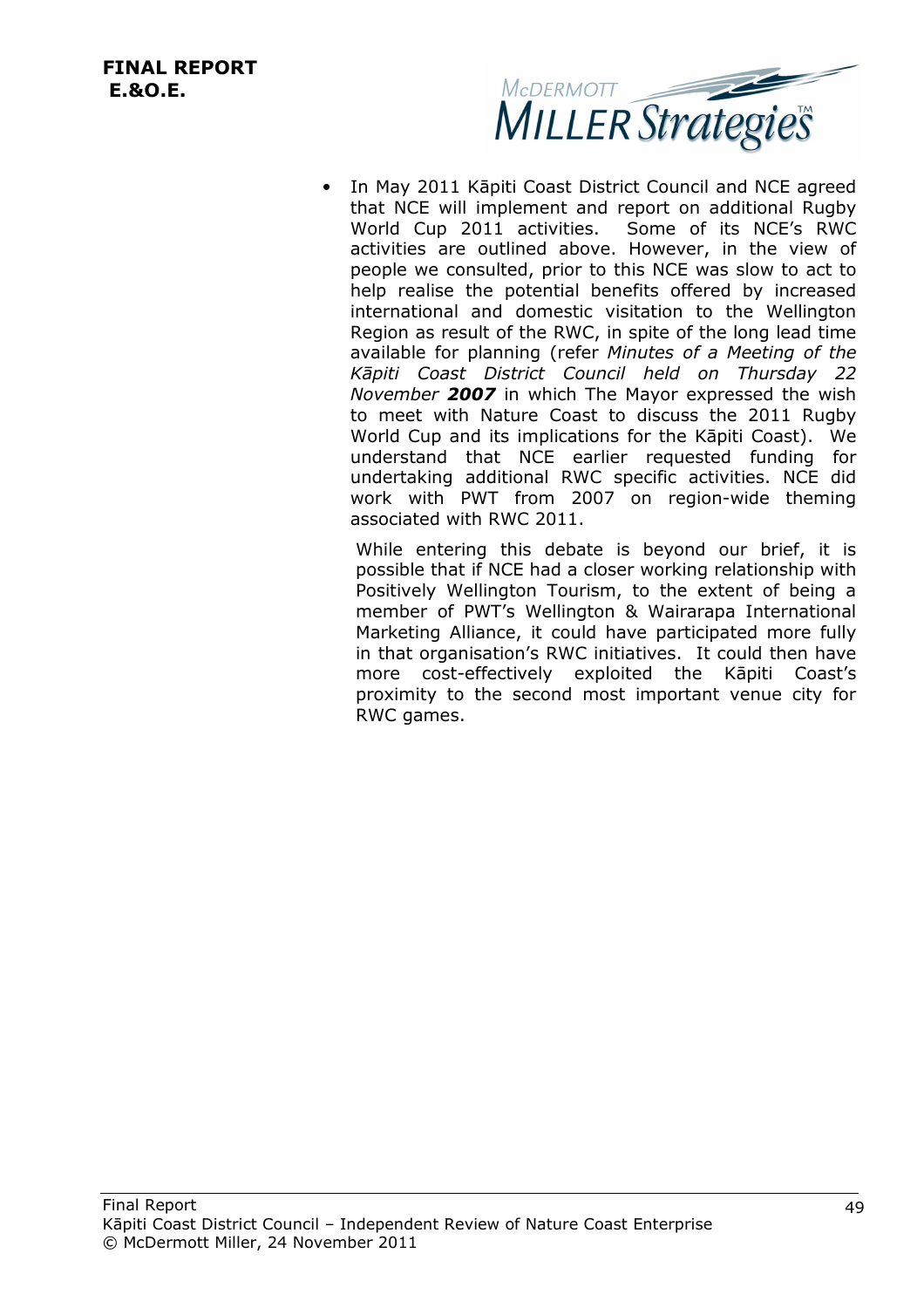

# **6. ECONOMIC DEVELOPMENT OUTCOMES FOR THE KĀPITI COAST**

#### **6.1 INTRODUCTION**

In this section we:

- Evaluate how effective NCE has been in achieving the economic development outcomes for Kāpiti Coast as specified in its service contract with KCDC.
- Identify progress made towards the outcomes specified in the contract as well broader outcomes that may have been achieved.

In **Section 6.2** we assess the progress made by NCE towards each of four contracted economic development outcomes by examining the activities and measures associated with each, based on NCE's own performance measurement in its Quarterly Performance against Contract reports (here abbreviated to PAC) and its Annual Reports.

In **Section 6.3** we assess other economic performance information collated by NCE as required under Outcome 1 of the contract.

We then draw conclusions (**Section 6.4**) on the adequacy of NCE reporting on economic development outcomes and related issues.

In **Section 6.5** we draw conclusions on progress made towards the economic development outcomes specified in the contract.

Finally, in **Section 6.6** we draw general conclusions on the effectiveness of NCE delivering economic development outcomes for Kāpiti Coast.

### **6.2 OUTPUTS/OBJECTIVES OF NCE CONTRACTED BY KCDC**

In the following tables we assess the progress made by NCE towards each of four contracted economic development outcomes by examining the activities and measures associated with each. The first column lists "Activities", the second "Measures" and the third is annotated and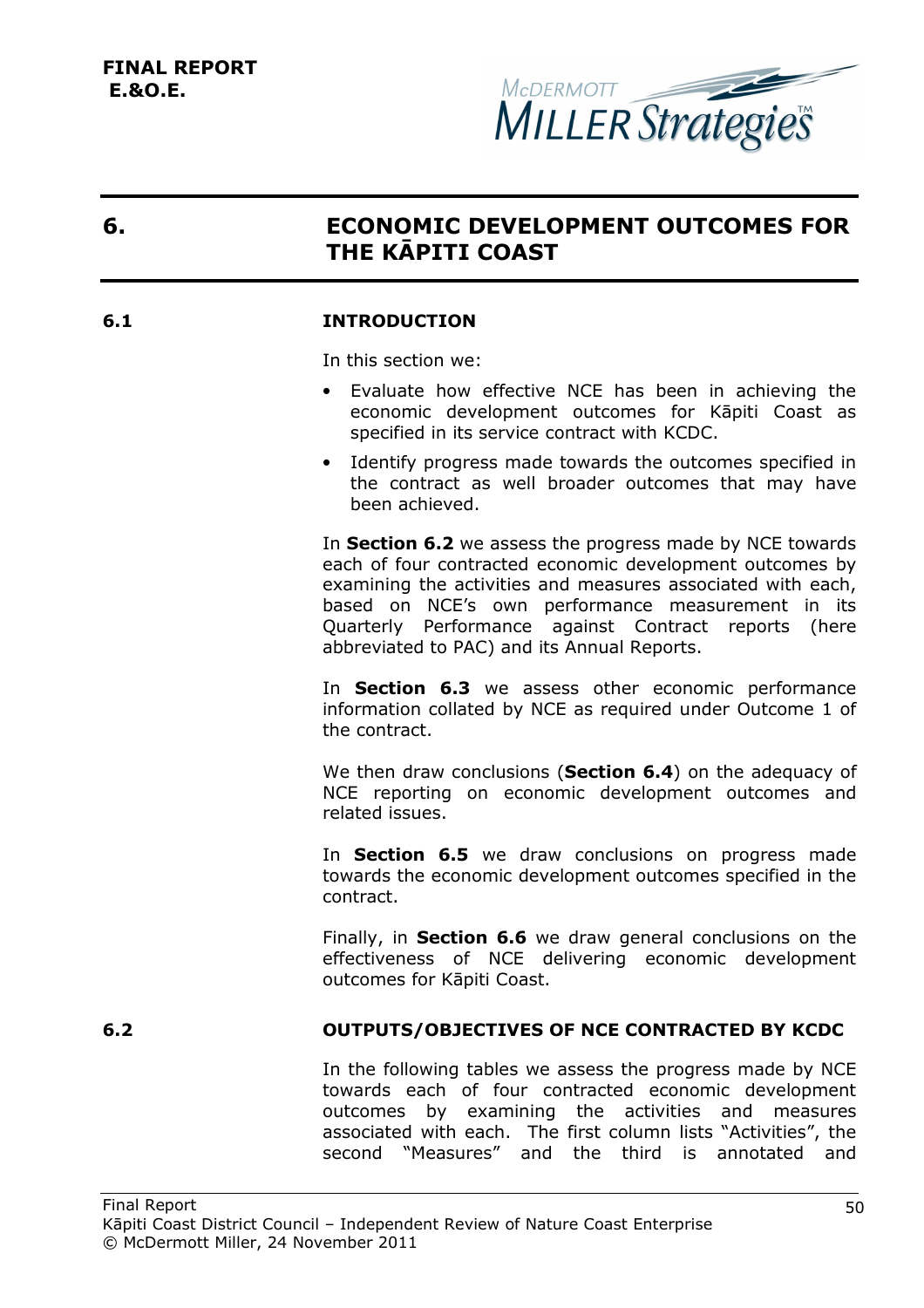

paraphrased extracts from NCE's Quarterly Performance against Contract reports and its Annual Reports.

Note: The "struck through" text is that of the 2008-11 contract that has been deleted from the 2011-12 contract. Underlined text is that added in 2011-12 contract.

#### **Table 6.1: Economic Development Outcome Performance**

| <b>Outcome 1:</b>                                                                                                                                                                           | The Region for District has a coherent and cohesive multi-dimensional strategic plan for<br>enhancing sustainable economic development.                                                                                                                               |                                                                                                                                                                                                                                               |
|---------------------------------------------------------------------------------------------------------------------------------------------------------------------------------------------|-----------------------------------------------------------------------------------------------------------------------------------------------------------------------------------------------------------------------------------------------------------------------|-----------------------------------------------------------------------------------------------------------------------------------------------------------------------------------------------------------------------------------------------|
| <b>Activities</b>                                                                                                                                                                           | <b>Measures</b>                                                                                                                                                                                                                                                       | <b>Annotated NCE Results</b>                                                                                                                                                                                                                  |
| Nature Coast Enterprise (NCE)<br>will have an annual business<br>for<br>achieving<br>the<br>plan<br>and<br>outcomes<br>measures                                                             | NCE to produce an annual business<br>plan for review by Councils by 1<br>September August each year of the<br>contract.                                                                                                                                               | March Qtr 2011 PAC notes that<br>this is "completed".                                                                                                                                                                                         |
| detailed in the contract.<br>NCE will conduct an annual<br>District business survey that<br>presents industry data and<br>measures business satisfaction<br>once each year of the contract. | satisfaction<br>Business<br>will<br>be<br>maintained at 80% or more.                                                                                                                                                                                                  | The 2011 Annual<br>Regional<br>Business Survey gives an 88%<br>satisfied rating (down from<br>93% in 2010) in response to<br>question Overall,<br>the<br>how<br>satisfied are you with the<br>services offered by Nature<br>Coast Enterprise? |
|                                                                                                                                                                                             | NCE will conduct an annual regional<br>business survey that presents<br>industry data and measures<br>business satisfaction once each year<br>of the contract.                                                                                                        | The survey was carried out in<br>2009, 2010 and 2011.<br>June<br>Qtr 2011 PAC notes results will<br>be analysed and presented to<br>the Board in July.                                                                                        |
| NCE will be responsive to                                                                                                                                                                   | NCE will collate other regional<br>economic and business information<br>and statistics and provide regional<br>District economic analysis, together<br>with<br>comparisons<br>with<br>other<br>comparable districts and regions,<br>presenting to Councils quarterly. | refer to<br>Has been done,<br>Section 6.3 for assessment.                                                                                                                                                                                     |
| direction on strategic priorities<br>the<br>Economic<br>from<br>Development Review Working<br>Party.                                                                                        | <b>Economic Development Review</b><br>Working Party is satisfied with the<br>action taken by NCE as a result of<br>any directions on strategic priorities                                                                                                             | No comment on this.                                                                                                                                                                                                                           |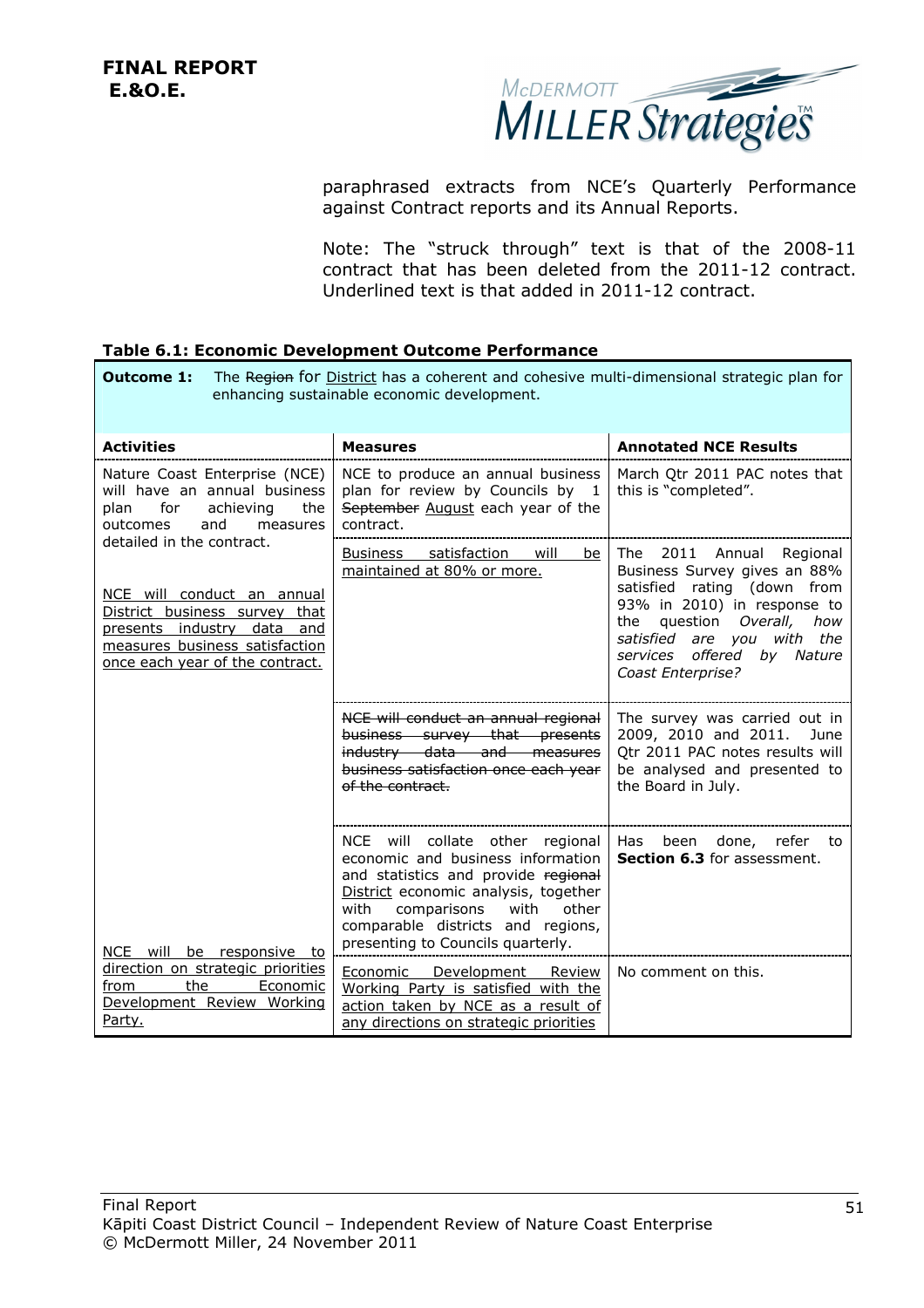

| <b>Outcome 2:</b><br>Sustainable economic wealth is generated in the Region-District                                                                                                                   |                                                                                                                                                                         |                                                                                                                                                                                                                                                                                        |
|--------------------------------------------------------------------------------------------------------------------------------------------------------------------------------------------------------|-------------------------------------------------------------------------------------------------------------------------------------------------------------------------|----------------------------------------------------------------------------------------------------------------------------------------------------------------------------------------------------------------------------------------------------------------------------------------|
| <b>Activities</b>                                                                                                                                                                                      | Measures                                                                                                                                                                | <b>Annotated NCE Results</b>                                                                                                                                                                                                                                                           |
| Implement initiatives to grow,<br>retain and attract businesses<br>aligned to Kāpiti / Horowhenua<br>and<br>strengths,<br>economy<br>identified in Regional Business<br>Attraction and Retention plan. | Continue the implementation of the<br><b>Business Attraction and Retention</b><br>plan developed in 2007/2008.                                                          | A Business Attraction Strategy<br>was prepared 28 August 2010.<br>Mar Qtr 2011 PAC notes the<br>"Business Attraction Strategy"<br>renamed<br>the<br>has<br>been<br>"Business Growth Strategy"                                                                                          |
| Implement<br>Year 1<br>the<br>of<br>Nature Coast Business Growth<br>Strategy.                                                                                                                          | Quarterly reporting of progress<br>against initiatives.                                                                                                                 | Actions to implement the<br>Business Growth Strategy -<br>proposals to Electra to fund<br>initiatives - are noted in the<br>Mar Qtr 2011 PAC report.                                                                                                                                   |
| Work<br>with<br>Paraparaumu<br>Airport Limited to develop a<br>marketing plan for the Kāpiti<br>Airport.                                                                                               | Number of FTE equivalent workers<br>employed in the region<br><b>District</b><br>increased by national employment<br>growth for each year of the contract<br>in 2011-12 | This was report on in the June<br>Otr 2010 PAC and 2009/10<br>Annual<br>Report<br><b>FTE</b><br>$\overline{\phantom{a}}$<br>employment<br>in the<br>Kāpiti-<br>Horowhenua region in 2009<br>grew by 0.1%, below the<br>national growth rate of 0.7%.<br>Not reported on in more recent |
| Implement marketing plan for<br>Kāpiti Airport.                                                                                                                                                        | NCE will produce a Kāpiti airport<br>marketing plan for review by the                                                                                                   | PAC of March and June Qtrs<br>2011<br>Document not requested by<br>us as after our commission.                                                                                                                                                                                         |
|                                                                                                                                                                                                        | Council by 1 September 2011.                                                                                                                                            |                                                                                                                                                                                                                                                                                        |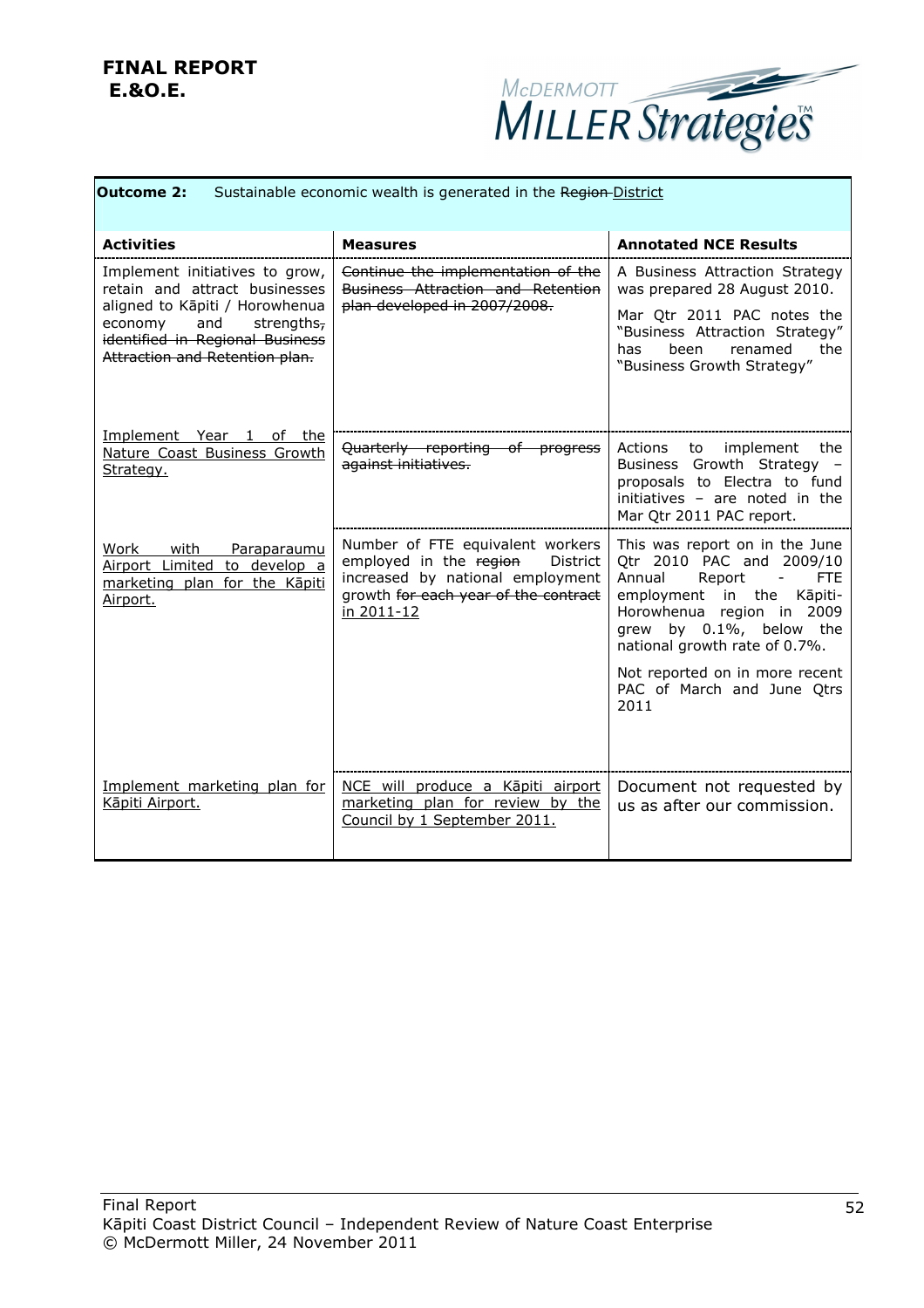

| <b>Outcome 3:</b>                                                | The region District is one in which citizens have positive economic opportunities and<br>options. These are available to all including youth, Maori, skilled workers and managers. |                                                                                                                                                                                                                                                                                                                                                                                                                                                                            |
|------------------------------------------------------------------|------------------------------------------------------------------------------------------------------------------------------------------------------------------------------------|----------------------------------------------------------------------------------------------------------------------------------------------------------------------------------------------------------------------------------------------------------------------------------------------------------------------------------------------------------------------------------------------------------------------------------------------------------------------------|
| <b>Activities</b>                                                | <b>Measures</b>                                                                                                                                                                    | <b>Annotated NCE Results</b>                                                                                                                                                                                                                                                                                                                                                                                                                                               |
|                                                                  | Complete training needs analysis.                                                                                                                                                  | No mention of this in Mar Qtr<br>2011 PAC. In June Qtr 2010<br>PAC, under this heading was<br>statistics<br>participation<br>on<br>(District, industry) in training<br>courses. This is not a training<br>needs analysis.                                                                                                                                                                                                                                                  |
|                                                                  | All training courses run with 60%<br>capacity (note NZT&E ETP contract<br>requires a minimum attendance of 8<br>and maximum of 20).                                                | June Qtr 2010 PAC says that<br>course in June 2010 year ran at<br>87% capacity.                                                                                                                                                                                                                                                                                                                                                                                            |
| Identify business skill needed<br>and encourage participation in | Increase the number<br>of new<br>attending<br>training<br>businesses                                                                                                               | No figures on this in Mar Qtr<br>2011 PAC.                                                                                                                                                                                                                                                                                                                                                                                                                                 |
| courses.                                                         | courses by 5%.                                                                                                                                                                     | The 2009/10 Annual Report<br>states that in the last year of<br>the NZT Enterprise Training<br>Programme (ie June Year 2010)<br>15% of participants were new<br>businesses. No figures are<br>given on how this compares to<br>the previous year, or whether<br>the 5% growth target was<br>achieved.                                                                                                                                                                      |
| Focus on identification of skill<br>shortages within the region. | Identify Kāpiti and Horowhenua<br>labour market.                                                                                                                                   | The June 2010 PAC notes that<br>"A"<br>draft<br>Market<br>Labour<br>Strategy<br>currently<br>is and the set of the set of the set of the set of the set of the set of the set of the set of the set of the set of the set of the set of the set of the set of the set of the set of the set of the set of the set of the set<br>underway". A Draft Kāpiti<br>Horowhenua<br>Labour<br>Market<br>Strategy was prepared in 2010<br>by Workforce Development:<br>Nature Coast. |
|                                                                  | <del>SWOT</del> I<br><del>labour</del><br><del>marke</del><br>analysis.                                                                                                            | The June 2010 PAC notes that<br>"Both Kāpiti and Horowhenua<br>SWOT completed"                                                                                                                                                                                                                                                                                                                                                                                             |
|                                                                  | 80%<br>of respondents attending<br>Nature Coast ETP courses are<br>satisfied with the training provided.                                                                           | Mar Qtr 2011 PAC reports 96%<br>were<br>satisfied<br>with<br>their<br>training YTD.                                                                                                                                                                                                                                                                                                                                                                                        |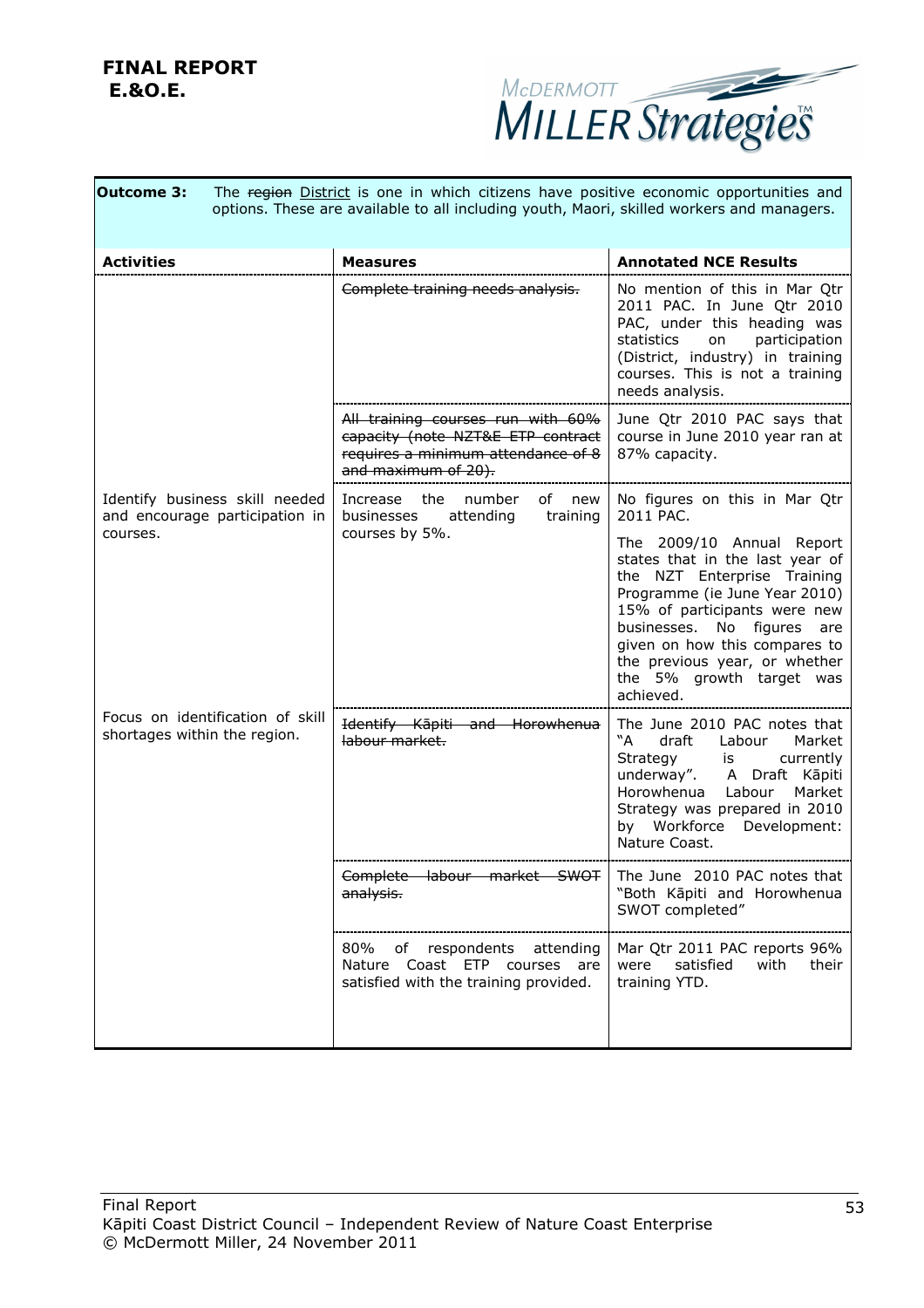

| <b>Outcome 4:</b><br>Constructive economic partnerships are generated.                                                                                                                                                                            |                                                                                                                                      |                                                                                                                                                                                                                                                            |
|---------------------------------------------------------------------------------------------------------------------------------------------------------------------------------------------------------------------------------------------------|--------------------------------------------------------------------------------------------------------------------------------------|------------------------------------------------------------------------------------------------------------------------------------------------------------------------------------------------------------------------------------------------------------|
| <b>Activities</b>                                                                                                                                                                                                                                 | <b>Measures</b>                                                                                                                      | <b>Annotated NCE Results</b>                                                                                                                                                                                                                               |
| Broker Central Government<br>support and investment for<br>individual enterprises or small<br>clusters in the region which<br>develops the supporting<br>sectors of the Regional<br>Economic Development<br>Strategy.                             | Obtain \$120,000 in NZTE or other<br>government agency grants for Kāpiti<br>located enterprises each year of the<br>3 year contract. | In Jun 2010 PAC this was<br>claimed as achieved over the<br>year. According to March 2010<br>PAC, this was achieved in Mar<br>Otr 2011 alone for June Year<br>2011.                                                                                        |
| Facilitate<br>liaison<br>and<br>cooperation with:<br>Wellington Regional EDA<br><b>Business</b><br>Kāpiti<br>$\bullet$<br>Horowhenua<br>Vision Manawatu<br>٠<br>-MidWest EDA<br>٠.<br><b>EDANZ</b><br>$\bullet$<br>Government<br>and<br>$\bullet$ | Two joint projects are undertaken<br>with other regions.                                                                             | PACs (June 2010, Mar 2011<br>and June 2011) record this as<br>being<br>carried<br>out,<br>eg<br>Wellington on a Plate, Bright<br>Ideas Challenge (with Grow<br>Wellington<br><b>Business</b><br>and<br>Network<br>Partnership<br>(with<br>Vision Manawatu) |
| government agencies.<br>Represent Kāpiti Horowhenua<br>region<br>in wider economic<br>forums as appropriate.                                                                                                                                      | NCE will run at least 10 networking<br>opportunities.                                                                                | The 2010 Annual report notes<br>that NCE in collaboration with<br>Coast Chamber<br>Kāpiti<br>of<br>Commerce runs the Women in<br>Business Network, which has<br>six networking evenings/year.                                                              |
| Refer<br>Kāpiti<br>Horowhenua<br>businesses to wider regional<br>opportunities for partnership<br>development<br>and capability<br>where appropriate.                                                                                             |                                                                                                                                      | networking<br>activities<br>Other<br>include Table 4 Ten (four/year)<br>and Electra Business Breakfast<br>(19 in June Year 2010). This<br>KPI is met.<br>June Qtr 2011 PAC note.                                                                           |
| Provide business networking<br>opportunities.                                                                                                                                                                                                     | 5% increase in those attended<br>networking<br>opportunities<br>from<br>2010-11.                                                     | New measure for $2011-12$ - no<br>data available                                                                                                                                                                                                           |
| Communicate with principal<br>funders—<br><del>regularly -</del><br><del>and</del><br>informally:                                                                                                                                                 | 80% of attendees are satisfied with  <br>the opportunities presented                                                                 | New measure for 2011-12 - no<br>data available                                                                                                                                                                                                             |
| Formally at quarterly<br>reporting sessions.                                                                                                                                                                                                      | One major event with principal<br>funders to profile sector issues.                                                                  | June 2010 PAC record this as<br>being carried out                                                                                                                                                                                                          |
|                                                                                                                                                                                                                                                   | Recognise principal funders in all<br>communications where appropriate                                                               | June 2010 PAC record this as<br>being carried out                                                                                                                                                                                                          |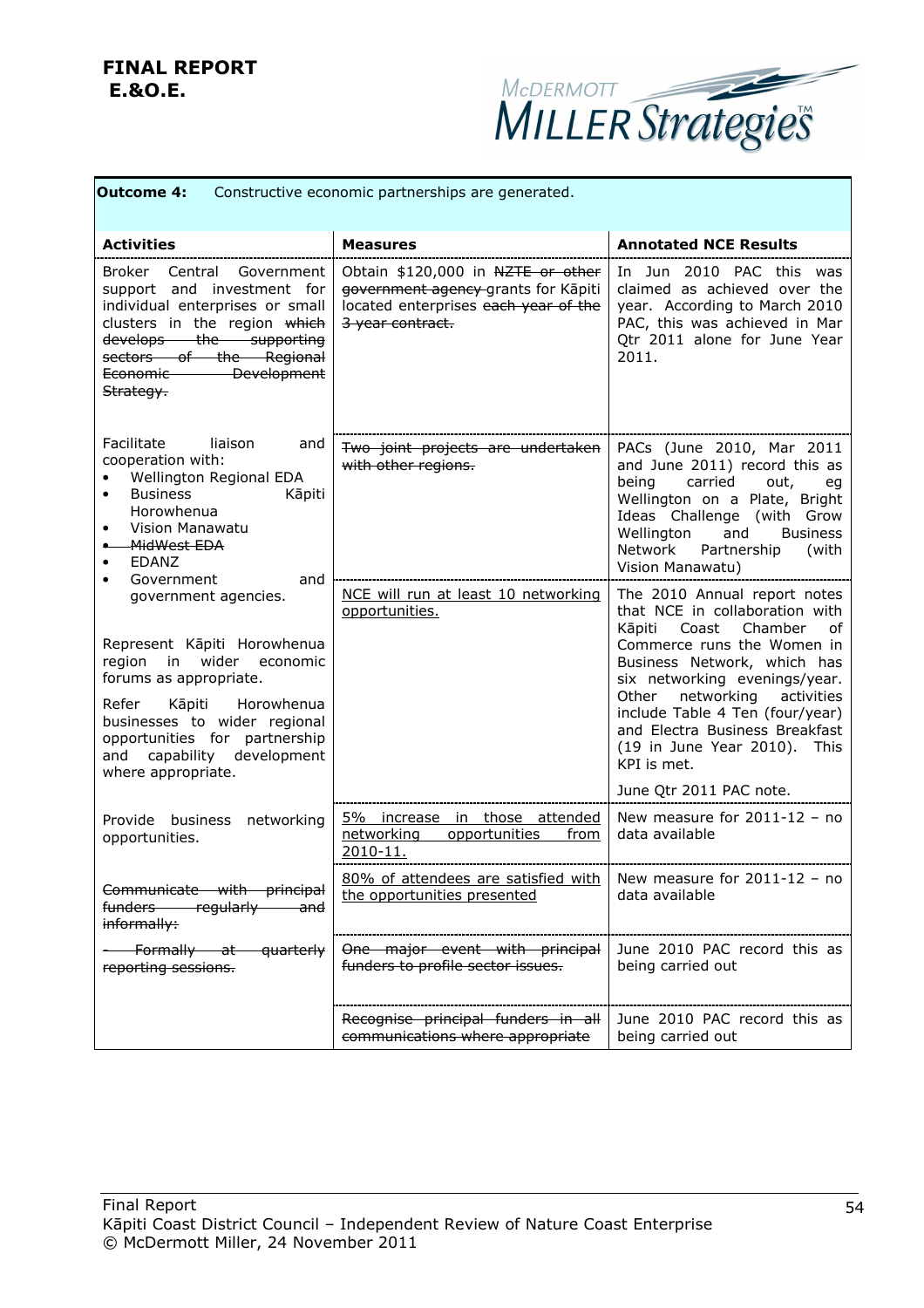

| <b>Outcome 9:</b>                                                                                                                                         | <b>Food production and processing initiatives</b>       |                                                                                                                                                                                                                                                                                             |
|-----------------------------------------------------------------------------------------------------------------------------------------------------------|---------------------------------------------------------|---------------------------------------------------------------------------------------------------------------------------------------------------------------------------------------------------------------------------------------------------------------------------------------------|
| <b>Activities</b>                                                                                                                                         | <b>Measures</b>                                         | <b>Annotated NCE Results</b>                                                                                                                                                                                                                                                                |
| Implement initiatives identified<br>Regional<br><del>- Food</del><br><del>the -</del><br><b>Production</b><br>and Processing<br>Strategy from 1 July 2009 | KPIs agreed with Councils by 1 July<br><del>2009.</del> | According to 2010 Annual<br>report, implementation was<br>postponed until review of<br>economic development strategy<br>is complete. Since then,<br>deletion of this outcome from<br>2011-12 means that NCE will<br>not have a role in<br>food/production processing<br>initiatives in KCD. |

#### **6.3 OTHER REGIONAL ECONOMIC INFORMATION**

In this section we assess other information collated by NCE as required under the contracted Outcome 1 measure:

*NCE will collate other regional economic and business information and statistics and provide regional District economic analysis, together with comparisons with other comparable districts and regions, presenting to Councils quarterly* 

The *Economic Profile of the Nature Coast: Kāpiti and Horowhenua in 2009* report was prepared by BERL for NCE June 2010, following a similar report in 2008. The report contains BERL's estimates of FTE employment, GDP and Business Units for Kāpiti Coast–Horowhenua, the two constituent districts. New Zealand, and some Wellington Region data is given for purposes of comparison. Data is presented at a seven-sector breakdown and a 53 – industry breakdown covering the period 1994-2009.

- The appended data tables are a valuable resource for assessing long-term trends in the structure of the economies of Kāpiti Coast District and its constituent Districts.
- "Long-term" performance of the Kāpiti Coast District Economy over the 10 years 1999-2009 is estimated to be:
	- 2.5% p.a. for FTE growth (ahead of NZ with 2.4%, and Wellington Region with 1.8%)
	- 3.1% p.a. for GDP growth (same as for NZ, and ahead of Wellington Region with 2.5%)
- More insight into the possible effect of NCE of the longterm performance of the Kāpiti Coast economy would be obtained by splitting this 10 year period into two five year periods.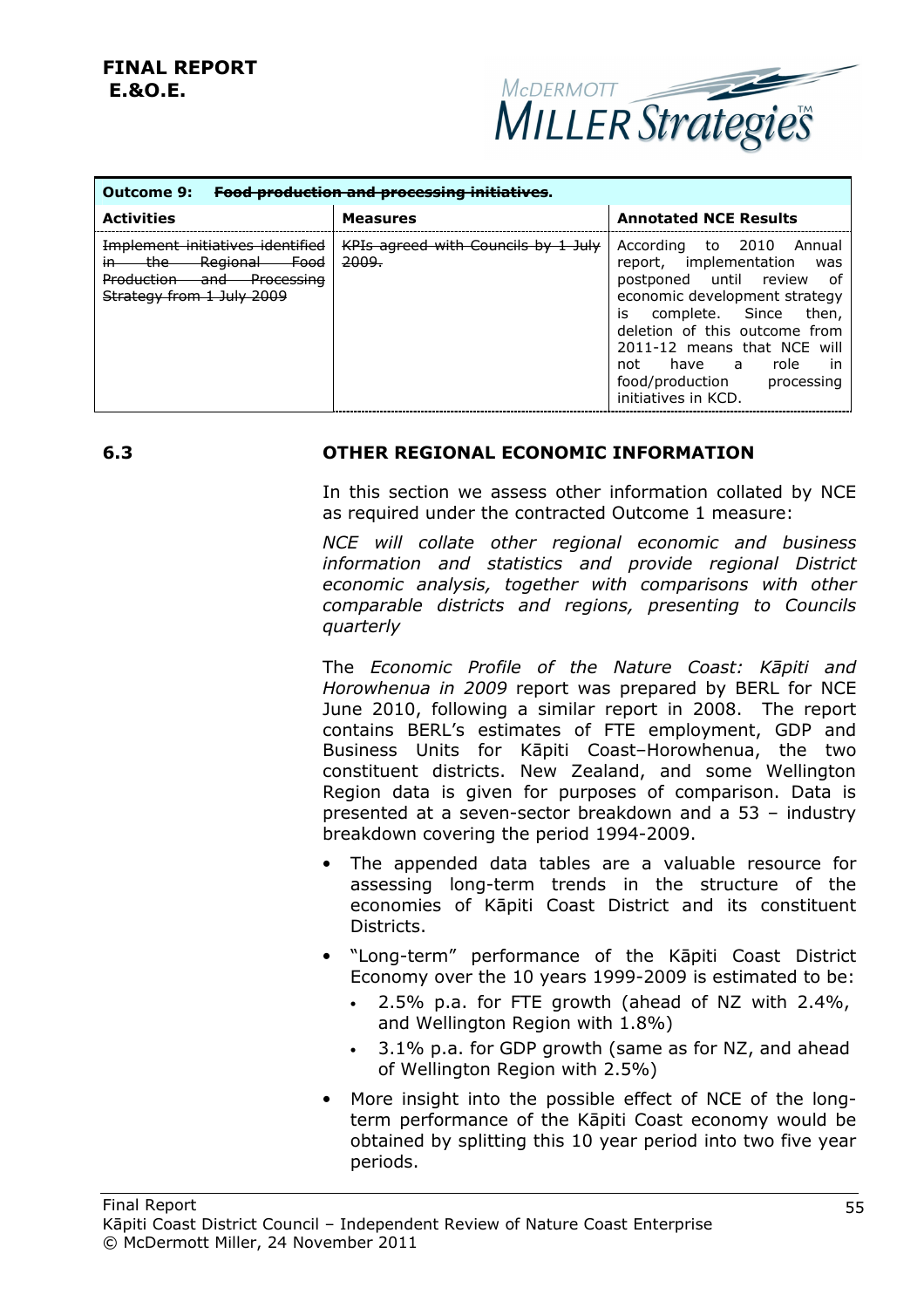l



- A range of indicators of economic activity are presented in the BERL *Economic Update of the Nature Coast* quarterly reports, and most are included in NCE's June 2011 quarterly presentations which supplement its June Qtr 2011 PAC. NCE reporting of economic indicators does not fulfil the contractual requirement to make "comparisons with other comparable districts and regions". Comparisons are only made with the national level, not with other districts or regions.
- The measures presented in the NCE presentation includes: unemployment beneficiaries, housing sales and median days to sell, vehicle registrations, residential building consents (floor area), non-residential floor area consents.
- NCE is not required under its contract to support the confidence of the household sector so we question that housing sales, residential consents and vehicle registrations are relevant indicators of NCE's performance.
- However, unemployment beneficiaries are a useful indicator of the labour market and have potential as a KPI.
- Non-residential building consents and non-building construction are a useful, if partial, indicator of investment. However, due to "lumpiness" of this investment, year-to-year variations are less significant than the trends smoothed over a number of years (refer p 13 of BERL *Economic Update of the Nature Coast – June 2011*) This needs to be allowed for in specifying a KPI based on this data. Again, comparisons should be made with other districts, not just with the national level.
- The other measure included in the BERL quarterly report is external departures (Arrivals and Departures). As this is not a direct measure of economic activity, and is only a partial measure of migration<sup>7</sup> we agree with NCE not including it in its quarterly presentations to Kāpiti District Council.
- As part of reporting requirements, comparisons should be made with other districts including others in the Wellington Region, not just with the national level.

Unfortunately, NEC does not relate these measures to specific contract outcomes, objectives and measures. It is

Final Report  $<sup>7</sup>$  Internal migration is not included; this is only measured in the Census of Population and Dwellings</sup>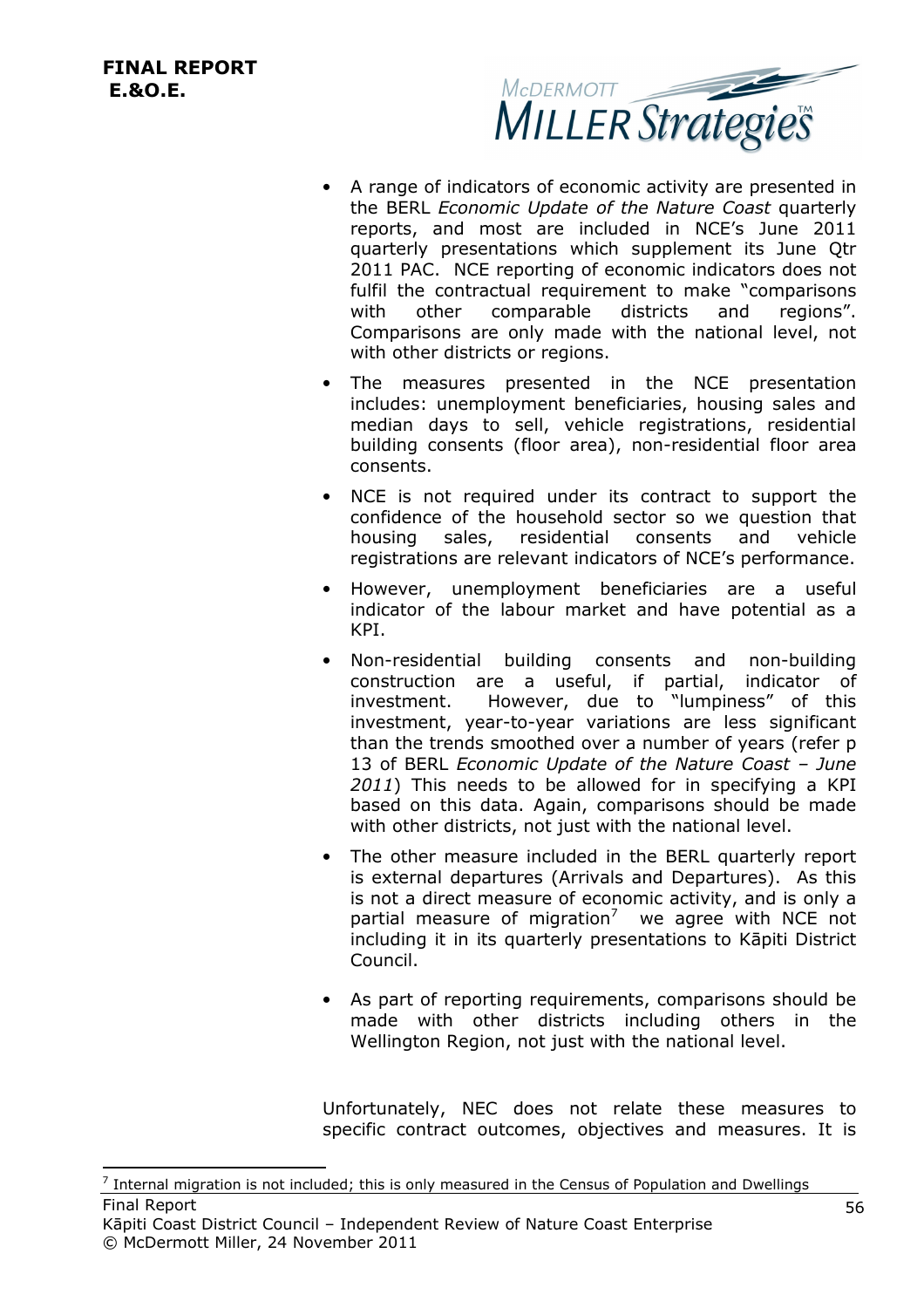

difficult therefore for KCDC to judge how effective its contractual funding of NCE has been.

#### **6.4 CONCLUSIONS ON NCE PERFORMANCE REPORTING**

- NCE has largely met the requirements for reporting on the economic development measures
- As stated above (**Section 6.2**) for tourism outcomes, the June Quarter 2010 PAC reported on KPI-type "Measures". Since then there has been a shift to reporting on "Activities" in the PAC. Reporting on indicators has been now only in the Annual Report, and in presentations to the Kāpiti District Council that enlarge on the material presented in the PAC.
- The principal target for Kāpiti Coast-Horowhenua economic performance up to 2010 appears to have been that year to year FTE growth matches or exceeds national employment growth, but this has been dropped from 2011 reporting.
- NCE is achieving the KPI specified under the 2011-12 of Business satisfaction will be maintained at 80% or more
- The training needs analysis has not been reported on by NCE.
- The 2010 NCE Annual report notes that NCE had a three year contract with the Ministry of Social Development, the third year being signed in February 2010. A number of associated activities are outlined in the Annual report but not in the quarterly PACs.

#### **6.5 CONCLUSIONS ON PROGRESS MADE TOWARDS ECONOMIC DEVELOPMENT OUTCOMES SPECIFIED IN THE CONTRACT**

In answer to the RFP question *What progress has been made towards the outcomes specified in the contract?,* we conclude with respect to each of the four economic development outcome in turn:

#### **Outcome 2:Sustainable economic wealth is generated in the Region District**

• The principal target for Kāpiti Coast-Horowhenua economic performance up to 2010 appears to have been that year to year FTE growth matches or exceeds national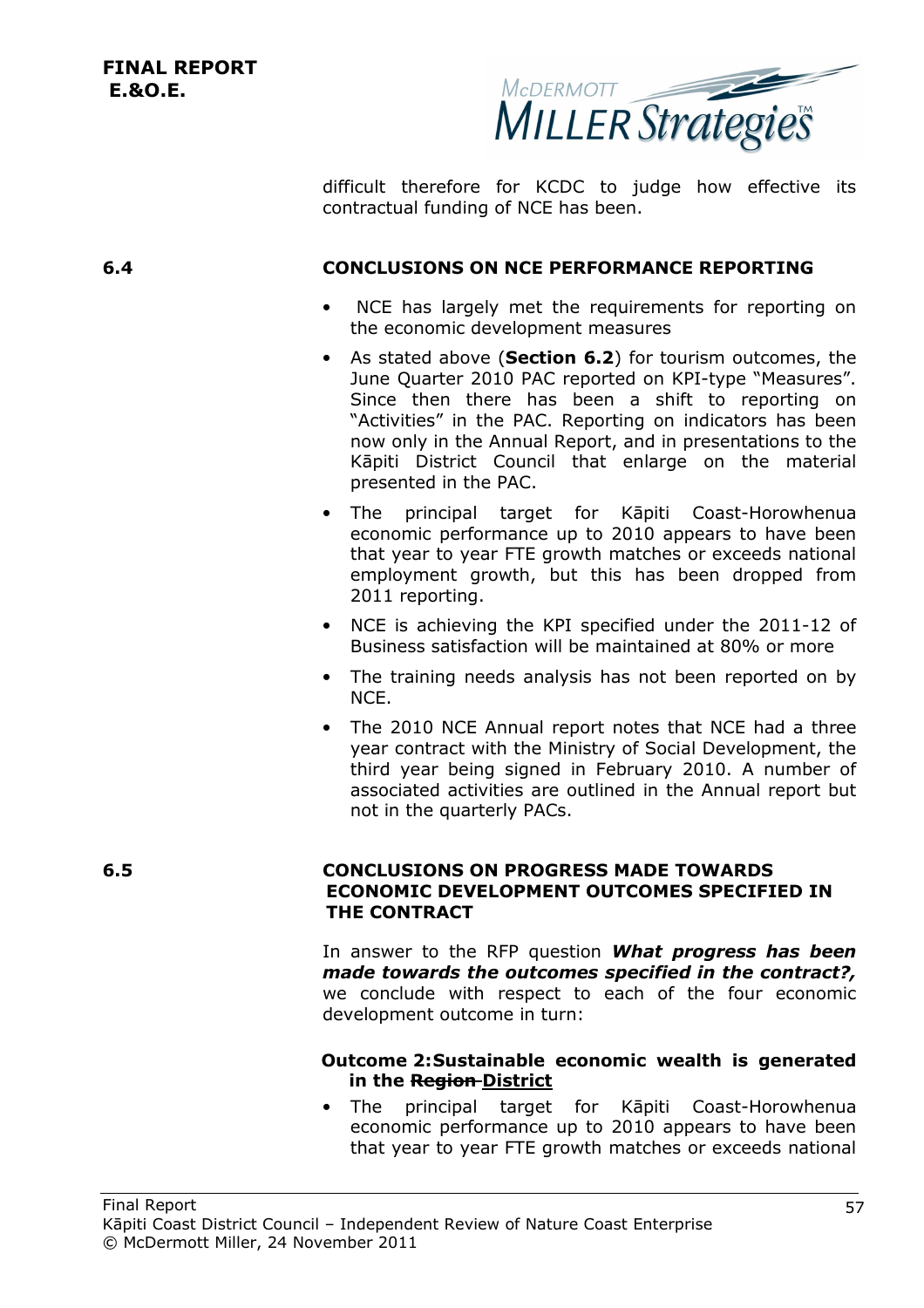

employment growth, but this has been dropped from 2011 reporting.

- This was not achieved in the year most recently measured (2009).
- However, due to statistical noise in Statistics NZ's Business Demography data (the basis for BERL's FTE estimates), annual variations can be misleading.
- We conclude that progress has been made in achievement of this outcome, with Kāpiti Coast District making more progress than Horowhenua. However, it is not possible to establish causality between NCE's activities and this outcome.
- **Outcome 3:The region District is one in which citizens have positive economic opportunities and options. These are available to all including youth, Maori, skilled workers and managers.**
- No training needs analysis has been published by NCE.
- However, the 2010 and 2011 Annual Business Survey there are questions relating to training needs. These questions include on topics respondents would like to see offered in NCE courses, and scheduling and duration of courses that would suit them.
- The June Qtr 2011 PAC shows that training courses over the year ran at low capacity (33%), and the Enterprise Training has ended.
- A Draft Kāpiti Horowhenua Labour Market Strategy was prepared in 2010 by Workforce Development: Nature Coast.
- Due to absence of reporting it is not possible to assess how NCE is contributing to the employment skills of the region's workforce.

#### **Outcome 4:Constructive economic partnerships are generated.**

- NCE has a developing working relationship with neighbouring economic development agency Grow Wellington.
- NCE has a good working relationship with Kāpiti Coast Chamber of Commerce.
- NCE has been effective in providing networking opportunities (Women in Business Network, Table 4 Ten, Electra Business Breakfast).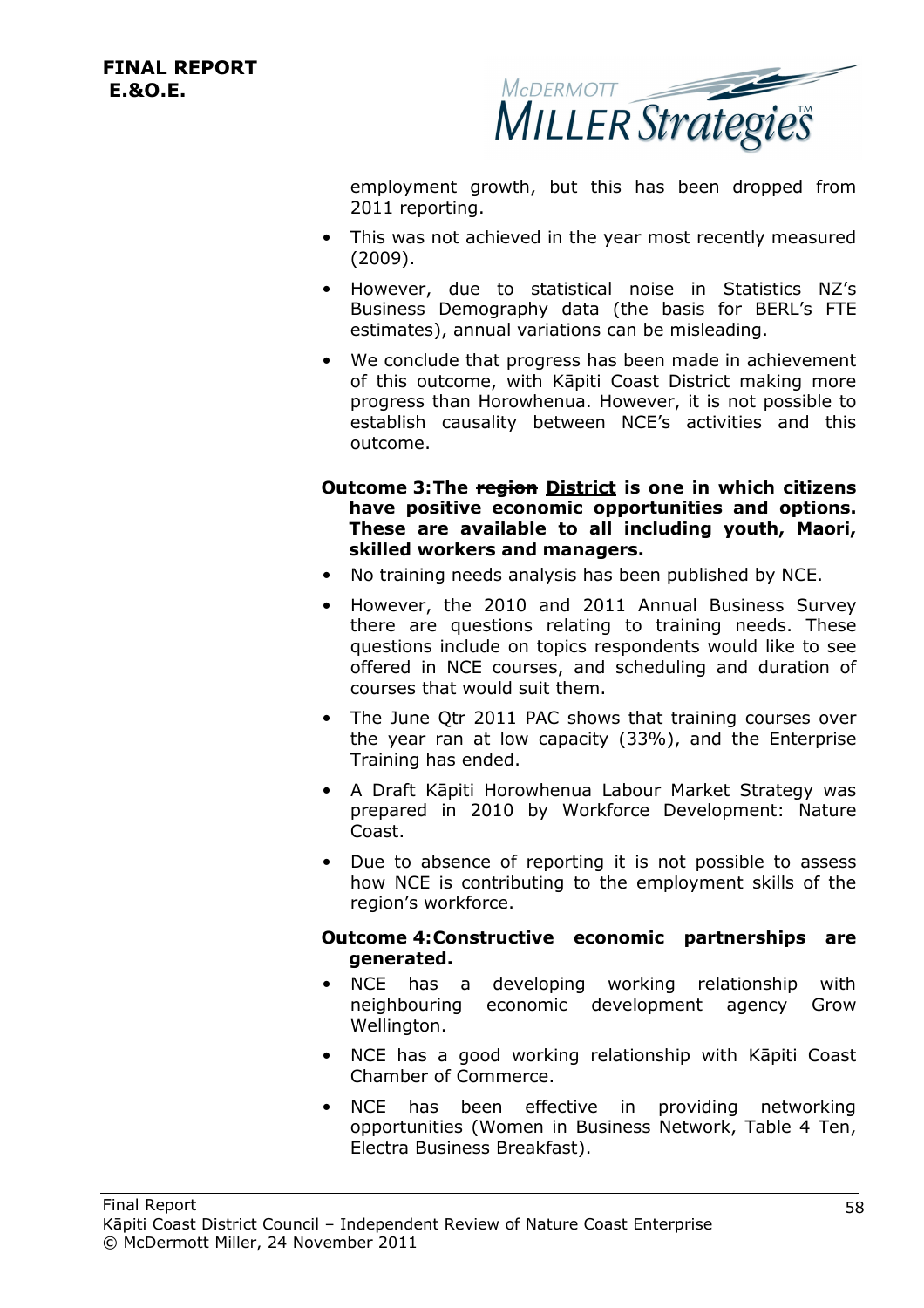

- An intensive area of NCE activity is "Business Engagement". Data included in presentation supplementing the June Qtr 2011 PAC indicates:
	- 86 new client meeting were held, along with;
	- 74 existing client meetings
	- 44 business assessments were prepared
	- 59 Action Plans were prepared.
- The Business Engagement meetings include informing client businesses of resources and services available to them. These include services NCE can provide itself (eg Business Advisory Board, enterprise training (formerly)) and external resources and services (mentoring, R&D funding, Capability Assessments) available from providers including government agencies and Grow Wellington.
- We conclude that NCE has made an effective contribution to this outcome.
- There is no effective working relationship with Positively Wellington Tourism, even though PWT has policy of listing Kāpiti Coast and Horowhenua attractions and activities on its website www.WellingtonNZ.com. We suggest a partnership with PWT would have benefits for the Kāpiti Coast-Horowhenua economy.
- The working relationship with Kāpiti Coast District Council appears to have improved at the official level since 2009, but there is scope for closer collaboration in formulation of, and adherence to, economic policy directions, priorities and initiatives.

#### **Outcome 9: Food production and processing initiatives (2008-11 contract)**

- NCE has not contributed directly to this outcome pending review of the economic development strategy by Kāpiti Coast District Council.
- This outcome is not included in NCE's 2011-12 contract with KCDC.

#### **6.6 CONCLUSIONS ON EFFECTIVENESS OF NCE IN DELIVERING ECONOMIC DEVELOPMENT OUTCOMES FOR KĀPITI COAST**

NCE has been effective in providing networking opportunities for Kāpiti Coast-Horowhenua business. This, along with its "business engagement" activities appears to be its most substantial contribution towards delivery of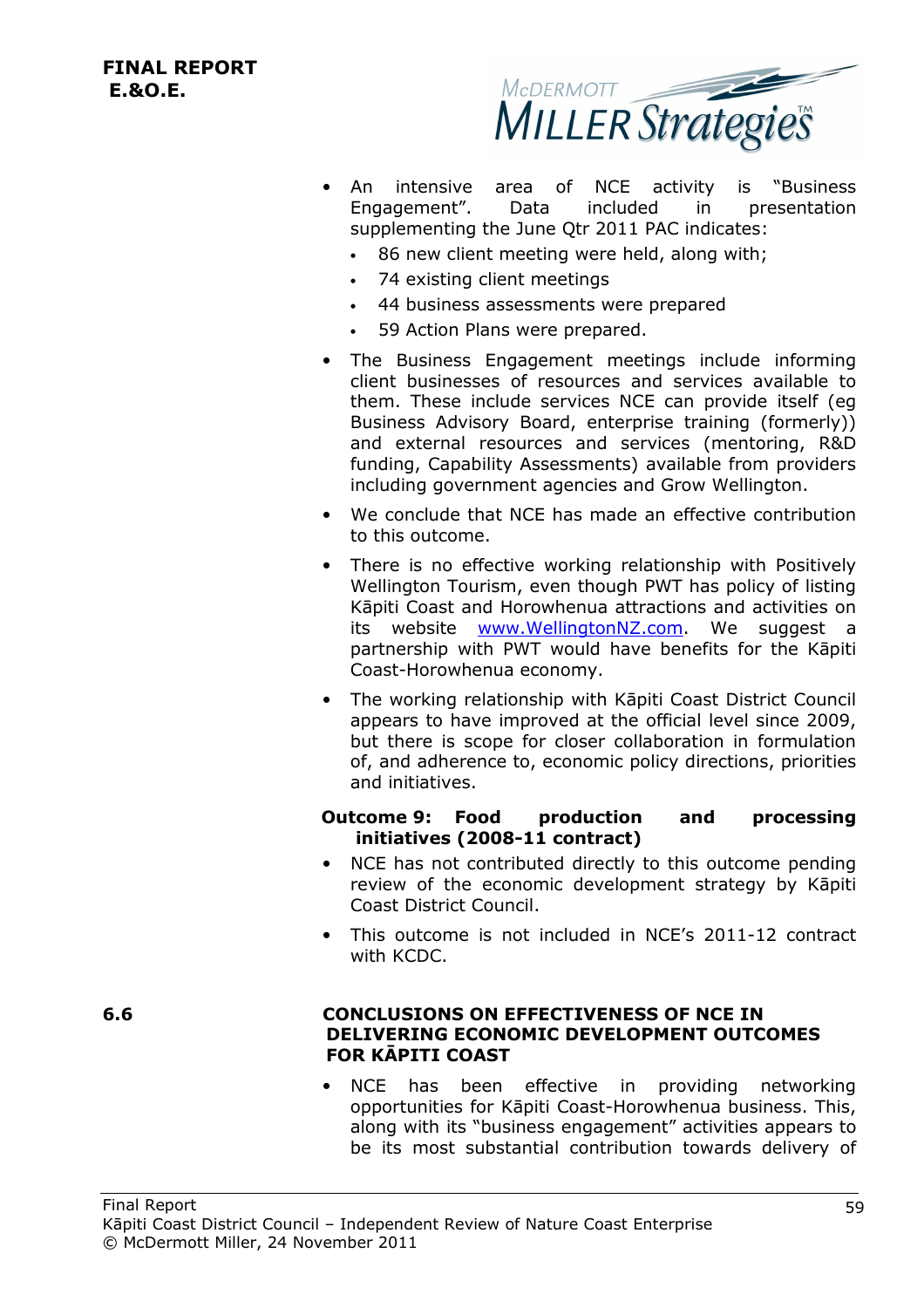

economic development outcomes in Kāpiti Coast-Horowhenua.

• A promising example of effective partnerships is Kāpiti Coast District Council and Grow Wellington jointly developed the Otaki Clean Technology Centre, which opened in November 2010. The intention of the Centre is to house "clean technology companies and provide an environment for the commercialisation of research".

NCE has become the head tenant in the Otaki Clean Technology, and administers the Centre on behalf of Grow Wellington and KCDC. A further aspect of this partnership is that NCE and Grow Wellington jointly fund the position of Business Growth Manager.

- Whether there is a causal relationship between NCE's networking and other activities and this positive performance of the Kāpiti Coast District economy is not clear. This seems unlikely, however, given the very limited resources committed by NCE (refer **Section 4**) to economic development outcomes, relative to the number of businesses (some 4,800) in Kāpiti Coast District, all of whom are taking independent steps to improve their position in competitive markets and most of whom are neither members of, nor engaged with, NCE.
- NCE does not have a recognised. "economic leadership" role in Kāpiti Coast District. In the past, this role was assumed by the now defunct Joint Horowhenua Kāpiti Economic Committee (which reported occasionally to a wider forum) and NCE's programme of activities was guided by it. At present, there is no publicly accountable body setting directions and priorities for NCE. In other words, it is a largely publicly funded body without continuous public oversight and accountability.

#### **6.7 DOCUMENTARY REVIEW**

We compiled and reviewed documents on the activities undertaken by NCE, over the period December 2004 to May 2011 to promote tourism and to foster (non-tourism) businesses in Kāpiti Coast District. Of particular interest were reports that linked NCE activities to specific, measurable outcomes/results.

Please refer to **Annex I** for a full list of documents reviewed as part of McDermott Miller's Independent Review of NCE.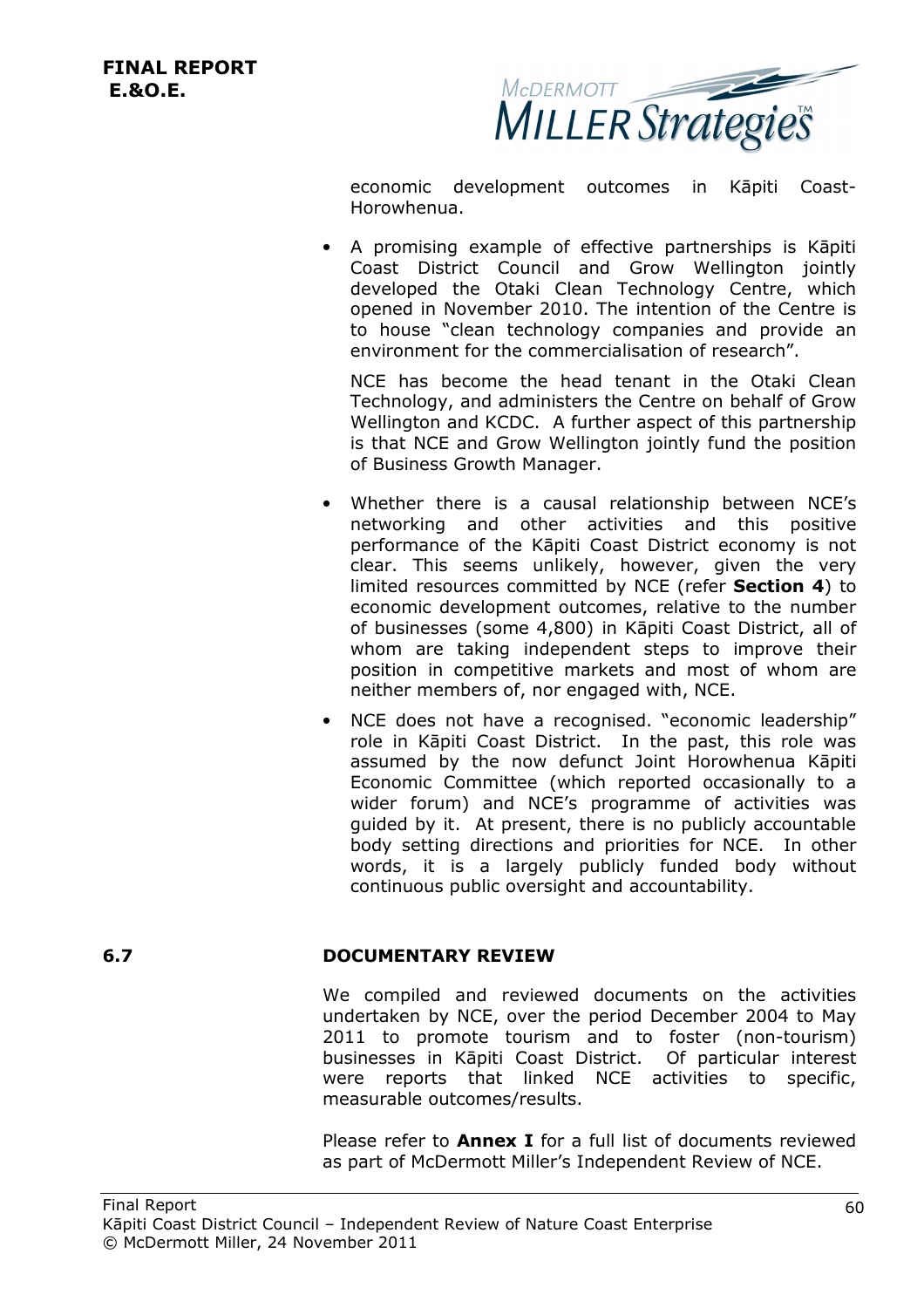

# **PART THREE: DETERMINANTS OF EFFECTIVENESS**

# **Part Three includes:**

| Section 7: Structure and Governance |
|-------------------------------------|
| Section 8: NCE Financial Issues     |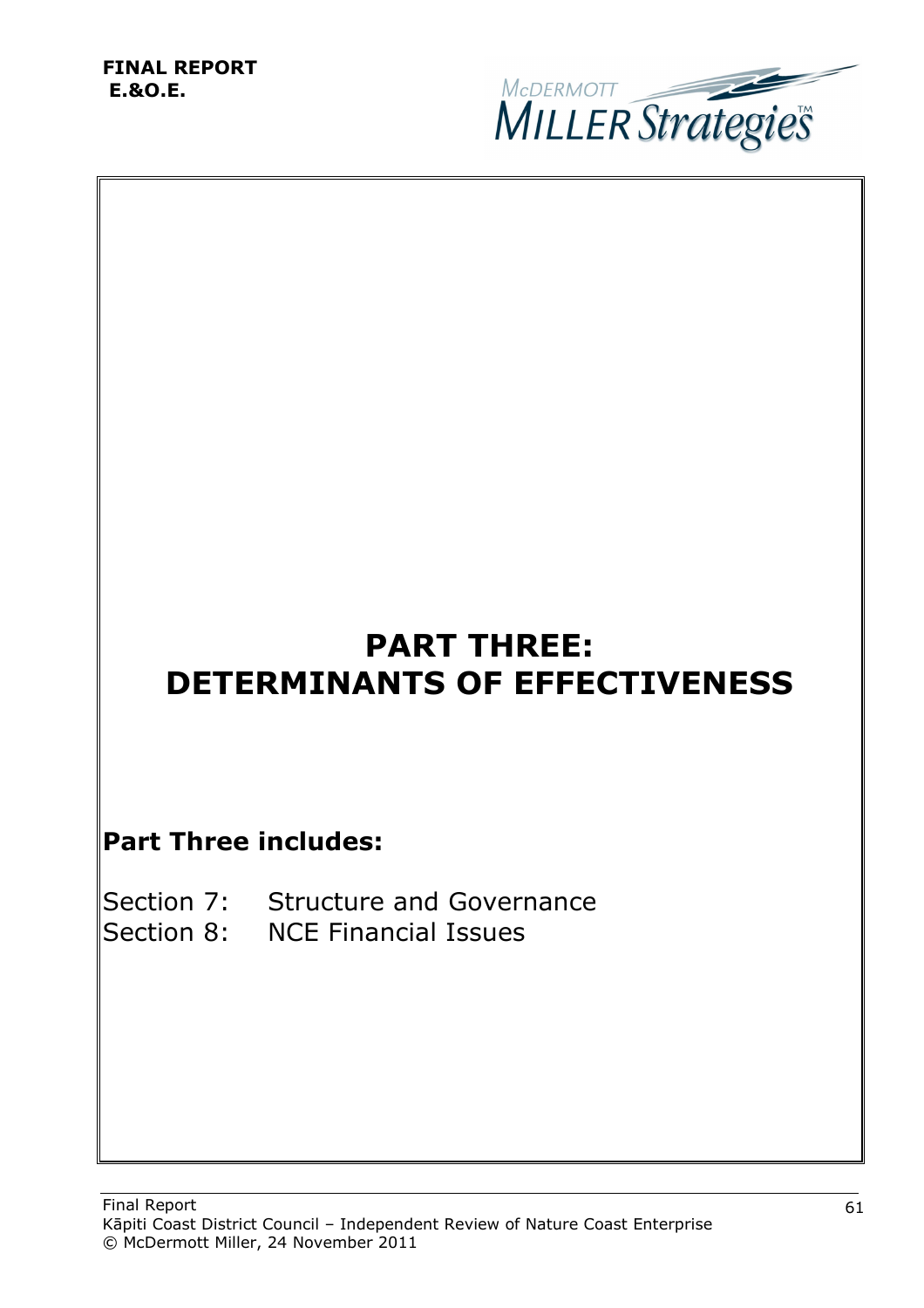

# **7. STRUCTURE AND GOVERNANCE**

#### **7.1 NCE STRUCTURE**

NCE is an incorporated society operating under its Constitution dated 15 October 2009. The principle terms of the Constitution are summarised below.

#### **OBJECTIVES**

Its objectives (Clause 4 of its Constitution) are to *develop, attract, maintain and encourage sustainable economic wellbeing and business prosperity in the Kāpiti Horowhenua Region,* as well as fostering employment rich projects, promoting and marketing visitor and business attractions, advising the (regional) business community, promoting interests of (regional) businesses and tourist communities to other agencies in New Zealand and overseas and coordinating business and tourism communities activities.

#### **ROLE**

NCE carries out the dual role of Regional Tourism Organisation ("RTO") and Economic Development Agency ("EDA") for the Kāpiti Horowhenua "region".

It is independent of other RTOs in the Wellington and Manawatu regions

Its role also overlaps that of *Grow Wellington*, the economic development agency for Wellington region (which includes Kāpiti Coast) and *Vision Manawatu*, the economic development agency for the Manawatu region (which includes Horowhenua District).

#### **MEMBERS**

The society's members are;

- individuals; and,
- companies, incorporated societies, government and local authorities and registered charitable trusts (collectively referred to as "Body Corporates").

NCE had one hundred and eighty one (181) members as at 16 September 2011, including Kāpiti Coast District Council and Horowhenua District Council.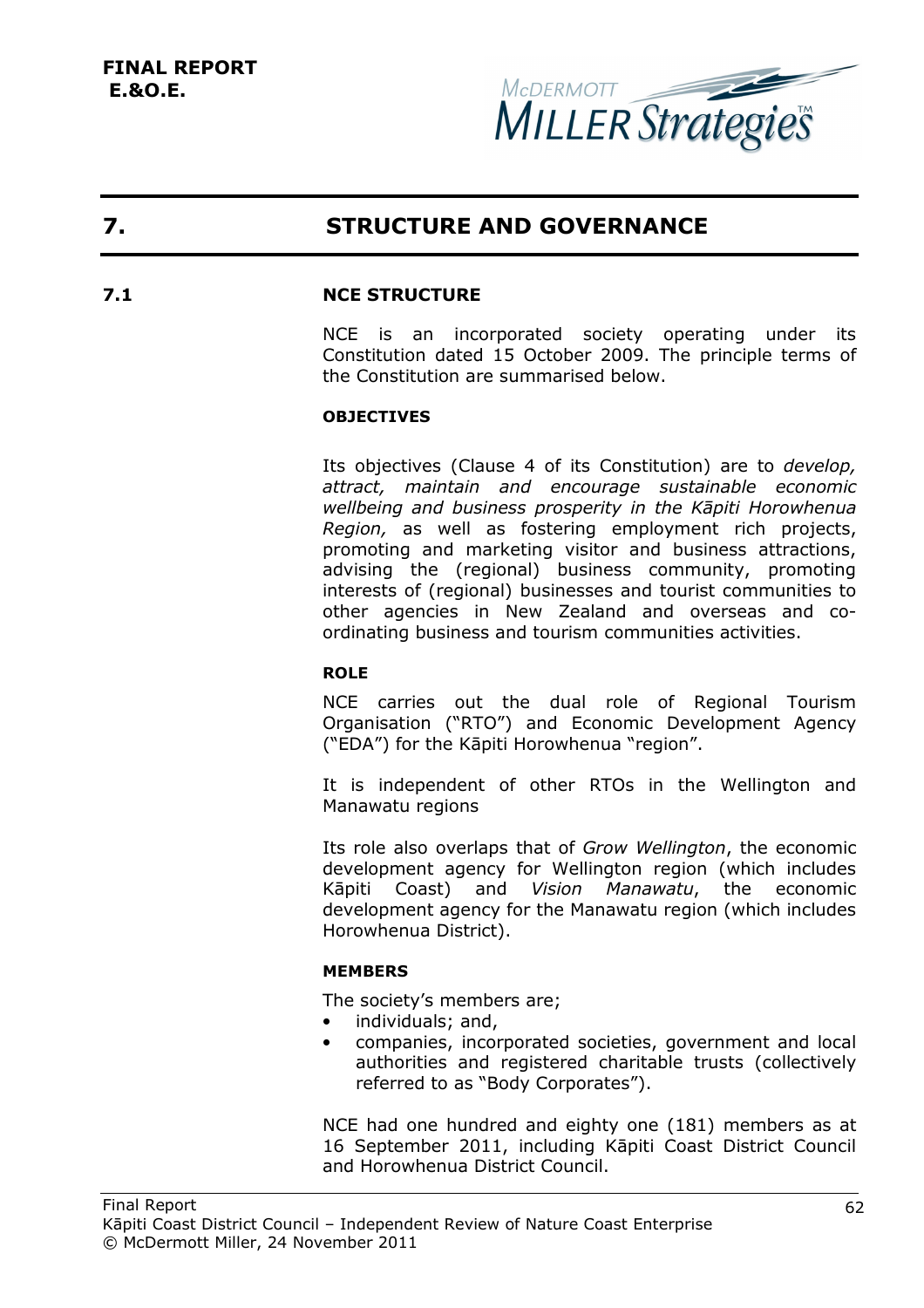

#### **VOTING RIGHTS**

Each member, whether individual or body corporate, has one vote in all Annual General and Special General meetings of the Society, irrespective of their financial or other contribution to NCE's affairs.

This structure gives Kāpiti Coast District Council one vote out of 181 at Annual and Special General Meetings, whilst (as noted in **Section 4** of this report) it contributes around 30% of NCE's gross income by way of annual grant

One effect of these provisions is that NCE is independent of Kāpiti Coast District Council and Horowhenua District Council and therefore not in any way a Council Controlled Organisation ("CCO") or a Council Controlled Trading Organisation ("CCTO").

#### **GOVERNANCE**

NCE's current Constitution provides that the management and control of its affairs are vested in an eight person Board of Management which consists of:

- Three members elected by the society membership as a whole; plus
- Two members appointed by the Councils (one from each Council);plus
- One member appointed by the Kāpiti Horowhenua iwi organisations; plus
- Two additional members appointed by all other elected and appointed Board members.

The Chairperson is elected from amongst the Board members.

#### **MANAGEMENT**

The Board appoints the Chief Executive Officer (responsible for day to day operations), Secretary (responsible for secretarial functions) and Treasurer (responsible for all financial matters including management of NCE's funds) of the society.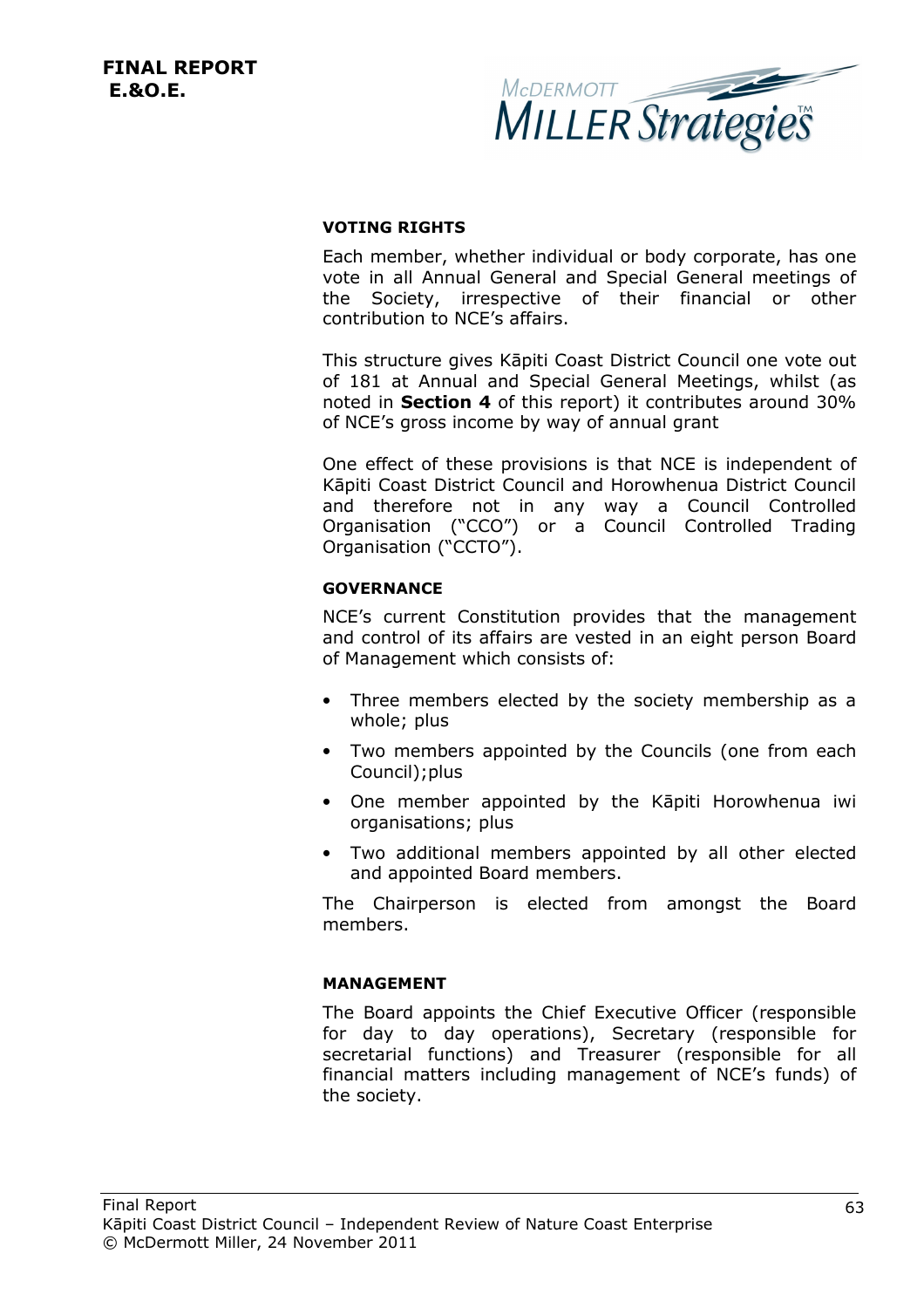

#### **WINDING UP**

NCE may be wound up voluntarily by sequential Special General Meetings called for the purpose where not less than two fifths of the membership constitutes a quorum. Any surplus remaining after discharging NCE's debts must *be given or transferred to some other charitable organisation or body having objects similar to the objects of the Group* [NCE] *and in any event being for the benefit or promotion of the Kāpiti Horowhenua Region within New Zealand.*

In addition the Constitution provides: *Disposal shall be as directed by the Horowhenua District Council and the Kāpiti coast District Council or their successor, or if no successor, then as directed by the High Court of New Zealand*.

#### **7.2 NCE CURRENT GOVERNANCE**

The current Board of Management of NCE consists of:

- Three elected members, one of whom is the Chairman, plus
- Two councillors appointed by Kāpiti coast District Council; plus
- The Mayor of Horowhenua District; plus
- Two appointed members.

There is no iwi nominated Board member at present.

The current structure means Kāpiti Coast District Council has two votes out of eight on the Board and Horowhenua District Council has one vote out of eight.

#### **7.3 BENCHMARKS**

There are twenty nine RTOs recognised by the Ministry of Economic Development in New Zealand as at the date of this report.

A review of selected benchmark RTOs and EDAs shows:

All councils and their associated RTOs have a formal contract between them specifying the outcomes or outputs council's require of their RTOs, the sums councils will pay for the delivery of the services contracted from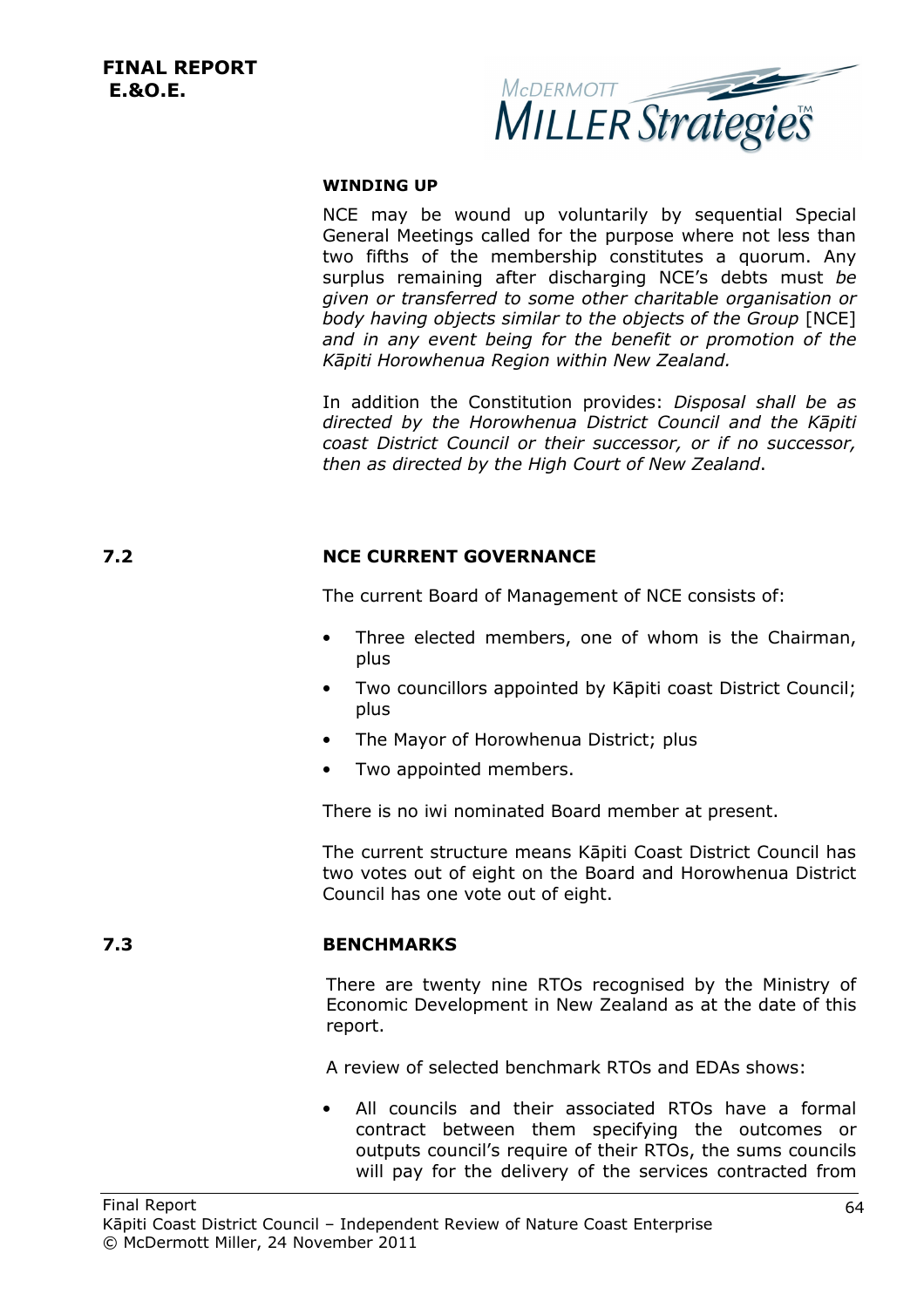MCDERMOTT Strategies

RTOs and the reporting RTOs are obliged to make to the councils.

- All RTOs are legally separate organisations from the councils which purchase services from them.
- RTOs are constituted in a range of legal structures. Some are limited liability companies (e.g.Tourism Nelson-Tasman Limited, some are incorporated societies (e.g. Destination Manawatu) and others are trusts (e.g Partnership Wellington Trust, trading as Positively Wellington Tourism).
- Almost all governing Boards of RTOs contain a majority of independent persons as Board members irrespective of their legal structure, or whether they are Council Controlled Organisations ("CCOs), Council Controlled Trading Organisations ("CCTOs") or neither.
- The average Board size is around 6-8 members.

**Table 7.1** below summarises governance structures over a range of selected RTOs and indicates their relative scale by operating expenditure for the financial year ended 30 June 2010.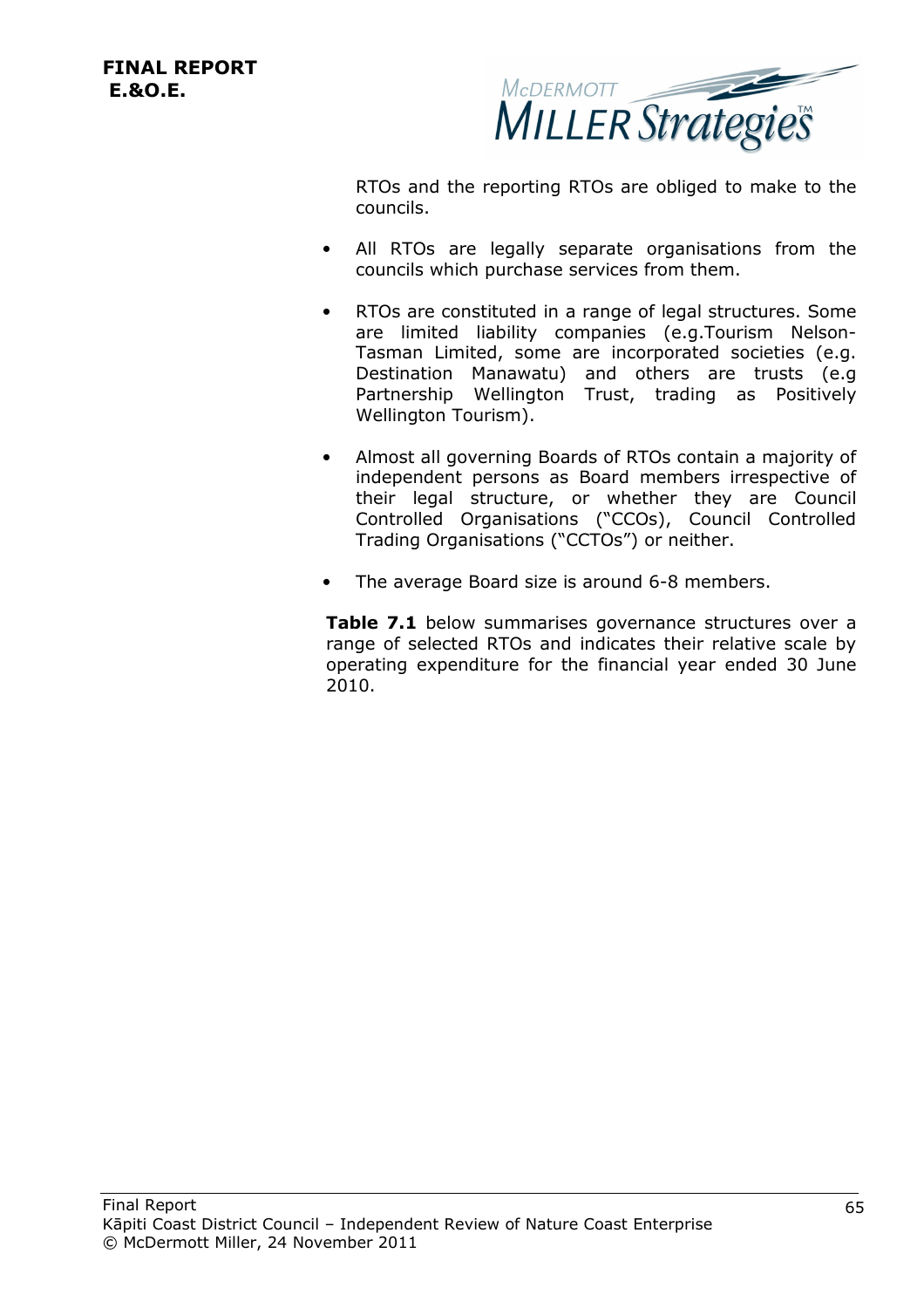

| Table 7.1: Comparison of Selected Benchmark RTOs - Governance Structures |                  |                             |                                               |                    |  |  |
|--------------------------------------------------------------------------|------------------|-----------------------------|-----------------------------------------------|--------------------|--|--|
| <b>RTO</b>                                                               |                  |                             |                                               |                    |  |  |
|                                                                          |                  |                             | <b>Governance Appointment Power</b>           | <b>2010 Year</b>   |  |  |
| <b>Name</b>                                                              | Legal Structure  | <b>Governance Structure</b> | (owners/controllers)                          | <b>Expenditure</b> |  |  |
|                                                                          |                  | 8 person Board, 3           |                                               |                    |  |  |
|                                                                          |                  | Councillor nominees, 5      | members elect independents, KCDC, HDC         |                    |  |  |
| Nature Coast Enterprise                                                  | inc society      | independent persons         | each appoint 1                                | \$1.6million       |  |  |
|                                                                          |                  | 8 person Board, 1           |                                               |                    |  |  |
|                                                                          |                  | Councillor nominee, 1       |                                               |                    |  |  |
|                                                                          |                  | council officer, 6          |                                               |                    |  |  |
| Positively Wellington Tourism                                            | trust, CCO       | independent persons         | Wellington City Council appoints all          | \$10.3million      |  |  |
|                                                                          |                  |                             |                                               |                    |  |  |
|                                                                          |                  | 8 person Board, all         | members elect 3, MDC, SWDC, CDC, each         |                    |  |  |
| Destination Wairarapa                                                    | inc society      | independent persons         | appoint 1, Trust House appoints 2             | \$0.8million       |  |  |
|                                                                          |                  |                             |                                               |                    |  |  |
|                                                                          |                  |                             | members elect 4, Appointments committee       |                    |  |  |
|                                                                          |                  | 7 person Board, all         | of Palmerston North City Council, Manawatu    |                    |  |  |
| <b>Destination Manawatu</b>                                              | inc society      | independent persons         | District Council & Chair of society appoint 3 | \$1.6million       |  |  |
|                                                                          |                  | 5 person Board, 2           |                                               |                    |  |  |
| Discover Wanganui                                                        | inc society, CCO | Councillor nominees         | Wanganui District Council appoints all        |                    |  |  |
|                                                                          |                  | 5 person Board, 1           |                                               |                    |  |  |
| Hawkes Bay Tourism Ltd                                                   | company          | Councillor nominee          | HBWCTAI elects 4, HBRC appoints 1             | \$0.9million       |  |  |
|                                                                          |                  | 6-8 Person Board, all       |                                               |                    |  |  |
| Western BoP Tourism Trust                                                | trust, CCO       | independents                | Tauranga City Council, Western BoP Cncl       | \$1.9million       |  |  |
|                                                                          |                  |                             |                                               |                    |  |  |
|                                                                          |                  | 9 person Board, 7           |                                               |                    |  |  |
|                                                                          |                  | independent persons, 2      | Subscribing members elect 7, Gisborne         |                    |  |  |
| <b>Tourism Eastland</b>                                                  | inc.society      | Councillor nominees         | District Council appoints 2                   | \$0.4million       |  |  |
|                                                                          |                  | 6 person Board, all         | subscribing members elect 4, MDC appoints     |                    |  |  |
| Destination Marlborough                                                  | ch.trust         | indpendent persons          | $\overline{2}$                                | \$0.6million       |  |  |
|                                                                          |                  | 4 person Board, all         |                                               |                    |  |  |
| Tourism Nelson-Tasman Ltd                                                | company, CCTO    | independents                | NCC and TDC appoint all                       | \$1.8 million      |  |  |
| Tourism Waitaki (Waitaki                                                 |                  | 4 person Board, all         |                                               |                    |  |  |
| Development Board)                                                       | company, CCO     | independents                | Waitaki District Council appoints all         | \$0.8million       |  |  |
| Notes: All dollars are net of GST                                        |                  |                             |                                               |                    |  |  |
| Sources: New Zealand Companies Office, RTOs and local authorities        |                  |                             |                                               |                    |  |  |
|                                                                          |                  |                             |                                               |                    |  |  |

©McDermott Miller Limited, September 2011

On the other hand, there are fourteen recognised EDA regions in New Zealand. **Table 7.2** below compares governance structures over a range of selected EDAs and also indicates their relative scale by operating expenditures in the financial year ended 30 June 2010.

The number of EDAs is much lower than the number of RTOs but many local authorities handle economic development "in house" within these regions.

Features of EDA governance include:

- Little direct representation on their Boards by Councils which have the power to appoint Board members. **Table 7.2** below shows all of the selected EDAs have a majority of persons who are independent of the Council.
- Even where an EDA is a CCO, such as Venture Taranaki or Nelson REDA, the controlling council appoints independent persons to their Boards.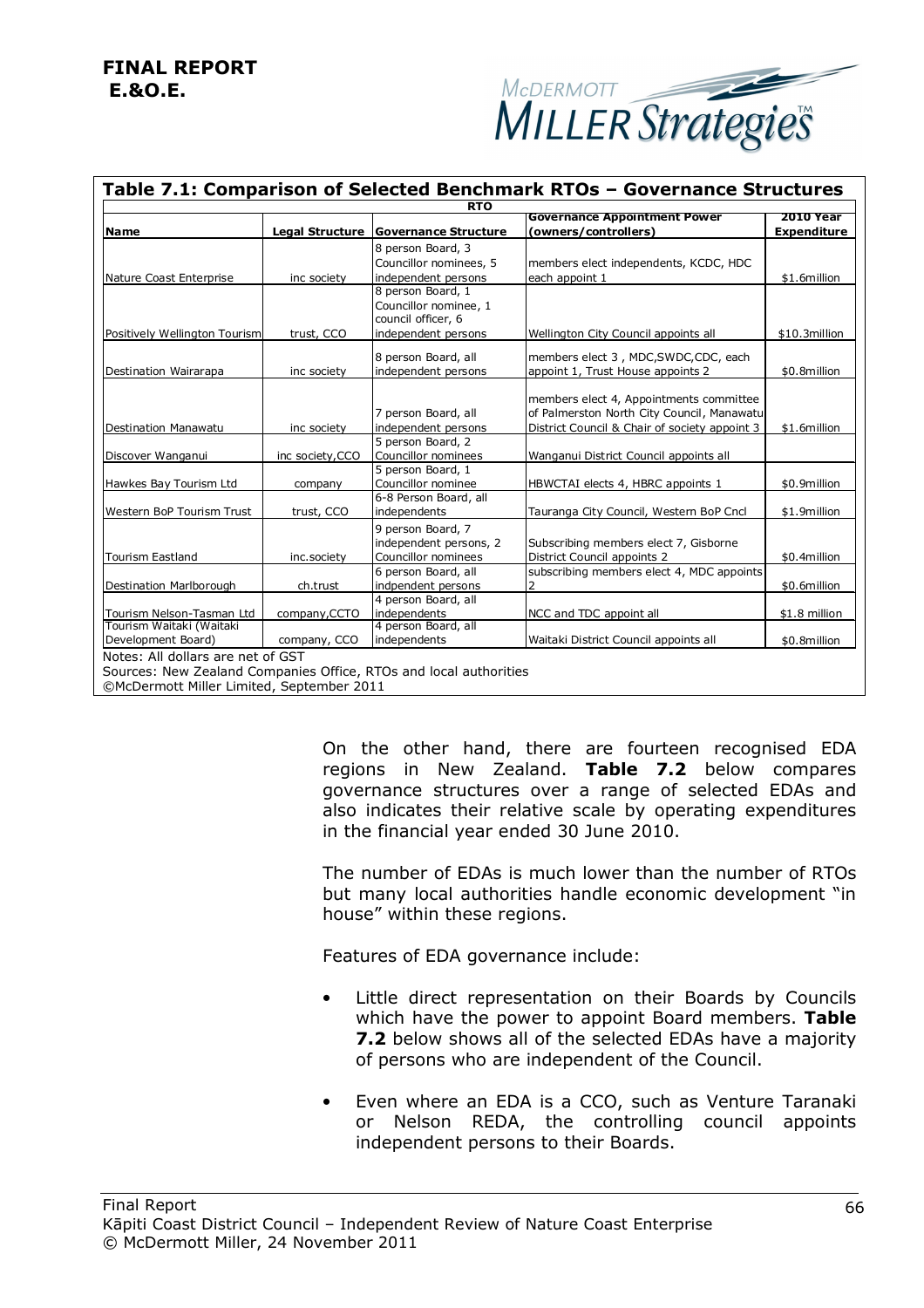

The average Board size is around 6-7 members.

| <b>EDA</b>              |                 |                                        |                                            |                    |  |  |
|-------------------------|-----------------|----------------------------------------|--------------------------------------------|--------------------|--|--|
|                         |                 |                                        | <b>Governance Appointment Power</b>        | <b>2010 Year</b>   |  |  |
| <b>Name</b>             |                 | Legal Structure   Governance Structure | (owners/controllers)                       | <b>Expenditure</b> |  |  |
|                         |                 | 8 person Board, 3                      |                                            |                    |  |  |
|                         |                 | Councillor nominees, 5                 | members elect independents, KCDC,HDC       |                    |  |  |
| Nature Coast Enterprise | inc society     | independent persons                    | each appoint 1                             | \$1.6million       |  |  |
|                         |                 | 8 person Board, all                    |                                            |                    |  |  |
| Grow Wellington         | company, CCTO   | independent persons                    | GWRC appoints all                          | \$5.5million       |  |  |
|                         |                 |                                        | PNCC and Manawatu District Council jointly |                    |  |  |
|                         |                 |                                        | appoint 3, 4 appointed by an Appointments  |                    |  |  |
|                         |                 | 7 person Board, all                    | Committee of Massey Uni, Manawatu          |                    |  |  |
| Vision Manawatu         | ch.trust        | independent persons                    | Chamber & Manawatu Standard                |                    |  |  |
| Business Hawkes Bay     | informal entity | Management committee                   | HB Chamber appoints committee members      | \$0.05million      |  |  |
|                         |                 | 6 person Board, all                    |                                            |                    |  |  |
| Venture Taranaki        | ch. trust, CCO  | independent persons                    | New Plymouth District Council              | \$3.5million       |  |  |
|                         |                 | 12 person Board, 2                     |                                            |                    |  |  |
|                         |                 | Councillor nominees, 10                | business members elect 10, Tauranga City   |                    |  |  |
| Priority One            | inc society     | independents                           | Cncl and Western BoP Council appoint 2     | \$1.3million       |  |  |
|                         |                 | 4 person Board, all                    |                                            |                    |  |  |
| Nelson REDA             | ch. trust, CCO  | independent persons                    | Nelson City Council appoints all           | \$1.2million       |  |  |
|                         |                 | 4 person Board, all                    |                                            |                    |  |  |
| Waitaki Development Bd  | company, CCO    | independent persons                    | Waitaki District Council appoints all      | \$0.8million       |  |  |

©McDermott Miller Limited, September 2011

#### **7.4 CONCLUSIONS**

- Like many RTOs and EDAs NCE is an incorporated society, but is not a CCO or CCTO.
- Also like all RTOs and EDAs it has a contract for services to be provided with NCE.
- All council's funding RTOs and EDAs also have the right to appoint members of their governing Boards. Most councils appoint independent persons to these Boards. Where councillors are appointed to Boards they form a minority of board members compared to the number of the number of independent persons. Appointment of councillors is therefore usually to ensure better communications and understanding between the delivery agency and the purchaser council and enhance accountability of the delivery agency to the respective council or councils.
- Unusually, NCE currently has a higher proportion of councillor nominee's on its Board, than is common experience elsewhere in New Zealand.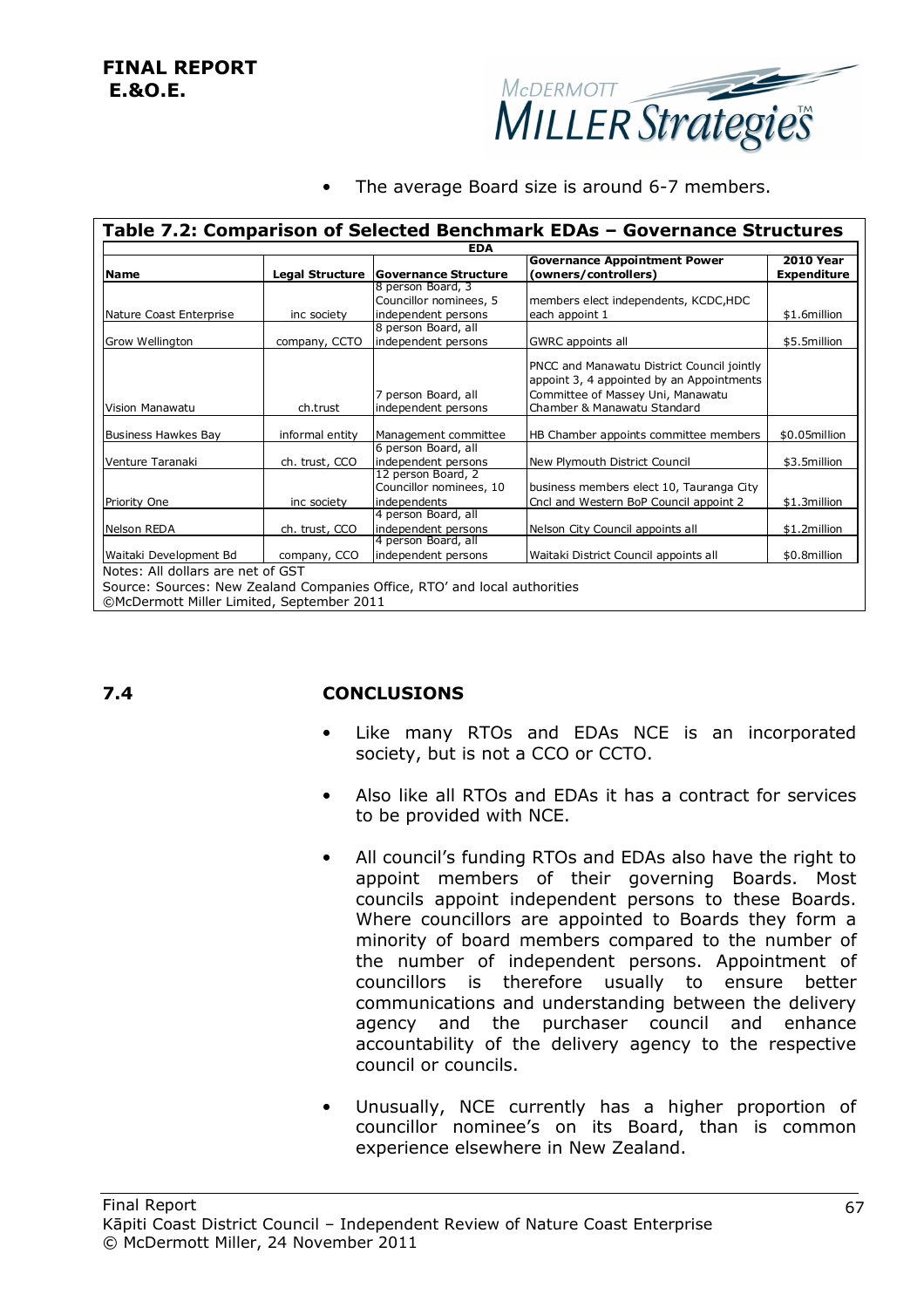

- However this representation does not give either Kāpiti Coast District Council or Horowhenua District Council, individually or combined, control of NCE at Board level.
- Nor does its vote as one member of 181 reflect the extent of the Council's support for NCE.
- It therefore does not have to agree a Statement of Intent with either council.
- Most regional EDAs are separate entities from RTOs within their region, although they do undertake joint activities from time to time (e.g. *Wellington on a Plate* promotion was a joint PWT/Grow Wellington activity).
- Almost regional EDAs are effectively controlled by one or more regional local authorities (Priority One being the largest exception), either through controlling their Trust Deeds and/or Board appointments, or by owning the entity outright (eg Nelson-Tasman Tourism Limited).
- NCE is therefore an unusual structure for delivering regional tourism and economic development services for the Council. This is because:
	- $\circ$  It is both an RTO and an EDA;
	- o It services two non-homogeneous economies, across a major regional boundary, which are supported in terms of economic development by other major players (Grow Wellington and Vision Manawatu respectively).
	- o The Kāpiti Coast District Council and Horowhenua District Council fund its activities, and ensure it is viable but have little or no control over it.
	- o NCE's accountability is not to the Council as a whole. It is only accountable for the outputs of its contract with the Council.
	- o As a consequence district wide economic leadership in the Kāpiti Coast is lacking.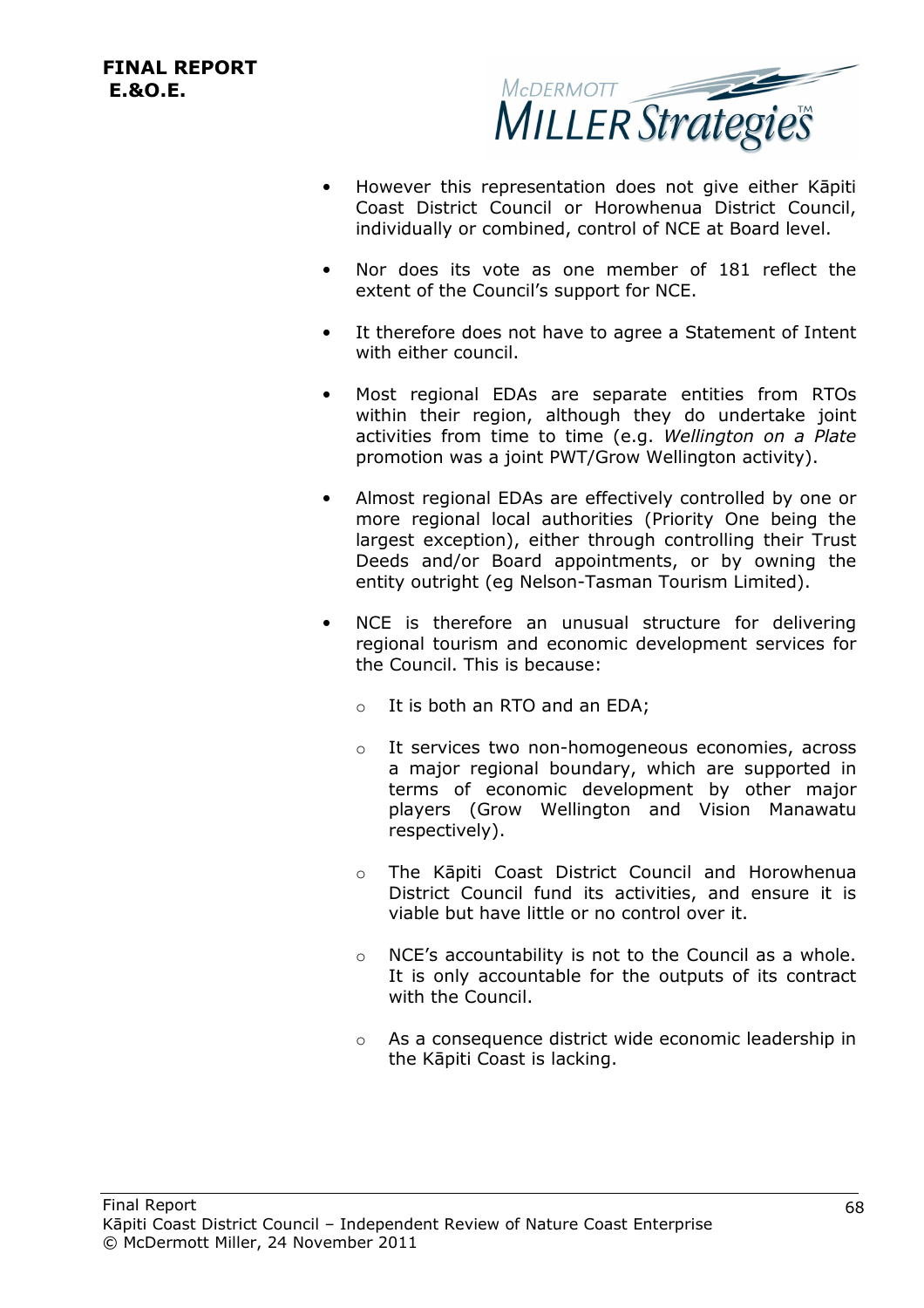

## **8. NCE FINANCIAL ISSUES**

This section of the report looks at how NCE receives revenue and how it is spent on its various functions and considers possible effects on the viability of NCE in the event contract renewal does not take place on 30 June 2012.

## **8.1 NCE'S FINANCIAL PERFORMANCE**

## **ACTIVITIES**

As noted elsewhere NCE's activities include operating three Isites, promotion of tourist attractions, capability building through training workshops, industry specific networking, business advisory services and economic development activities.

## **REVENUE**

Its principal sources of funding for these activities are:

- Grants from Kāpiti Coast District Council and Horowhenua District Council;
- Fees, commissions and charges for services provided by the I-sites;
- Business support for tourism promotion.

**Table 8.1** below illustrates the financial performance of NCE activities in the form of a one financial year (30 June 2011) "snapshot" which shows:

- Combined Council contributions of \$750,000 amounted to 52% of NCE's total revenue.
- Other I-site sourced external revenue (\$487,000) made up another 34% of total revenue.
- All other external revenue (sponsorships, member fees, user charges and promotion support funded by businesses) amounted to another 9%.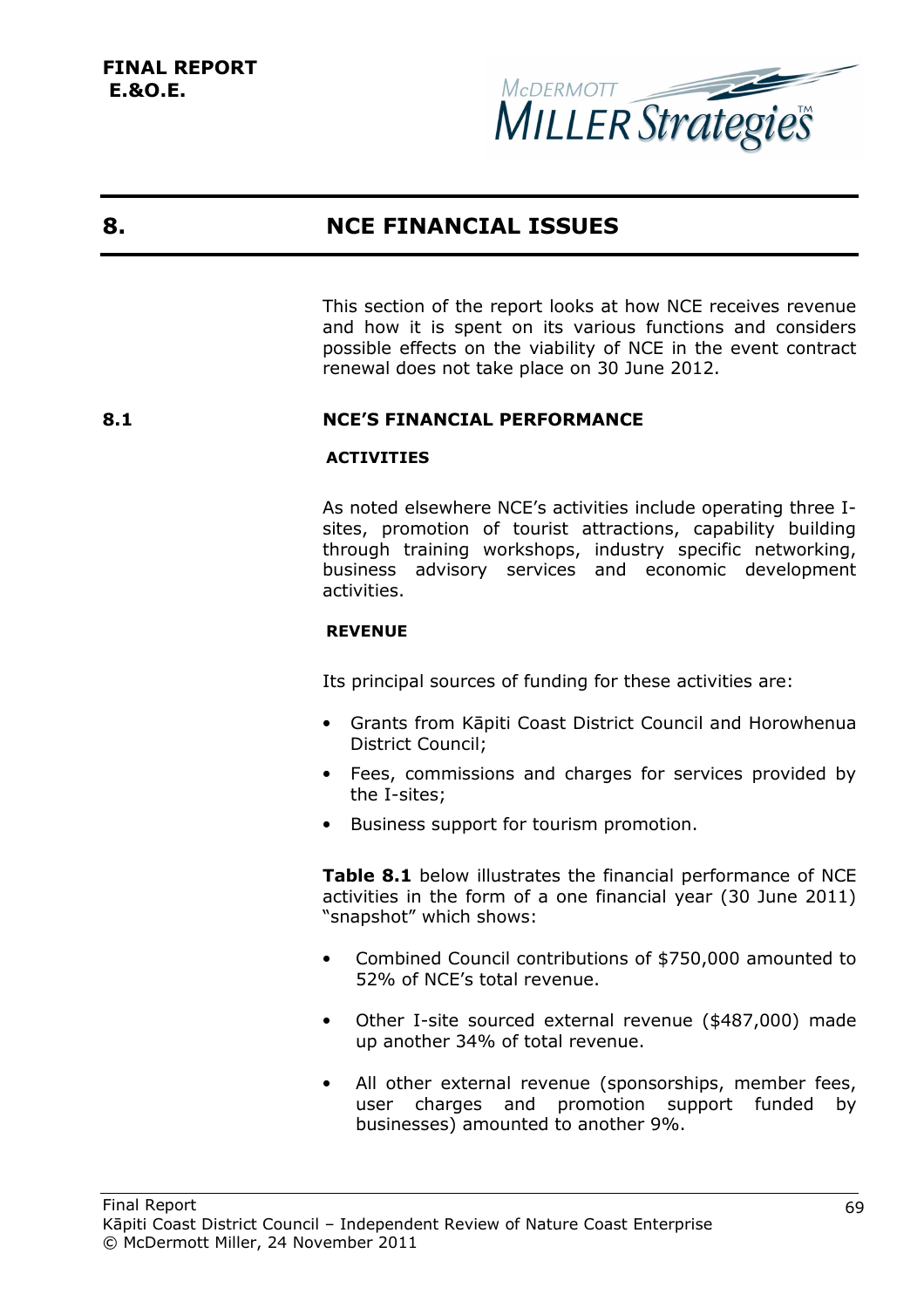

• Central government contributed 3% of total revenue, Grow Wellington 2%.

In summary the Council's contributed around 52% of NCE's revenue and the private sector another 43%.

| <b>ACTIVITY</b>                       | <b>REVENUE BY SOURCE</b> |                           |              |                       |                    | <b>EXPENDITURE</b> |                    |             |                    |                                         |
|---------------------------------------|--------------------------|---------------------------|--------------|-----------------------|--------------------|--------------------|--------------------|-------------|--------------------|-----------------------------------------|
|                                       | <b>External</b><br>\$    | <b>KCDC/H</b><br>DC<br>\$ | Grow<br>Wgtn | Central<br>Govt<br>\$ | <b>TOTAL</b><br>\$ | Payroll<br>\$      | <b>Other</b><br>\$ | Rent<br>\$  | <b>TOTAL</b><br>\$ | <b>SURPLUS/</b><br><b>DEFICIT</b><br>\$ |
| I-Sites                               |                          |                           |              |                       |                    |                    |                    |             |                    |                                         |
| Levin                                 | 215,444                  | 69,996                    | 0            | 0                     | 285,440            | 105,078            | 148,771            | 9,750       | 263,599            | 21,841                                  |
| Otaki                                 | 75,554                   | 65,600                    | $\mathbf 0$  | 0                     | 141,154            | 47,497             | 75,908             | $\mathbf 0$ | 123,405            | 17,749                                  |
| Paraparaumu                           | 196,319                  | 77,200                    | 0            | 0                     | 273,519            | 72,469             | 193,982            | 0           | 266,451            | 7,068                                   |
| <b>Sub-Totals</b>                     | 487,317                  | 212,796                   | $\mathbf 0$  | 0                     | 700,113            | 225,044            | 418,661            | 9,750       | 653,455            | 46,658                                  |
| <b>Economic</b><br><b>Development</b> | 8,800                    | 80,000                    | 30,000       | 0                     | 118,800            | 0                  | 10,421             | 21,560      | 31,981             | 86,819                                  |
| <b>Tourism</b>                        | 58,790                   | 54,999                    | 0            | 0                     | 113,789            | 0                  | 131,992            | 21,560      | 153,552            | $-39,763$                               |
| <b>Training</b><br>Workshops          | 13,237                   | $\mathbf 0$               | 0            | 0                     | 13,237             | $\mathbf 0$        | 8,503              | 0           | 8,503              | 4,734                                   |
| <b>Business</b><br><b>Advisory</b>    | 3,700                    | 0                         | 0            | 0                     | 3,700              | $\mathbf 0$        | 6,196              | 0           | 6,196              | -2,496                                  |
| Corporate                             | 46,520                   | 402,204                   | 0            | 44,766                | 493,490            | 342,111            | 235,266            | 9,750       | 587,127            | -93,637                                 |
| <b>TOTALS</b>                         | 618,364                  | 749,999                   | 30,000       | 44,766                | 1,443,129          | 567,155            | 811,039            | 62,620      | 1,440,814          | 2,315                                   |

Source: Nature Coast Enterprise, September 2011

©McDermott Miller Limited, September 2011

#### **EXPENDITURE**

Although the allocation of expenditure on "corporate" activities to service activities is unclear to us and that is reflected in **Table 8.1** above, NCE's spending on tourist services (I-sites) and tourism development, (around \$800,000 or 56% before any allocation of corporate costs, is made), already dominated total expenditure in 2011.

**Table 8.1** also shows no I-site is viable without a Council grant. In other words these I-sites cannot "stand-alone" financially as business units. Local people are the major source of visitors to I-sites. Around two thirds of visitors to the I-sites in the 2010 and 2011 financial years were from within the region. Essentially the I-sites are a source for locals to use, who apparently obtain information and make bookings for activities outside the Kāpiti District as well as from within the District.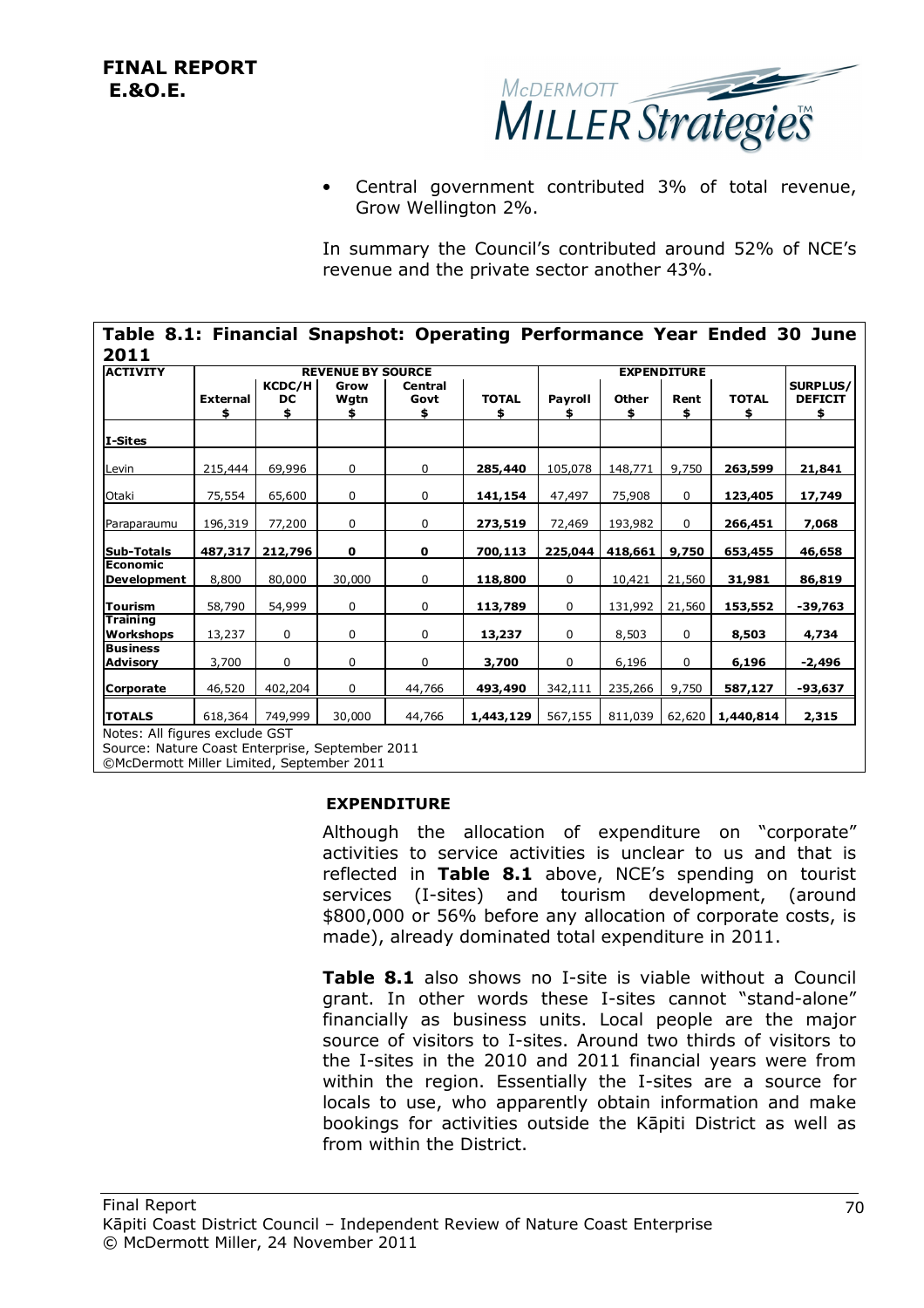

On the other hand direct spending on economic development was a mere \$32,000 or 2% of total expenditure in 2011. Even if a substantial proportion of "corporate" spending is on economic development, tourism services and tourist development still dominates NCE's activities when measured by financial expenditure. This pattern has been the case for some years past.

NCE estimates around 60% of visitors to the Kāpiti Coast come from within the Wellington Region, and less than 5% are international tourists. While Wellington region visitors contribute to the district's economic activity by their spending in the district, this does not add significantly to national or district economic wealth.

Tourism is an important part of economic development, but it is only a sector of the economy, and other sectors may have greater potential for contributing to national GDP (and therefore Kāpiti District Economic value) by exporting their products from New Zealand. A detailed evaluation of the relative potential of business sectors in the Kāpiti District may well indicate greater returns from redirecting some of the resource available to NCE into broader based economic development, particularly in bringing new businesses and new investment capital to the Kāpiti Coast.

## **8.2 FUTURE VIABILITY OF NCE**

In this section we consider the impacts of NCE losing its current contract with Kāpiti Coast District Council (and/or Horowhenua District Council) and whether it is likely to remain viable in this event.

## **POTENTIAL WITHDRAWAL OF CONTRACT**

If either Kāpiti Coast District Council, or Horowhenua District Council was to let their present contracts for services with NCE lapse at 30 June 2012, NCE would suffer a substantial loss of income and capability, and become unable to carry out its present range of functions.

Presumably NCE would cut back its services in the event one or both of these contracts lapse, but NCE's ongoing viability, would, in our view, be in doubt.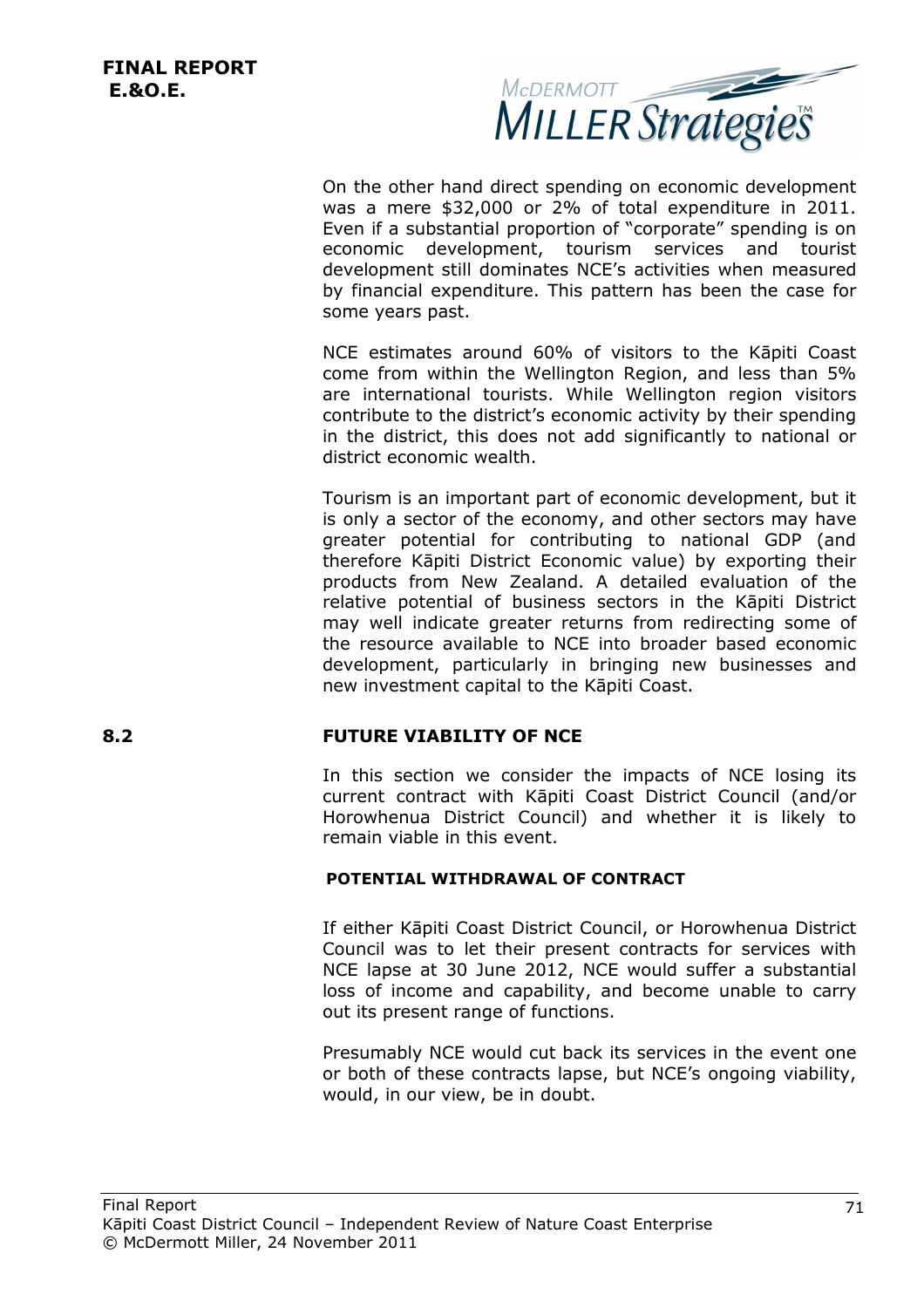

## **ALTERNATIVE FUNDING BY INCREASING MEMBER FEES**

As noted above, the I-sites are not viable without Council support, so if NCE was to continue operating them it would need to fund the shortfall from other sources. **Table 8.1** above shows the net cost of the Kāpiti District I-sites excluding Council funding to be around \$140,000 in total in 2011. Funding this from say, the present membership paying more would require subscriptions from the 181 members to increase by an average \$780 per annum for this purpose alone.

Moreover withdrawal of Council funding will impact on tourism, economic development and corporate activities. Replacing even part of this funding by member subscriptions would push them beyond an average \$1,000 per annum (excluding GST).

Assuming the Council redirected its own funding to another entity or entities to deliver the economic development and tourism services it requires, then it is likely existing NCE members will switch their financial support to whatever entities that receive the benefit of Council funding for these purposes. This would further exacerbate the operational and financial difficulties faced by NCE.

## **OTHER POTENTIAL FUNDING SOURCES**

Conceivably NCE could seek funding from other sources, but it is unlikely other government or regional agency sources would provide significant funding to NCE when an alternative Council-supported agency tasked to carry out the District's economic development or tourism promotion and development activities was also in operation, "competing" with NCE.

## **CONCLUSIONS**

- NCE is fundamentally dependant on Kāpiti Coast District Council and Horowhenua District Council for its financial viability.
- If Kāpiti Coast District Council let its current contract with NCE lapse on 30 June 2012, and switches its funding and other support for economic development and tourism promotion to another entity or entities, NCE in its present form will become unviable, and probably will not survive in any form.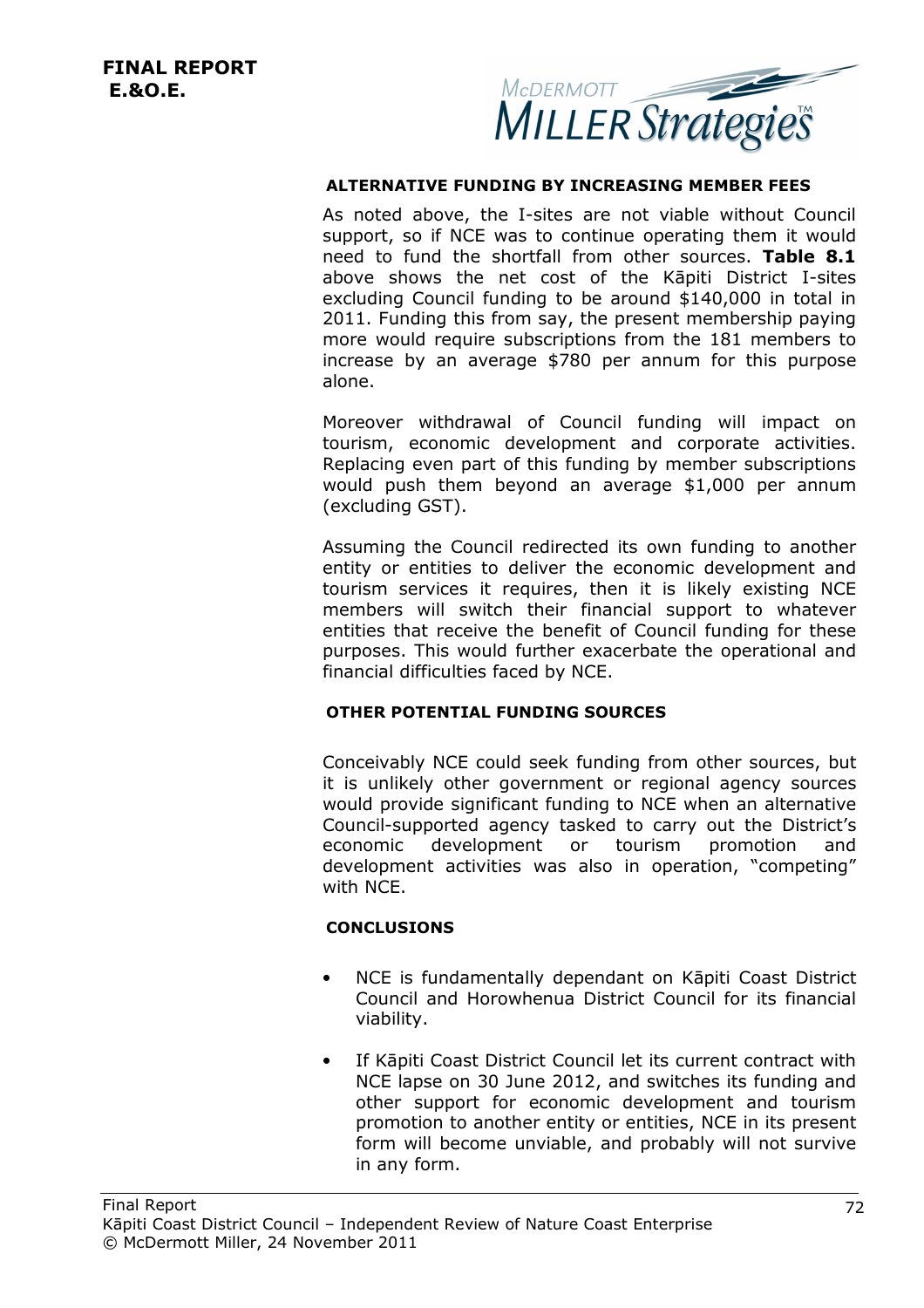

# **PART FOUR: FUTURE FOR NATURE COAST ENTERPRISE**

## **Part Four includes:**

| Section 9: Issues Arising   |
|-----------------------------|
| Section 10: Recommendations |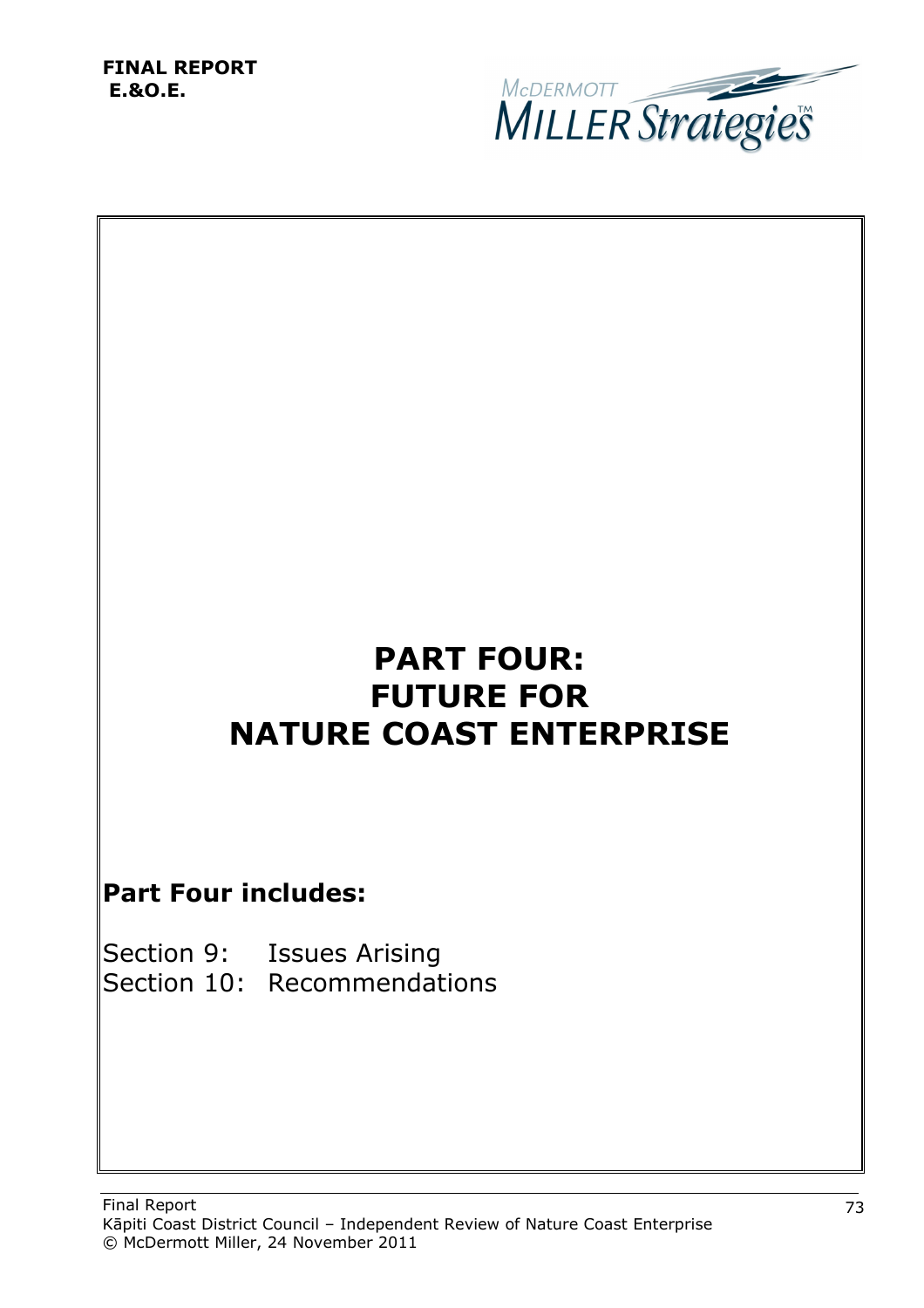

## **9. ISSUES ARISING**

In this Section we examine the issues arising from the evaluation contained in the previous sections of this report.

## **9.1 CAN NCE SURVIVE WITHOUT COUNCIL FUNDING?**

As noted in **Section 8: Financial Issues**, it is our view that withdrawal of Kāpiti Coast District Council funding by letting the present contact lapse on 30 June 2012, and redirection of the Council's funding to some other means of delivering the services currently delivered by NCE will make NCE unviable in its present form.

Moreover, it is likely Horowhenua District Council would let its own contract with NCE lapse on 30 June 2012 if Kāpiti Coast District Council does so, and, most existing members will follow the Council's funding to whatever entity does have the benefit of this funding in future. These actions would compound the difficulties facing NCE and, in our view, make it unviable in any form in the future.

## **9.2 WHAT IS WORTH SALVAGING FROM NCE?**

As noted elsewhere in this report, NCE has successfully delivered a number of the outputs sought by the Council under its contract over time. However, in our view, NCE has focused too much of its effort and resource on tourism promotion and development and too little on economic development of other value adding industries in Kāpiti District.

It is important not to discard the activities and past efforts of NCE without careful consideration. The objectives of economic development and assisting tourism growth remain irrespective of the agency or other structure used by the Council to help achieve them. Existing activities that effectively support achievement of outcomes sought in the Council's future economic development strategy should be retained in some form or another.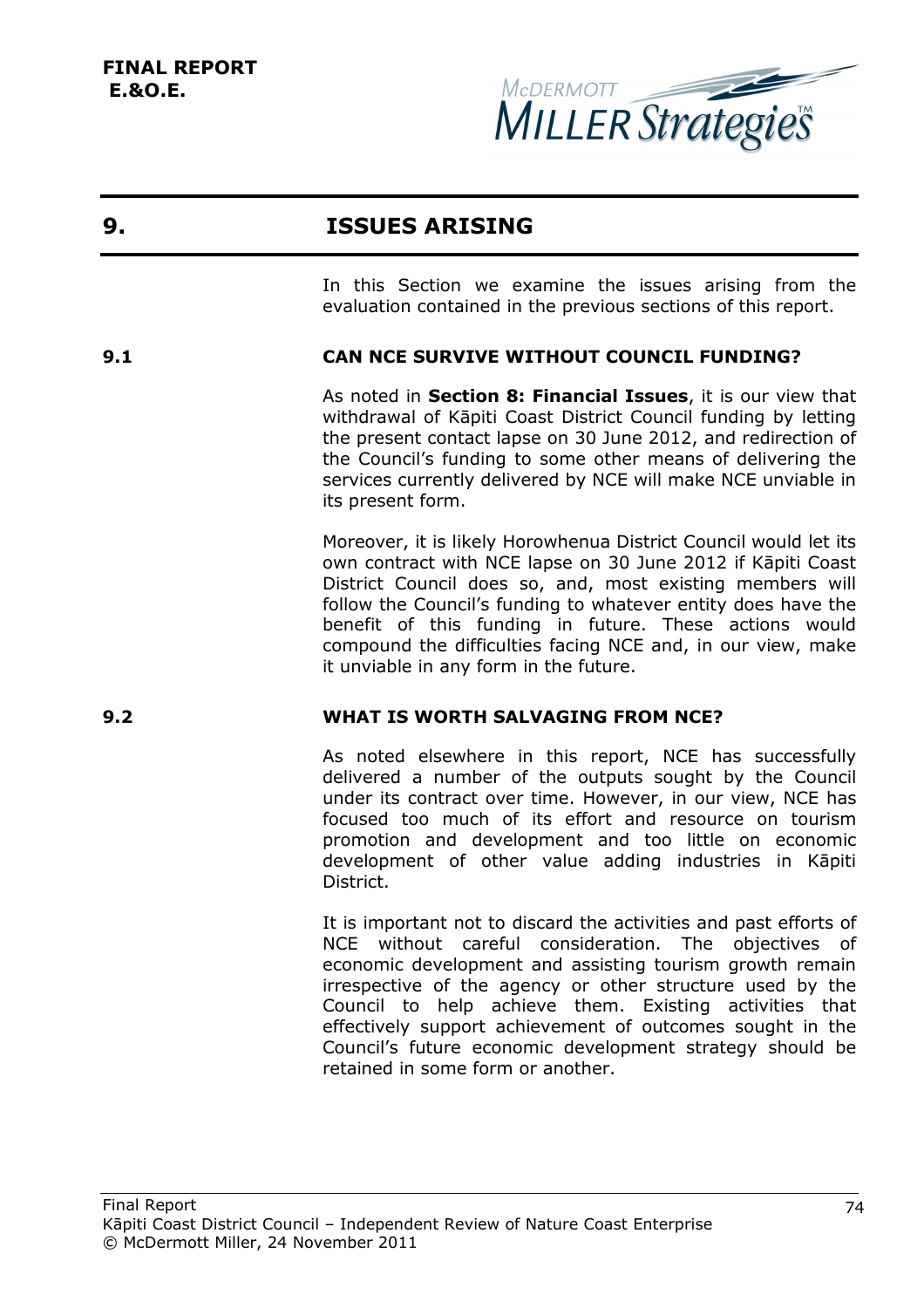

In our view:

- NCE established relationships with complementary agencies, such as Grow Wellington need to be preserved;
- An I-site needs to be retained not only as an information site for Kāpiti District, but also as a gateway to the Wellington region as a whole;
- NCE initiatives attracting new businesses to the Kāpiti District should continue to be pursued more vigorously;
- Tourism promotion efforts in the future should be focused on drawing Wellington region visitors into the district; and,
- Industry specific networking could be transferred to an entity such as the Kāpiti Chamber of Commerce, which already operates an extensive networking programme in the district.

New initiatives should include:

- Attracting more investment capital to support new businesses locating in the district as well as existing businesses;
- Strengthening links with PWT to facilitate co-ordination of marketing strategies and activities, much as PWT does now with Destination Wairarapa and Nelson-Tasman Tourism;
- Establishing a leadership group, led by the Mayor, to coordinate and support major private sector investment initiatives by bringing together a range of Council functions and District and Wellington Region-wide agencies to work with new and existing investors on commercially sound projects; and,
- Providing clear leadership of an established economic development strategy.
- Dropping the "Nature Coast" brand and returning to, say, "Kāpiti Coast", or other brand that clearly identifies economic development and tourism promotion within the district with its name and location.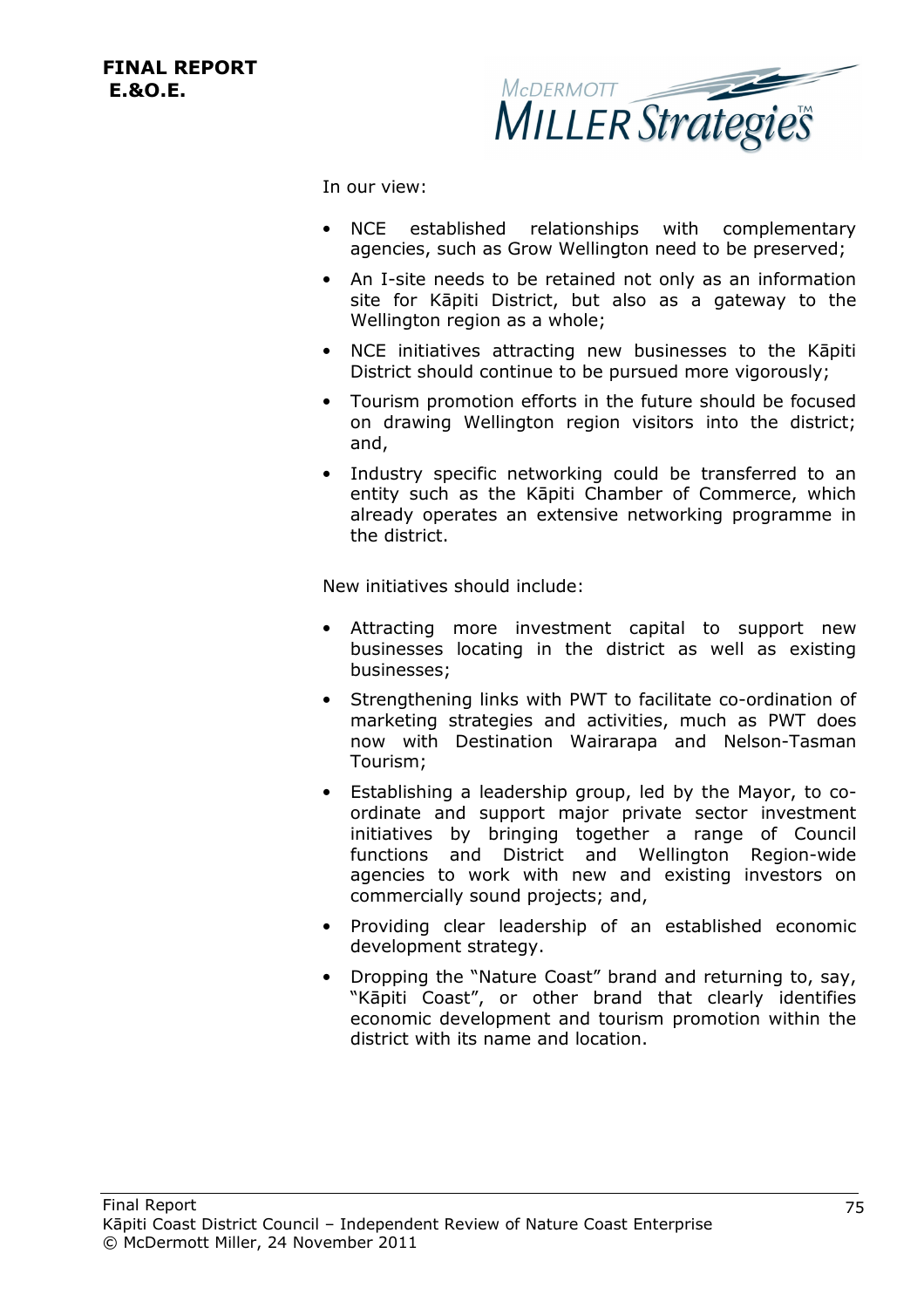

## **9.3 POSSIBLE FUTURE ROLES OF COUNCIL AND AGENCIES**

Subject to the Council's decisions on its forthcoming economic development strategy and considering the practice adopted by benchmark councils, the Council should, in our view:

- Lead the implementation of its economic development strategy for the Kāpiti District directly;
- Establish a Mayor-led leadership group of the Council, key agencies and major stakeholders, to encourage and facilitate new investments and expanding existing ones in the District;
- Lead re-branding of the district away from "Nature Coast" returning to, say, "Kāpiti Coast";
- Manage the district's economic development function inhouse by the appointment of an Economic Development Manager, charged with, amongst other things, attracting new businesses to the district, and working with other agencies to co-ordinate and maximise the advantages available to Kāpiti District from being part of the Wellington Region. Such an approach is likely to be supported by Grow Wellington;
- Use an agency to deliver its tourism objective tourism growth outcomes and RTO type functions, including operating an I-site. This agency could be a re-structured NCE, or a new agency established for the purpose, but it should be directly accountable to the Council as a CCO;
- Encourage PWT to act for the Council's RTO agency with international and domestic visitor marketing thereby allowing the RTO to concentrate on promoting the district for intra-regional visitation, as Destination Wairarapa does (with emphasis on leisure event marketing) and,
- Assist Kāpiti Chamber of Commerce to undertake the industry specific networking and workplace training functions presently undertaken by NCE.

## **9.4 FUTURE SITUATION OF NCE**

Elsewhere in this report we have evaluated the performance, governance and operation of NCE. Our conclusion as a result is that NCE is unlikely to deliver the economic and tourism development outcomes for the Kāpiti District likely to be sought by the Council in future.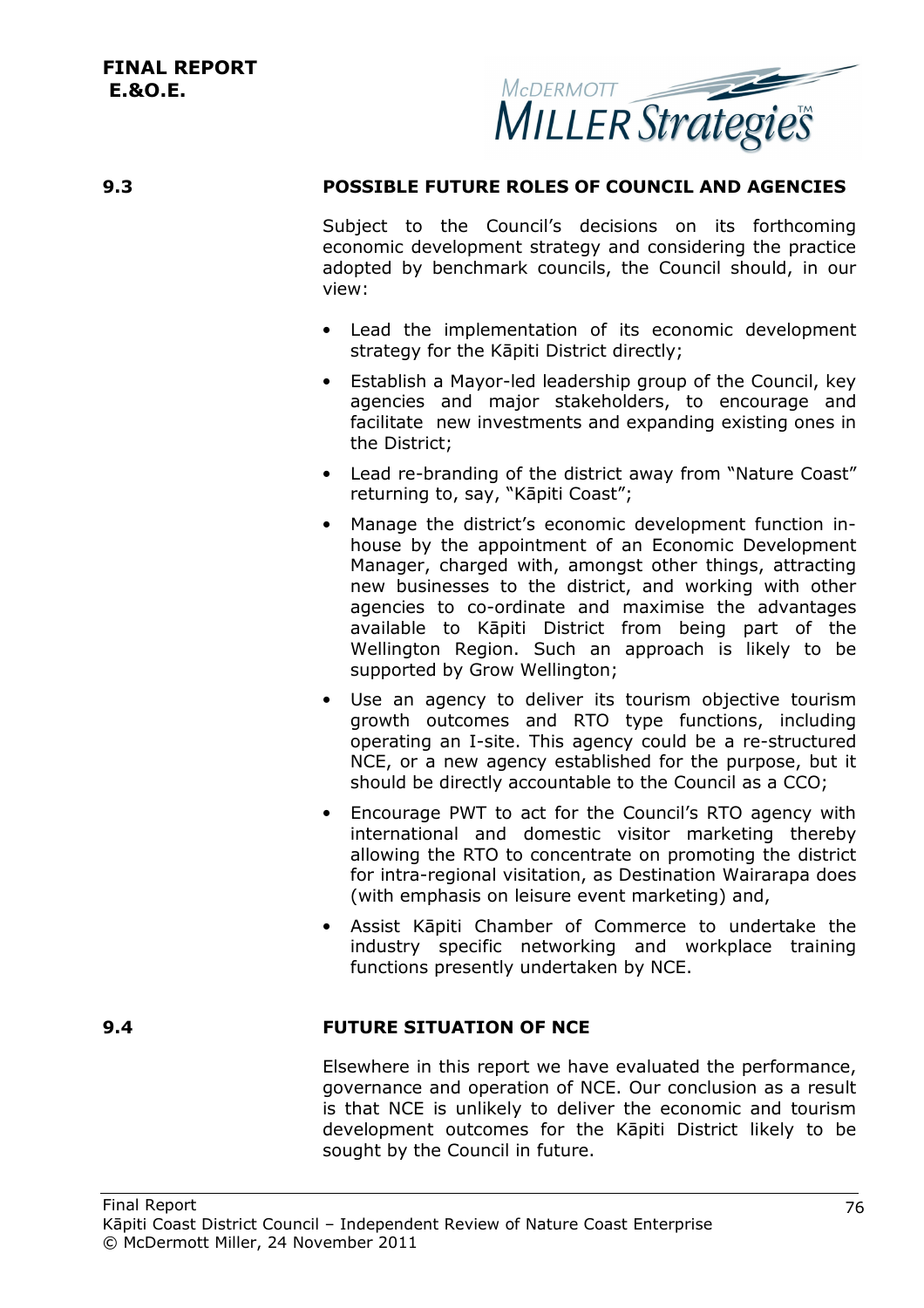

Assuming the Council withdraws its funding of NCE after 30 June 2012, NCE has two realistic options:

- Cease operations and wind-up; or,
- Be re-structured as the Kāpiti District RTO as briefly described in the previous section.

Restructuring would involve NCE shedding its:

- economic development functions to the Council;
- networking and training functions to, say, the Kāpiti Chamber of Commerce; but,

retaining management of the district's I-site(s) and tourism development and promotion functions.

Appropriate amendments to its Constitution would be required and the situation and future financial contribution of existing members clarified. It is likely the existing Constitution would need to be replaced with one tailored to the Council's requirements and consistent with NCE becoming a CCO.

Restructuring would also imply the withdrawal of Horowhenua District Council as a member of NCE and refocusing its activities on the Kāpiti District alone, but in the context of the Wellington Region as a whole.

However, a cleaner approach would be to create an entirely new agency to assume the Kāpiti-focused roles of NCE. This approach would enable the Council to design an agency that fits its requirements exactly and easily without difficulties caused by amending an existing structure.

## **9.5 BUSINESS COMMUNITY SUPPORT**

The results of McDermott Miller's survey of the Kāpiti Coast business community showed strong support for a clear economic development strategy and vigorous leadership to ensure its implementation.

At the same time the business community expressed only luke-warm support for NCE's networking and training activities.

These views support the approach we have taken in addressing the issues arising from our review of NCE as summarised in this section of the Report.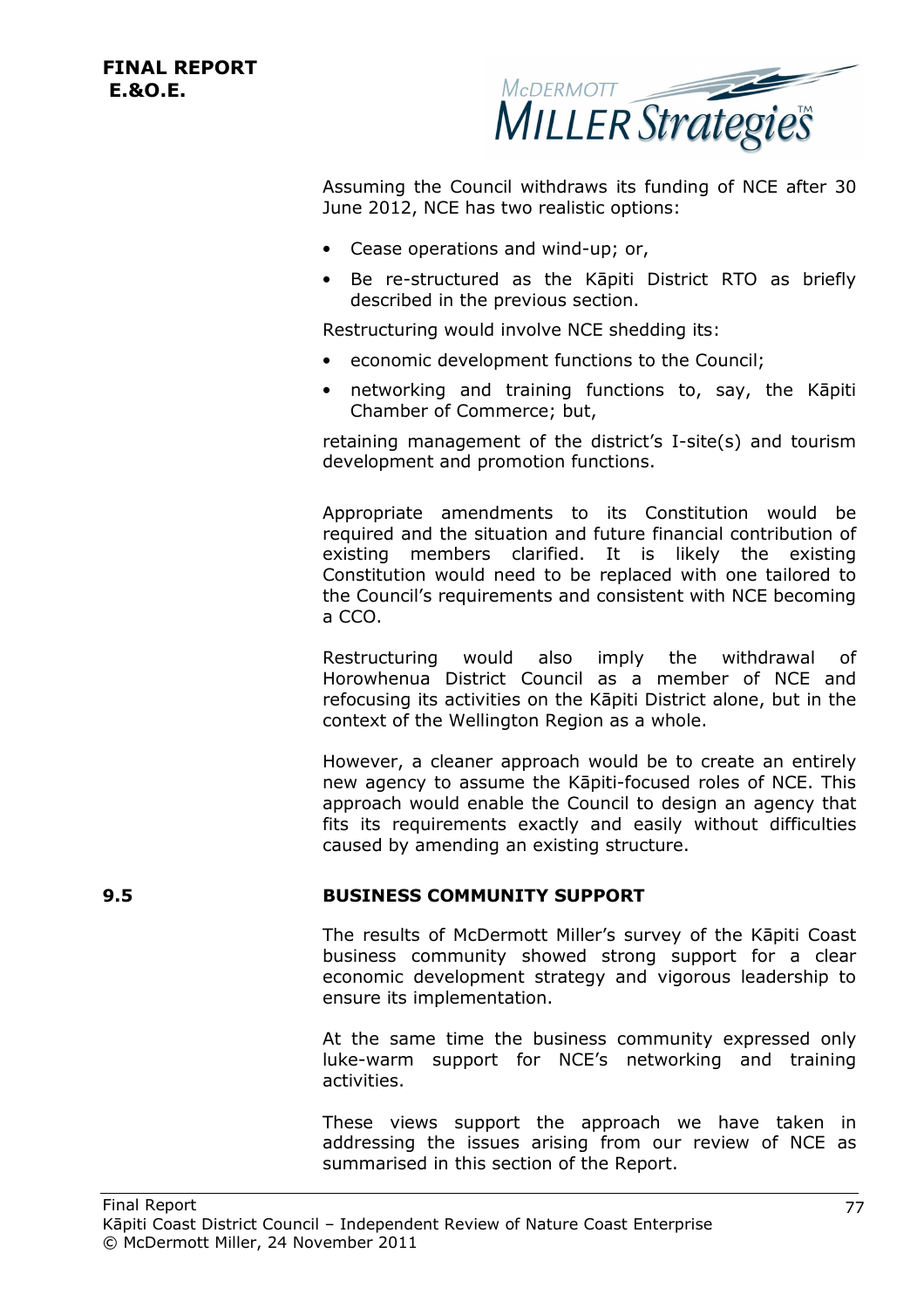

## **10. RECOMMENDATIONS**

## **10.1 BEST FIT MECHANISMS**

This section contains McDermott Miller's recommendations for the future delivery of economic development and tourism promotion and development in the Kāpiti Coast and NCE's position as a delivery agency. These recommendations are based on our review of performance and governance of NCE in relation to its contracts with Kāpiti Coast District Council, assessment of a wide range of options available to the Council for delivery of economic and tourism development in the future, and consideration of New Zealand RTO and EDA benchmarks.

Our objective in presenting the following recommendations to the Council is to provide the Council with what we regard as a "best fit" means of delivering its economic development strategy in the future.

## **10.2 RECOMMENDATIONS**

We therefore recommend the Council:

- Not renew its current contract with NCE which expires on 30 June 2012;
- Assume the role and tasks of an economic development agency, currently carried out by NCE, in house by appointing an Economic Development Manager whose tasks would include:
	- attracting new businesses to Kāpiti District;
	- help bring new investment capital to the District;
	- increasing access to Grow Wellington resources and others to achieve these objectives.
- Establish a new agency to operate as a Council Controlled Organisation performing as an RTO doing such things as:
	- running an I-site in the Kāpiti District;
	- sub-contracting international and domestic tourist promotion activities to PWT; and,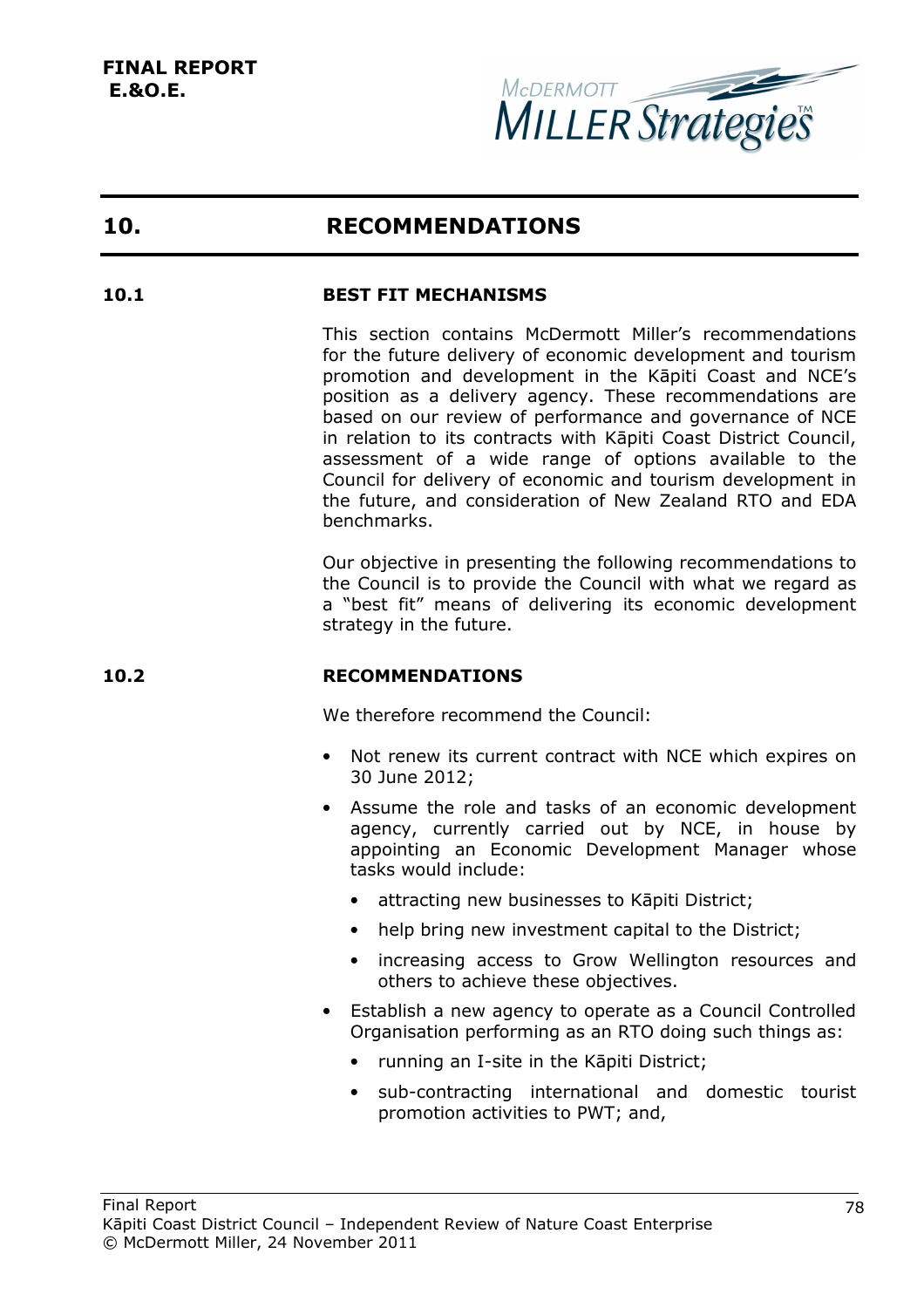

- running a Kāpiti Coast District Leisure and Events programme targeted principally at the Wellington regional market.
- Establish a Mayor-led strategic economic leadership group to encourage investment in Kāpiti Coast by the private sector.
- Encourage Kāpiti Chamber of Commerce to undertake the industry specific networking and training functions presently undertaken by NCE.
- Lead the rebranding of "Nature Coast" back to, say, "Kāpiti Coast".
- Help to ensure an orderly winding up of NCE.

## **10.3 THE NEW STRUCTURE**

Figure 10.1 below illustrates the recommended structure for governance and management of Kapiti Coast economic and tourism development.